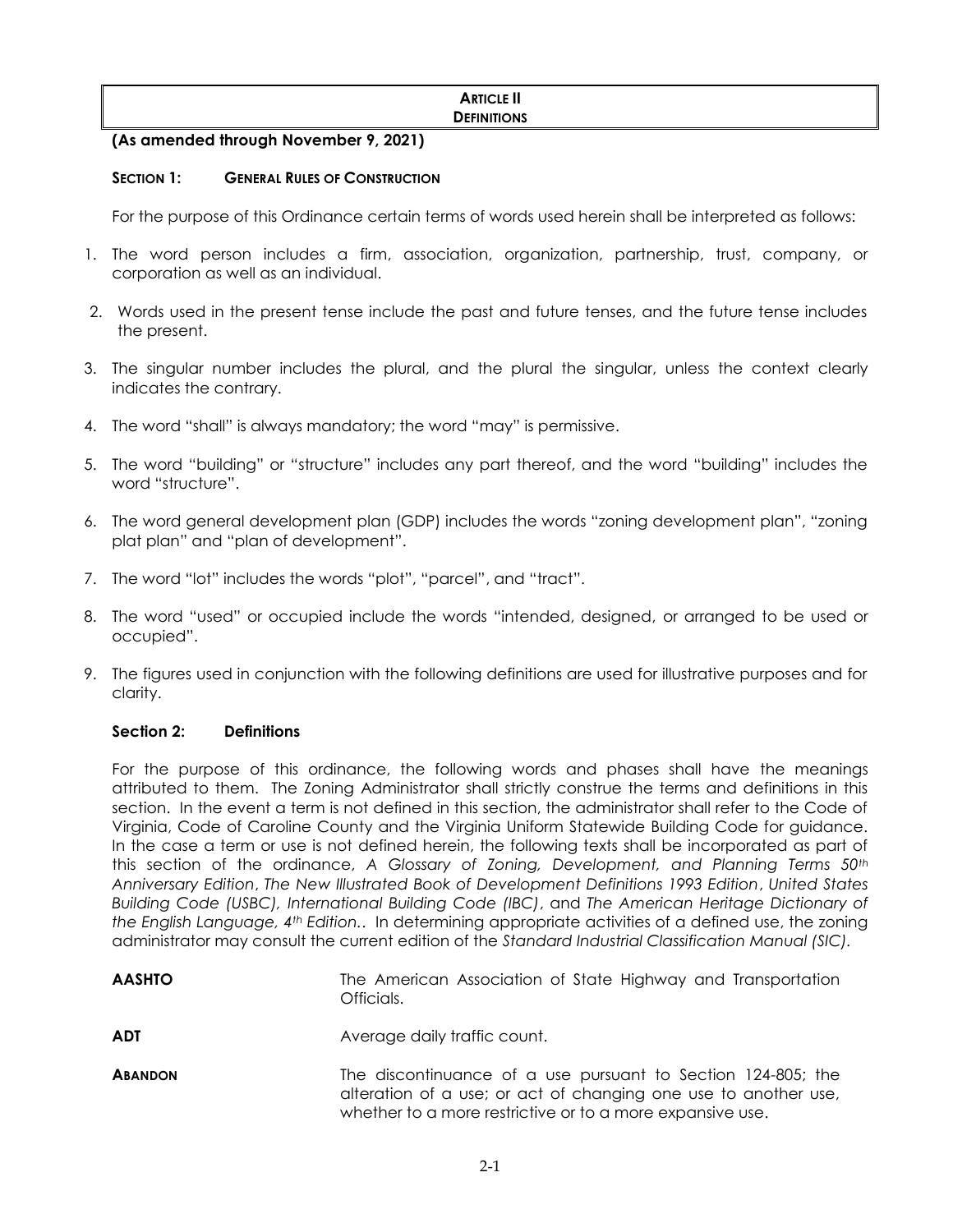| <b>ABOVEGROUND STORAGE TANK</b><br>OR "AST"          | Any one or combination of tanks, including pipes, used to contain<br>an accumulation of oil at atmospheric pressure, and the volume<br>of which, including the volume of the pipes, is more than 90%<br>above the surface of the ground. The term does not include line<br>pipe and breakout tanks of an interstate pipeline regulated under<br>the Hazardous Liquid Pipeline Safety Act of 1979. |  |  |  |  |  |
|------------------------------------------------------|---------------------------------------------------------------------------------------------------------------------------------------------------------------------------------------------------------------------------------------------------------------------------------------------------------------------------------------------------------------------------------------------------|--|--|--|--|--|
| <b>ABUT</b>                                          | Having property lines in common.                                                                                                                                                                                                                                                                                                                                                                  |  |  |  |  |  |
| <b>ABUTTING PARCELS</b>                              | See CONTIGUOUS PARCELS.                                                                                                                                                                                                                                                                                                                                                                           |  |  |  |  |  |
| <b>ACCELERATION LANE</b>                             | An added roadway lane that permits integration and merging of<br>slower moving vehicles into the main vehicular stream. See Figure<br>1.                                                                                                                                                                                                                                                          |  |  |  |  |  |
| <b>ACT</b>                                           | The Chesapeake Bay Preservation Act, Code of Virginia, sec. 10.1-<br>2100, et seq., 1950, as amended.                                                                                                                                                                                                                                                                                             |  |  |  |  |  |
| <b>ACCEPTED ENGINEERING</b><br><b>PRACTICE</b>       | That which conforms to accepted principles, tests or standards of<br>nationally recognized technical or scientific authorities.                                                                                                                                                                                                                                                                   |  |  |  |  |  |
| <b>ACCESS</b>                                        | A way or means of providing vehicular or pedestrian entrance or<br>exit to a property. See Figure 2.                                                                                                                                                                                                                                                                                              |  |  |  |  |  |
| <b>ACCESS CONNECTION</b>                             | Any driveway, street, turnout or other means of providing for the<br>movement of vehicles to or from the public roadway system.                                                                                                                                                                                                                                                                   |  |  |  |  |  |
| <b>ACCESS MANAGEMENT</b>                             | The process of providing and managing access to land<br>development while preserving the regional flow of traffic in terms<br>of safety, capacity and speed.                                                                                                                                                                                                                                      |  |  |  |  |  |
| <b>ACCESS ROAD</b>                                   | A paved or unpaved route or path from a public highway or<br>public road to a building, structure, use, site or associated facility.                                                                                                                                                                                                                                                              |  |  |  |  |  |
| <b>ACCESSIBLE</b>                                    | Describes a site, building facility or portion thereof that complies<br>with this section and CABO A117.1 listed in Chapter 35, and that<br>can be approached, entered and used by a physically disabled<br>person.                                                                                                                                                                               |  |  |  |  |  |
| <b>ACCESSORY APARTMENT</b>                           | A separate, complete housekeeping unit in which no more than<br>two (2) persons reside and which is substantially contained within<br>the structure of or within an accessory structure and clearly<br>secondary to a single-family detached dwelling. The accessory<br>apartment may not occupy more than 750 total (gross) square<br>feet as measured from outside dimensions                   |  |  |  |  |  |
| <b>ACCESSORY DWELLING UNIT</b>                       | See DWELLING, ACCESSORY.                                                                                                                                                                                                                                                                                                                                                                          |  |  |  |  |  |
| <b>ACCESSORY USE OR</b><br><b>STRUCTURE/BUILDING</b> | A subordinate use or structure customarily incidental to and<br>located upon the same lot occupied by the principal use or<br>structure, in the same zoning district. Truck bodies, semi-trailers<br>and mobile homes shall not be used as an accessory<br>use/structure. See Figure 3.                                                                                                           |  |  |  |  |  |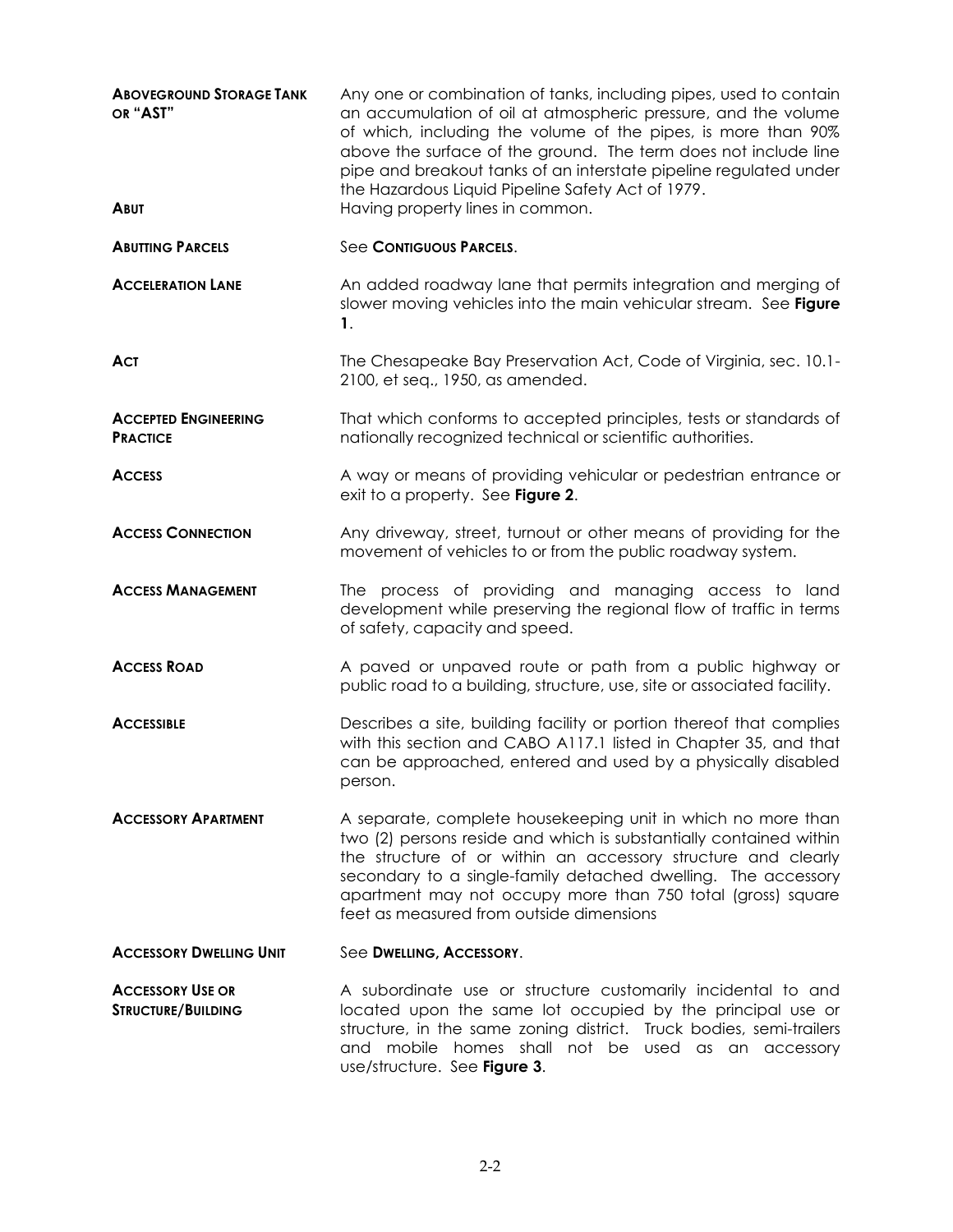| <b>ACRE</b>                                           | A measure of land equaling 43,560 square feet.                                                                                                                                                                                                                                                                                                                                                                                                                                                                                                                                  |  |  |  |  |  |
|-------------------------------------------------------|---------------------------------------------------------------------------------------------------------------------------------------------------------------------------------------------------------------------------------------------------------------------------------------------------------------------------------------------------------------------------------------------------------------------------------------------------------------------------------------------------------------------------------------------------------------------------------|--|--|--|--|--|
| <b>ACTIVE COMPOST PILE</b>                            | Organic material (excluding household waste) that will sustain a<br>temperature within the pile in excess of 140 degrees Fahrenheit.                                                                                                                                                                                                                                                                                                                                                                                                                                            |  |  |  |  |  |
| <b>ACTIVITY</b>                                       | Any man-made change or physical alteration to improved or<br>unimproved real estate, including but not limited to mining,<br>dredging, filling, grading, paving, fencing excavating, drilling,<br>channel rectification, and buildings or other structures (e.g., dam,<br>wall, embankment, levee, dike, pile, abutment, projection, bridge,<br>conduit, culvert, fence).                                                                                                                                                                                                       |  |  |  |  |  |
| <b>ADDITION</b>                                       | An increase in building area, aggregate floor area, height or<br>number of stories of a structure.                                                                                                                                                                                                                                                                                                                                                                                                                                                                              |  |  |  |  |  |
| <b>ADJACENT</b>                                       | All properties immediately contiguous to a development site,<br>including those which are separated from the site only by a road<br>or other right-of-way or easement.                                                                                                                                                                                                                                                                                                                                                                                                          |  |  |  |  |  |
| <b>ADJOIN</b>                                         | Touching at some point.                                                                                                                                                                                                                                                                                                                                                                                                                                                                                                                                                         |  |  |  |  |  |
| <b>ADMINISTRATIVE DECISION</b>                        | Any decision on a development application made by an<br>authorized County officer, agent, official or employee pursuant to<br>Article 17 of this Ordinance.                                                                                                                                                                                                                                                                                                                                                                                                                     |  |  |  |  |  |
| <b>ADMINISTRATIVE PERMIT</b>                          | A permit which may be issued by the zoning administrator for<br>certain types of uses identified in this chapter upon demonstration<br>of compliance with all applicable standards, criteria and<br>procedures for issuance as established herein.                                                                                                                                                                                                                                                                                                                              |  |  |  |  |  |
| <b>ADMINISTRATIVE PROCEDURES</b>                      | The procedures for rendering a decision relating<br>to.<br>an<br>administrative permit, as set forth in this Ordinance.                                                                                                                                                                                                                                                                                                                                                                                                                                                         |  |  |  |  |  |
| <b>ADMINISTRATOR</b>                                  | The Caroline County Director of Planning and Community<br>Development or his designated agent.                                                                                                                                                                                                                                                                                                                                                                                                                                                                                  |  |  |  |  |  |
| <b>ADULT ARCADE</b>                                   | Any place to which the public is permitted or invited wherein<br>coin-operated, slug-operated, or for any form of consideration,<br>electronically, electrically, or mechanically controlled still or<br>motion picture machines, projectors, video or laser disc players, or<br>other image-producing devices are maintained to show images<br>to five or fewer person per machine at any one time, and where<br>the images so displayed are distinguished or characterized by the<br>depicting or describing of Specified Sexual Activities or Specified<br>Anatomical Areas. |  |  |  |  |  |
| <b>ADULT BOOKSTORE OR ADULT</b><br><b>VIDEO STORE</b> | An establishment having as a substantial or significant portion of<br>its stock-in-trade books, magazines, other periodicals, videotapes,<br>computer disks, CD-ROMs, DVD-ROMs, virtual reality devices or<br>similar media that are distinguished or characterized by their<br>emphasis on matter depicting, describing or relating to Specified<br>Sexual Activities or Specified Anatomical Areas.                                                                                                                                                                           |  |  |  |  |  |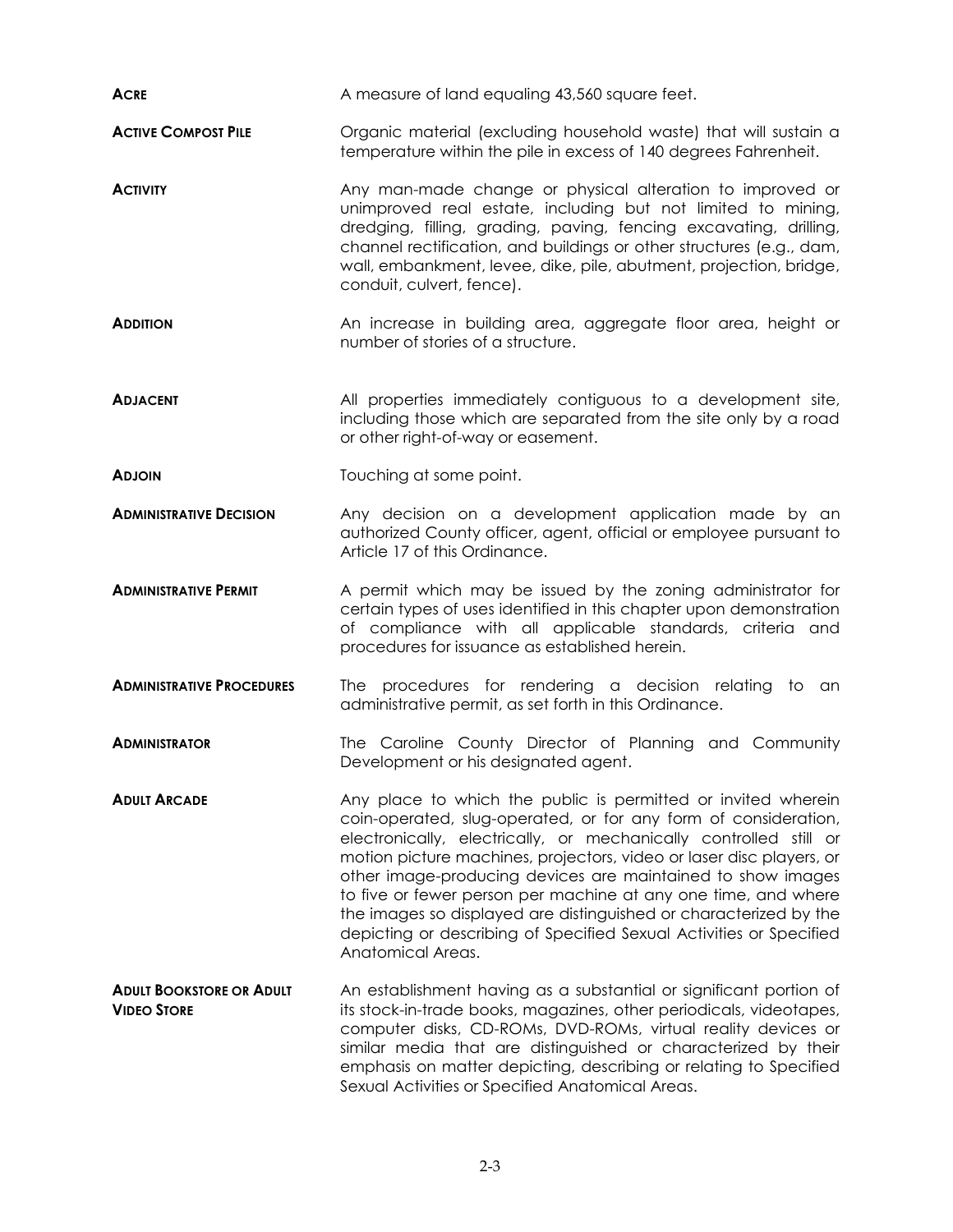| <b>ADULT CARE RESIDENCE</b>     | Any place, establishment, or institution, public or private,<br>operated or maintained for the maintenance or care of four or<br>more adults who are aged, infirm or disabled and who are cared<br>for in a primarily residential setting, except (1) a facility or portion<br>of a facility licensed by the State Board of Health or the<br>Department of Mental Health, Mental Retardation and Substance<br>Abuse Services, but including any portion of such facility not so<br>licensed, and (2) the home or residence of an individual who<br>cares for or maintains only persons related to him by blood or<br>marriage, and (3) a facility or portion of a facility serving infirm or<br>disabled persons between the ages of 18 and 21, or 22 if enrolled<br>in an educational program for the handicapped pursuant to<br>Section 22.1-214 of the Code of Virginia, when such facility is<br>licensed by the Virginia Department of Social Services as a child-<br>caring institution under Chapter 10 (Section 63.1-195 et seq) of<br>Title 63.1 of the Code of Virginia, but including any portion of the<br>facility not so licensed. Included in the definition are any two or<br>more places, establishments or institutions owned or operated by<br>a single entity and providing maintenance or care to a combined<br>total of four or more aged, infirm, or disabled adults. |
|---------------------------------|----------------------------------------------------------------------------------------------------------------------------------------------------------------------------------------------------------------------------------------------------------------------------------------------------------------------------------------------------------------------------------------------------------------------------------------------------------------------------------------------------------------------------------------------------------------------------------------------------------------------------------------------------------------------------------------------------------------------------------------------------------------------------------------------------------------------------------------------------------------------------------------------------------------------------------------------------------------------------------------------------------------------------------------------------------------------------------------------------------------------------------------------------------------------------------------------------------------------------------------------------------------------------------------------------------------------------------------------------------------------------------------------|
| <b>ADULT DAYCARE FACILITY</b>   | A facility operated for the purpose of providing care, protection<br>and guidance to adults during normal business hours and in which<br>no overnight facilities are permitted.                                                                                                                                                                                                                                                                                                                                                                                                                                                                                                                                                                                                                                                                                                                                                                                                                                                                                                                                                                                                                                                                                                                                                                                                              |
| <b>ADULT LIVE ENTERTAINMENT</b> | A nightclub, bar, restaurant, or similar commercial establishment<br>which regularly features:<br>persons who appear in a state of nudity or semi-nude; or<br>(live performances which are characterized by the exposure of<br>Specific Anatomical Areas or by Specified Sexual Activities; or<br>pictures, video cassettes,<br>motion<br>slides<br>or other<br>films,<br>photographic reproductions which are characterized by the<br>depiction or description of Specified Sexual Activities or "Specified<br>Anatomical Areas.                                                                                                                                                                                                                                                                                                                                                                                                                                                                                                                                                                                                                                                                                                                                                                                                                                                            |
| <b>ADULT MOTEL</b>              | A hotel, motel or similar commercial establishment which                                                                                                                                                                                                                                                                                                                                                                                                                                                                                                                                                                                                                                                                                                                                                                                                                                                                                                                                                                                                                                                                                                                                                                                                                                                                                                                                     |
|                                 | offers accommodations to the public for any form of<br>consideration; provides patrons with closed-circuit television<br>transmissions, films, motion pictures, video cassettes, slides, or<br>other photographic reproductions which are characterized by the<br>depiction or description of Specified Sexual Activities or Specified<br>Anatomical Areas; and has a sign visible from the public right of<br>way which advertises the availability of this adult type of<br>photographic reproductions; or                                                                                                                                                                                                                                                                                                                                                                                                                                                                                                                                                                                                                                                                                                                                                                                                                                                                                 |
| <b>ADULT MOVIE THEATER</b>      | offers a sleeping room for rent for a period of time that is less than<br>ten (10) hours; or<br>allows a tenant or occupant of a sleeping room to subrent the<br>room for a period of time that is less than ten (10) hours.<br>A commercial establishment where, for any form of consideration,<br>cassettes,<br>motion pictures, video<br>slides<br>similar<br>films<br><b>or</b><br>photographic reproductions are regularly shown which are<br>characterized by the depiction or description of Specified Sexual<br>Activities or "specified anatomical areas."                                                                                                                                                                                                                                                                                                                                                                                                                                                                                                                                                                                                                                                                                                                                                                                                                          |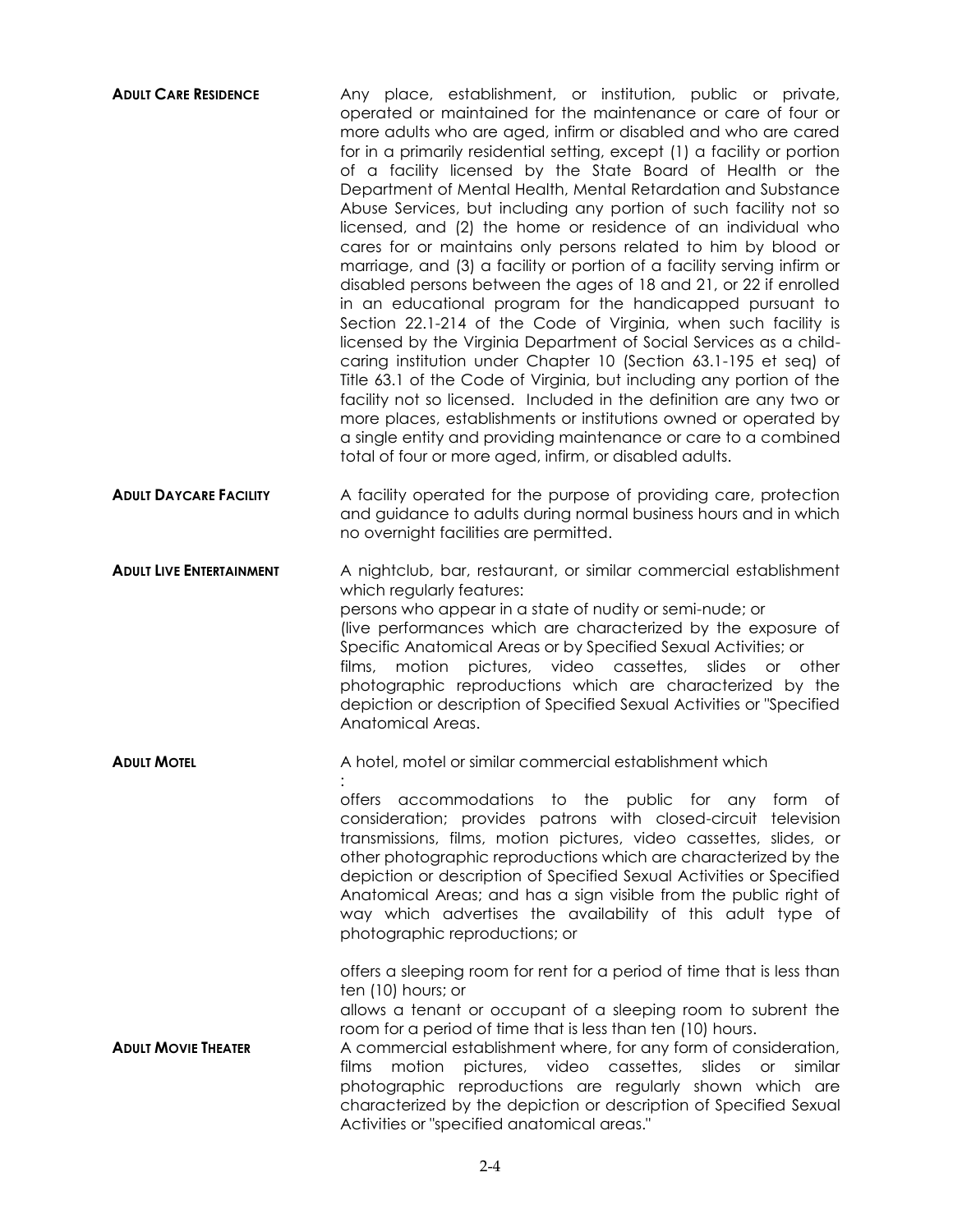- **ADULT NOVELTY STORE** An establishment having as a significant portion of its stock in trade instruments, devices, or paraphernalia which are designed for use in connection with specified sexual activities.
- **ADULT THEATER** A theater, concert hall, auditorium, or similar commercial establishments which regularly features persons who appear in a state of nudity or semi-nude, or live performances which are characterized by the exposure of Specified Anatomical Areas or by Specified Sexual Activities.
- **AGENT, EROSION AND SEDIMENT CONTROL PROGRAM** An employee of the Caroline County Department of Planning and Community Development, who has been designated by the Administrator for inspection, plan review, and program administration of the Erosion and Sediment Control Program.
- **AGENT, SUBDIVISION An employee of the Caroline County Department of Planning and** Community Development who has been designated by the Administrator for inspection, plan review, and administration of the Caroline County Subdivision Ordinance.
- **AGREEMENT IN LIEU OF A PLAN** A contract between the Plan-Approving Authority and the owner that specifies conservation measures that must be implemented in the construction of a single-family residence; this contract may be executed by the Plan-approving authority in lieu of a formal site plan.
- **AGRIBUSINESS/AGRICULTURAL SUPPLY ESTABLISHMENTS** A business and/or commercial use operated primarily for the support of agricultural needs. It may consist of products, materials, and equipment servicing and sales; storage and/or processing of agricultural products and/or animals; medical and/or technical support services. All outdoor storage shall be within a fully enclosed structure utilizing split face block for exterior walls or other similar material.
- **AGRICULTURAL AND FORESTAL DISTRICT** A district created pursuant to Title 15.2, Chapter 44 of the Code of Virginia.
- **AGRICULTURAL BUILDING** A structure utilized to store farm implements, hay, feed, grain or other agricultural or horticultural products or to house poultry, livestock or other farm animals. Such structure shall not include habitable or occupiable spaces, spaces in which agricultural products are processed, treated or packaged, nor shall an agricultural building be a place of occupancy for the general public.
- **AGRICULTURAL LAND** Lands that are currently, (i.e., natural or native vegetation has been removed,) used and managed primarily for the commercial planting and harvesting of crops or plant growth of any kind in the open; pasture; horticulture; dairying; floriculture; or raising of poultry and/or livestock and consists of a minimum of five acres. Pasture used as an accessory use to a residential use shall not be considered bonifide agriculture land.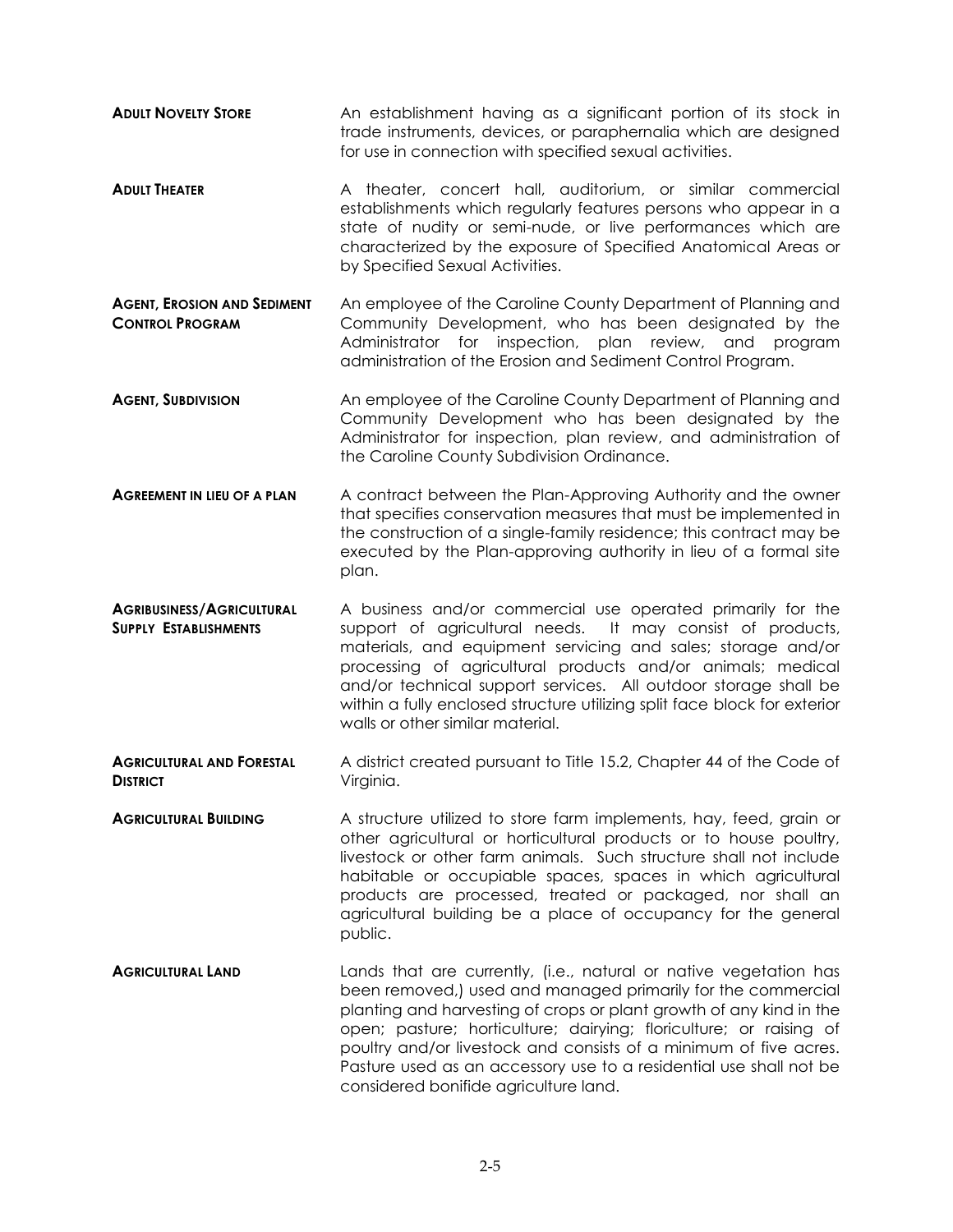- **AGRICULTURAL PRODUCE** Fruit, vegetables, eggs and honey prior to processing of any kind other than washing. Canned fruits or vegetables, preserves, wine, meat and dairy products shall be considered agricultural produce for the purposes of this Ordinance.
- **AGRICULTURAL WASTE** All solid waste produced from farming operations, or related commercial preparation of farm products for marketing.

**AGRICULTURAL, INTENSIVE**  See **INTENSIVE AGRICULTURAL OPERATION.**

**OPERATION**

**AGRICULTURE/CROP FARMS/NON-INTENSIVE AGRICULTURAL OPERATIONS** The tilling of the soil, the growing of crops, horticulture, forestry and gardening, including the keeping of animals and fowl, and including any agricultural industry or business such as fruit packing plants, dairies or similar use.

- **AIRPORT** Any area of land or water designed and set aside for the landing and take-off of aircraft or other flying machines, including all necessary facilities for terminals, housing, and maintenance of aircraft.
- **AISLE, TRAFFIC** The traveled way by which cars enter and depart spaces in parking lots.

**ALCOHOL, INDUSTRIAL** The manufacture of ethyl alcohol.

- **ALL WEATHER SURFACE** The surface which is passable in all weather conditions and is designed to support all reasonably anticipated loads in all weather conditions. An all weather surface may be either pervious or impervious; however, it must not produce dust.
- ALTER **The Contact To modify or change naturally occurring physical and/or** functional elements of the land. With regard to buildings, the term "alter" means to construct or to renovate an existing structure other than through a repair or addition.
- ALTERATION Any change in the total floor area, use, adaptability, or external appearance of an existing structure.
- **ALTERNATIVE TOWER STRUCTURE** Man-made trees, clock towers, bell steeples, light poles and similar alternative-design mounting structures that camouflage or conceal the presence of antennas or towers.
- **AMBIENT** Surrounding on all sides; used to describe measurements of existing conditions with respect to traffic, light, noise, air and other environments.
- **AMPLITUDE** The maximum displacement of the surface of the earth form its normal resting position. Amplitude is generally measured in inches or mils.
- **AMUSEMENT ARCADE** Any facility containing more than four of the following items in a condition suitable for their intended use: pool, billiard or similar table; pinball machines, football, shuffleboard or similar game; electronic or video game; or any similar game or entertainment device (see **INDOOR COMMERCIAL RECREATION FACILITY**).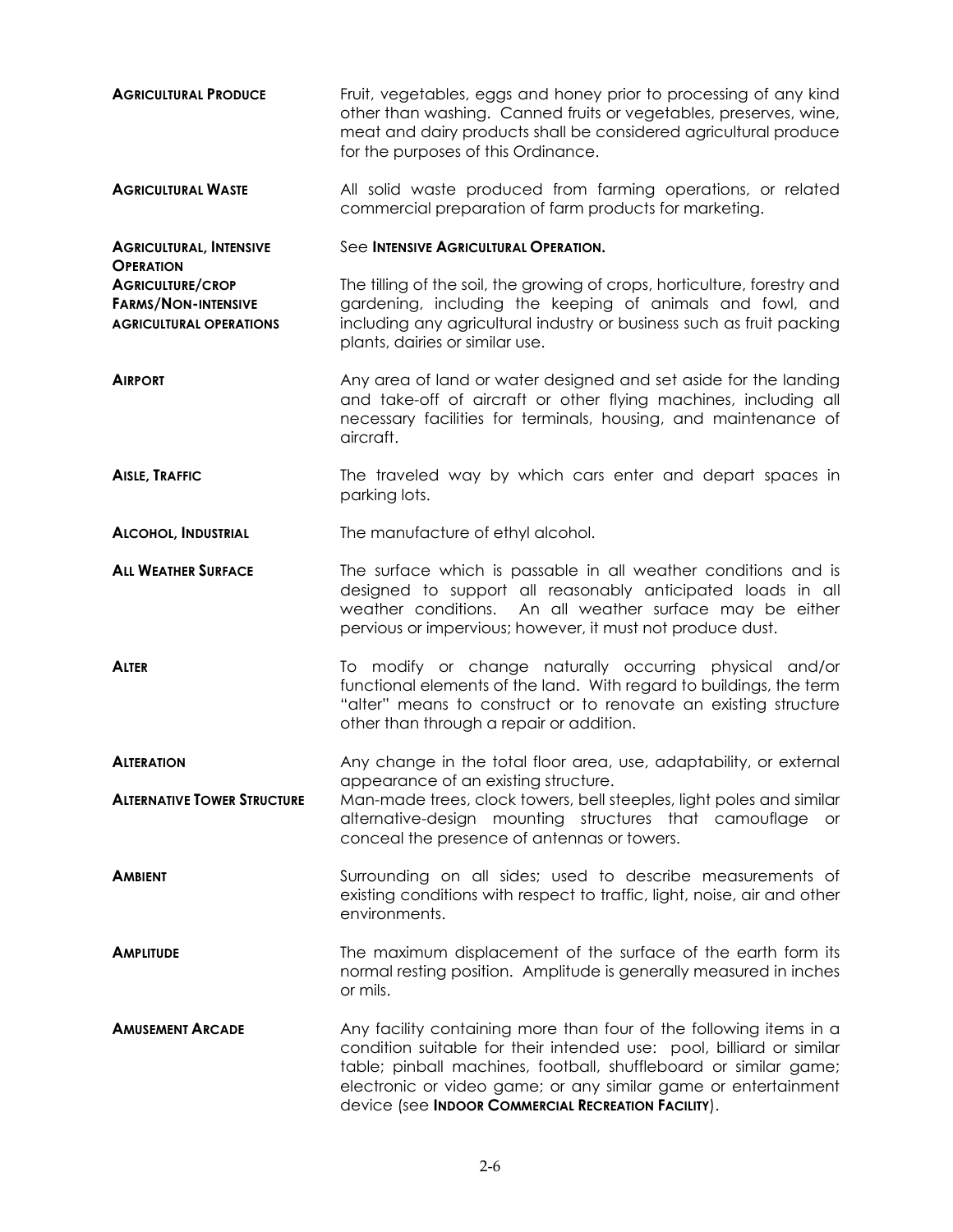| <b>ANIMAL</b>                       | Any vertebrate member of the animal kingdom, excluding man.                                                                                                                                                                                                                                                  |  |  |  |  |  |
|-------------------------------------|--------------------------------------------------------------------------------------------------------------------------------------------------------------------------------------------------------------------------------------------------------------------------------------------------------------|--|--|--|--|--|
| <b>ANIMAL GROOMING SERVICE</b>      | Any place or establishment, public or private where animals are<br>bathed, clipped, or combed for the purpose of enhancing their<br>aesthetic value and/or health and for which a fee is charged.                                                                                                            |  |  |  |  |  |
| <b>ANIMAL/VETERINARIAN CLINIC</b>   | Facility for the medical care and treatment of animals under the<br>licensed<br>veterinarian<br>supervision of<br>$\alpha$<br>with<br>no<br>outdoor<br>accommodations for the temporary boarding of animals.                                                                                                 |  |  |  |  |  |
| <b>ANIMAL/VETERINARIAN HOSPITAL</b> | Facility for the medical care and treatment of animals under the<br>supervision<br>licensed<br>veterinarian<br>with<br>outdoor<br>Оf<br>a<br>accommodations for the temporary boarding of animals.                                                                                                           |  |  |  |  |  |
| <b>ANIMAL SHELTER</b>               | A facility operated by the governing body which is designed to<br>provide for the temporary accommodations and/or disposal of<br>five (5) or more common household pets which are stray or not<br>wanted by their owner(s) until appropriate disposition of such pets<br>can be effectuated.                 |  |  |  |  |  |
| <b>ANIMAL UNIT</b>                  | A measure of dry matter forage per month required to feed a<br>single animal. The number of animal units available shall<br>determine how many animals allowed on a parcel of land.                                                                                                                          |  |  |  |  |  |
| <b>ANTENNA</b>                      | Any system of wires, poles, rods, reflecting discs, or similar devices<br>used for the transmission or reception of electromagnetic waves<br>external to or attached to the exterior of any building.                                                                                                        |  |  |  |  |  |
| <b>ANTIQUE SHOP</b>                 | A business that buys and sells works of art, piece of furniture,<br>decorative object, which were manufactured in an earlier period<br>and is presented for the display and sale to the public. All<br>display(s) shall be in a fully enclosed structure.                                                    |  |  |  |  |  |
| <b>APARTMENT</b>                    | One or more rooms with private bath and kitchen facilities<br>comprising an independent, self-contained dwelling unit in a<br>building containing three or more dwelling units.                                                                                                                              |  |  |  |  |  |
| <b>APARTMENT BUILDING</b>           | See DWELLING, MULTIPLE-FAMILY.                                                                                                                                                                                                                                                                               |  |  |  |  |  |
| <b>APARTMENT, COMMERCIAL</b>        | A dwelling unit that is designed and constructed for a caretaker<br>or watchmen in conjunction with a commercial or industrial use<br>and is structurally integrated into a part of the principal structure<br>except that the dwelling unit may be a separate accessory<br>structure for an industrial use. |  |  |  |  |  |
| <b>APARTMENT, FAMILY</b>            | An independent, subordinate dwelling unit located on the same<br>lot as the home of the apartment resident's relatives or contained<br>single family residential structure.<br>within a<br>A mobile<br>home/manufactured dwelling shall not be used for a family<br>apartment.                               |  |  |  |  |  |
| <b>APPEAL</b>                       | A request for a review of the interpretation of any provisions of this<br>Ordinance, or a request for a determination that there is error in<br>an order, requirement or decision made by the administrative<br>official pursuant to this Ordinance.                                                         |  |  |  |  |  |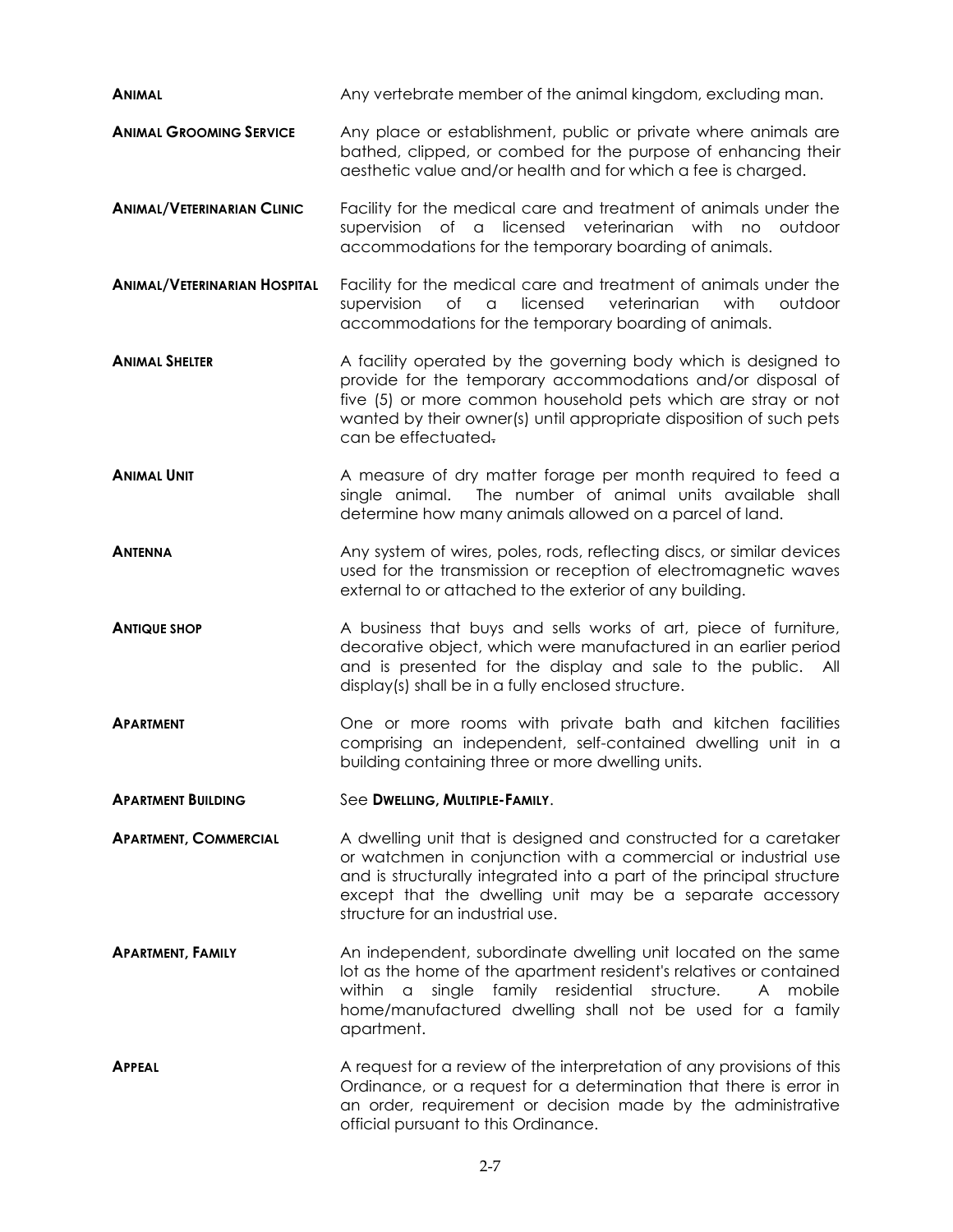| <b>APPLICANT</b>                                                     | A person submitting an application for development.                                                                                                                                                                                                                                                                                                                                                                                                                                                                                                                                   |  |  |  |  |
|----------------------------------------------------------------------|---------------------------------------------------------------------------------------------------------------------------------------------------------------------------------------------------------------------------------------------------------------------------------------------------------------------------------------------------------------------------------------------------------------------------------------------------------------------------------------------------------------------------------------------------------------------------------------|--|--|--|--|
| <b>APPLICATION FOR DEVELOPMENT</b><br><b>APPROVAL OR APPLICATION</b> | A written request for any approval, permit, or action required by<br>this Ordinance, including. Any written request for approval or<br>issuance of a development order or development permit. This<br>includes such terms as "proposals" and "requests".                                                                                                                                                                                                                                                                                                                              |  |  |  |  |
| <b>APPROPRIATE AUTHORIZED</b><br><b>DESIGN PROFESSIONAL</b>          | An architect, professional engineer, land surveyor, or landscape<br>architect; competent in their respective areas of practice and<br>licensed to offer such services in the Commonwealth of Virginia.                                                                                                                                                                                                                                                                                                                                                                                |  |  |  |  |
| <b>APPROVED WATER SUPPLY</b>                                         | A waterworks which has a valid waterworks operation permit form<br>the department or a waterworks which is evaluated, tested and if<br>found in reasonable compliance with the applicable standards,<br>accepted and approved by the director of the director's<br>designee.                                                                                                                                                                                                                                                                                                          |  |  |  |  |
| <b>APPURTENANT STRUCTURE</b>                                         | A device or structure attached to the exterior or erected on the<br>roof of a building designed to support service equipment or used<br>in connection therewith, or for advertising or display purposes, or<br>other similar occupancies.                                                                                                                                                                                                                                                                                                                                             |  |  |  |  |
| <b>AQUACULTURE</b>                                                   | The growing, farming and husbandry of freshwater and marine<br>organisms under controlled conditions, including but not limited to<br>hatcheries, the propagation of ornamental fish and plants and<br>pearl culture; including fish farming.                                                                                                                                                                                                                                                                                                                                         |  |  |  |  |
| <b>AQUIFER</b>                                                       | Water-bearing geologic formation, group of formations, or part of<br>a formation that is capable of yielding a significant amount of<br>groundwater to wells or springs. An aquifer is unconfined (water<br>table) or confined (artesian) according to whether the upper<br>surface of the water is at atmospheric pressure or at greater than<br>atmospheric pressure. The term "aquifer" also includes a geologic<br>formation, group of formations, or a portion of a formation<br>capable of yielding significant quantities of groundwater to wells<br>or springs. See Figure 5. |  |  |  |  |
| <b>ARBORIST</b>                                                      | individual trained in arboriculture, forestry, landscape<br>An.<br>architecture, horticulture, or related fields and experienced in the<br>conservation and preservation of native and ornamental trees.<br>This definition shall also incorporate the term urban forester.                                                                                                                                                                                                                                                                                                           |  |  |  |  |
| <b>ARCHITECT</b>                                                     | A professional who is registered with the State Department of<br>Professional and Occupational Registration as an architect.                                                                                                                                                                                                                                                                                                                                                                                                                                                          |  |  |  |  |
| <b>AREA, BUILDING</b>                                                | The area included within surrounding exterior walls (or exterior<br>walls and firewalls) exclusive of vent shafts and courts. Areas of<br>the building not provided with surrounding walls shall be included<br>in the building area if such areas are included within the horizontal<br>projection of the roof or floor above.                                                                                                                                                                                                                                                       |  |  |  |  |
| <b>AREA OF INFLUENCE</b>                                             | The area from which a land use draws its customers or users or<br>from which it can be reasonably expected to draw. (Also referred<br>to as service or trade area.)                                                                                                                                                                                                                                                                                                                                                                                                                   |  |  |  |  |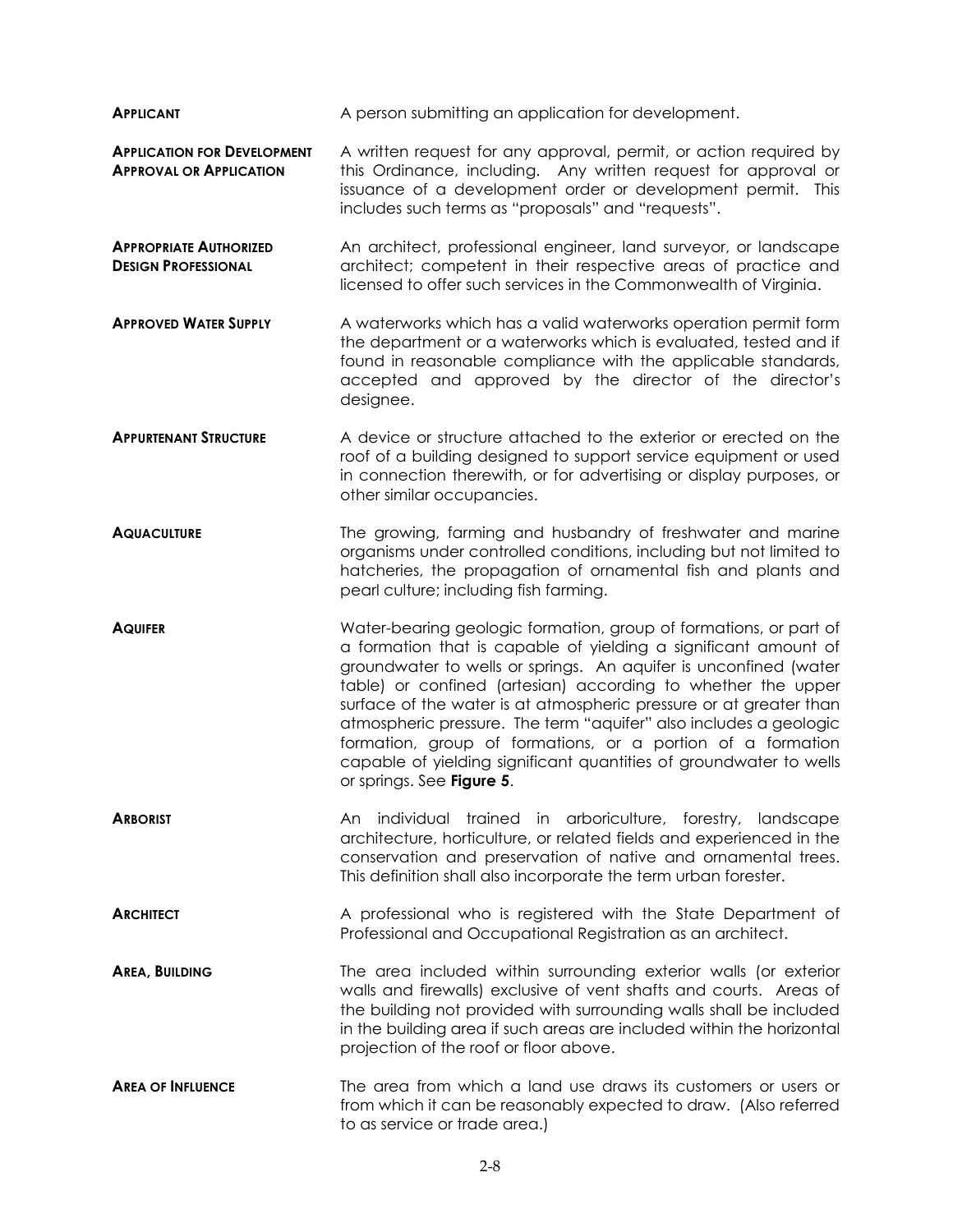- **AREA OF SHALLOW FLOODING** A designated AO or VO zone of the Flood Insurance Rate Map (FIRM). The base flood depths range from one to three feet; a clearly defined channel does not exist; the path of flooding is unpredictable and indeterminate; and velocity flow may be evident.
- **AREA OF SPECIAL FLOOD HAZARD** The land in the floodplain subject to a one percent (1%) or greater change of flooding in any given year.
- **ARRAY** A set of antennas for one carrier or service that are placed on a mount at a given height, and spaced so as to avoid internal interference. An array is usually sectorized into three directions and separated vertically from another carrier's (or another service's) array when co-located on the same mount.
- **ARTIST STUDIO** A building or portion of a building used for the creation of homemade arts and crafts, including: drawing, painting, sculpture, photography, pottery, metal crafting and other arts and crafts. (Adopted June 12, 2007) **AS-BUILT DRAWING** See **RECORD DRAWING.**
- **ASSEMBLY** The use of a building and the associated land area primarily used for the fitting of various components of a product which are fitted together to create a complete machine, structure, or unit of a machine.
- **Assisted Living A** level of service provided by an adult care residence for adults who may have physical or mental impairments and require at least moderate assistance with the activities of daily living. Included in this level of service are individuals who are dependent in behavior pattern (i.e., abusive, aggressive, disruptive) as documented on the uniform assessment instrument.
- **ASSISTED LIVING FACILITY (ADULT)** A residential facility for the elderly that provides living areas, meals, personal services, and supervision of self-administered medication. They may provide other services, such as recreational activities, financial services, and transportation. Services may be provided on a fee for service basis or as part of monthly rents.
- **ATTACHED RESIDENTIAL** See **DWELLING ATTACHED.**
- **ATTENUATION** Any decrease in the maximum concentration or total quantity of a chemical or biological constituent during a fixed time or distance traveled.
- **ATTIC** That part of a building between the ceiling beams of the top flooring and the roof framing.
- **AUCTION ESTABLISHMENT** A building and/or lot in which the commissioned public sales of goods to the highest bidder is conducted by a licensed auctioneer that occurs more frequently than once a year for other than community nonprofit organizations.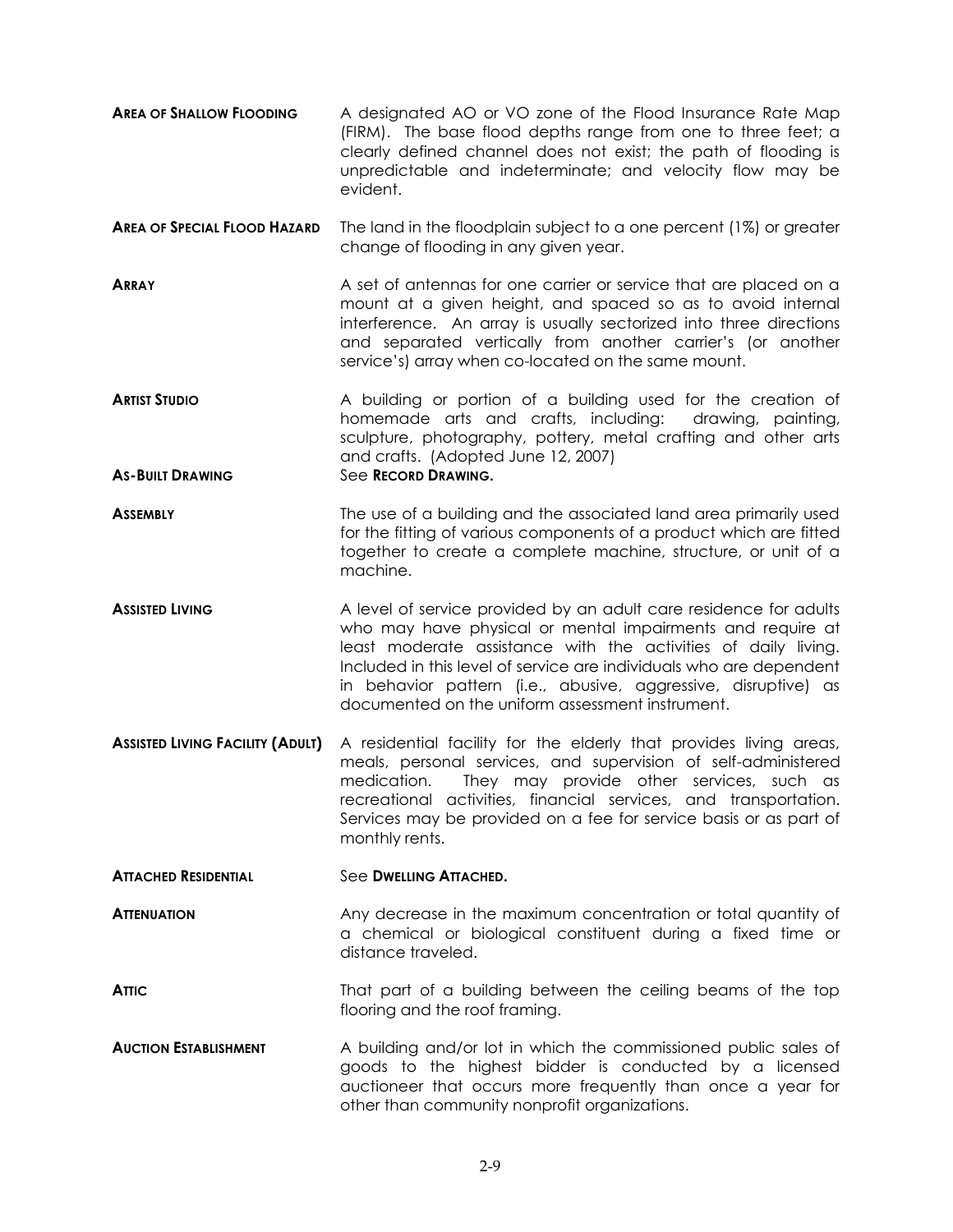- **AUDITORIUM** A room, hall, or building, that is a part of a church, theater, school, recreation building, or other building assigned to the gathering of people as an audience to hear lectures, plays and other presentations. See also "Places of Public Assembly".
- **AUTHORIZED AGENT** Any person with valid authority provided by the Owner, as evidenced by a notarized document authorizing the Agent to represent the Owner, and acting on behalf of the Owner of land seeking a development order or development permit approval.
- **AUTOMOBILE REBUILDER** A building or establishment engaged in the rebuilding and reconditioning of automobiles and light trucks/SUVs. There shall be no retail sales of motor vehicles or motor vehicle parts associated with an automobile rebuilder. All rebuilding/reconditioning activities shall be conducted within a fully enclosed building. (Adopted 4/11/06)
- **AUTOMOBILE SALVAGE YARD/AUTOMOBILE GRAVEYARD** Any lot or place which is exposed to the weather upon which more than five (5) motor vehicles of any kind, incapable of being operated, are placed, dismantled and sold for parts, sold as a unit, or crushed by a mobile crushing unit to be sold as scrap. See also JUNKYARD.
- **AVERAGE DAILY TRAFFIC (ADT)** The average number of vehicles per day which pass over a given point on a roadway.
- **AWNING** A roof-like cover that projects from the wall of a building for the purpose of shielding a doorway or window from the elements. See **Figure 6**.
- **BAKERIES-RETAIL** A building with an establishment primarily engaged in the retail sale of baked products for consumption off-site. The products may be prepared on or off-site. Such use may include ancillary incidental food service.
- **BANK/FINANCIAL INSTITUTION** A building, with or without a drive-up window, primarily used for the custody, loan, or exchange of money; for the extension of credit; and for facilitating the transmission of funds.
- **BANNER** Any sign of lightweight fabric or similar material that is permanently mounted to a pole or a building by a permanent frame at one or more edges. National flags, state or municipal flags, or the official flag of any institution or business shall not be considered banners.
- **BARBER/BEAUTY SHOP** A building used primarily for the practice of barbering and or cosmetology. Nail salons are an accessory use.
- **BASE FLOOD/ONE-HUNDRED YEAR FLOOD** A flood that, on the average, is likely to occur once every 100 years (i.e., that has a one (1) percent chance of occurring each year, although the flood may occur in any year).
- **BASE FLOOD ELEVATION (BFE)** The one-hundred year flood elevation, expressed in feet above mean sea level, as established by the Federal Emergency Management Agency and shown on the Flood Insurance Rate Maps for Caroline County.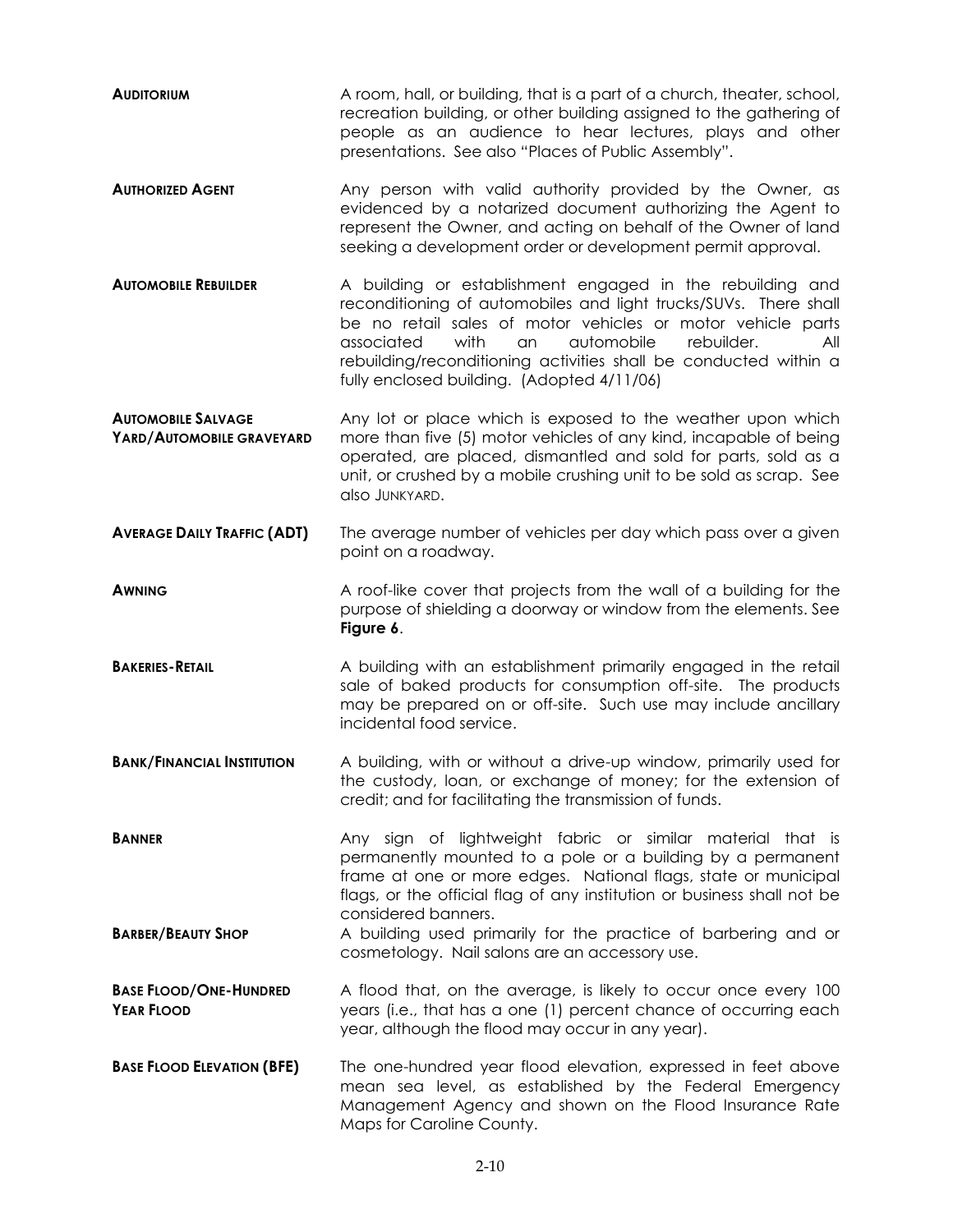| <b>BASEMENT</b>                            | Any area of the building having its floor sub-grade (below ground<br>level) on all sides. (Amended 1/27/09)                                                                                                                                                                                                                                                                               |  |  |  |  |  |
|--------------------------------------------|-------------------------------------------------------------------------------------------------------------------------------------------------------------------------------------------------------------------------------------------------------------------------------------------------------------------------------------------------------------------------------------------|--|--|--|--|--|
| <b>BED AND BREAKFAST</b>                   | A dwelling unit occupied by its owners or caretakers where not<br>more than six (6) rooms are occasionally rented out to travelers for<br>compensation without a provision for cooking in the room and<br>where breakfast is the only meal served.                                                                                                                                        |  |  |  |  |  |
| <b>BEDROCK</b>                             | The rock that underlies soil or other unconsolidated, superficial<br>material at a site.                                                                                                                                                                                                                                                                                                  |  |  |  |  |  |
| <b>BEDROOM</b>                             | A private room planned and intended for sleeping, separated<br>from other rooms by a door, and accessible to a bathroom<br>without crossing another bedroom or living room                                                                                                                                                                                                                |  |  |  |  |  |
| <b>BERM</b>                                | A mound of earth used to shield, screen, or buffer views, separate<br>land uses, provide visual interest, decrease noise, or control the<br>direction of water or traffic flow. See Figure 7.                                                                                                                                                                                             |  |  |  |  |  |
| <b>BEST MANAGEMENT PRACTICES</b><br>(BMPS) | A practice, or combination of practices, that is determined by a<br>state or designated area-planning agency to be the most<br>effective, practical means of preventing or reducing the amount<br>of pollution generated by nonpoint sources to a level compatible<br>with water quality goals.                                                                                           |  |  |  |  |  |
| <b>BICYCLE</b>                             | A device propelled by human power upon which any person may<br>ride, having two tandem wheels either of which is more than<br>sixteen (16) inches in diameter or having three wheels in contact<br>with the ground any of which is more than sixteen (16) inches in<br>diameter.                                                                                                          |  |  |  |  |  |
| <b>BICYCLE FACILITY</b>                    | A general term denoting improvements and provisions made or<br>approved by public agencies to accommodate or encourage<br>bicycling, including parking facilities, mapping, and bikeways,<br>and shared roadways not specifically designated for bicycle use.                                                                                                                             |  |  |  |  |  |
| <b>BICYCLE LANE (BIKE LANE)</b>            | A portion of a roadway which has been designated by striping,<br>signing and pavement markings for the preferential or exclusive<br>use of bicyclists.                                                                                                                                                                                                                                    |  |  |  |  |  |
| <b>BICYCLE PATH</b>                        | A designated corridor which is designed for bicycle travel and<br>other non-motorized modes of travel. See Figure 7.                                                                                                                                                                                                                                                                      |  |  |  |  |  |
| <b>BIG BOX RETAIL</b>                      | A single retail establishment with a gross floor area not less than<br>eighty thousand (80,000) square feet, and which may include fast<br>food restaurants and other accessory retail uses with an entrance<br>inside the primary retail establishment. Additionally this use<br>requires high parking to building area ratios and has a regional<br>sales market and offers bulk sales. |  |  |  |  |  |
| <b>BIKEWAY</b>                             | A transportation facility designed to safely accommodate bicycle<br>traffic. Bikeways are subdivided into three (3) general classes:<br>Class I – bikeway is physically separated from the roadway by<br>open space, a physical barrier, or both.<br>Class II- bikeway is a designated and marked lane immediately<br>adjacent to the travel lanes of a roadway.                          |  |  |  |  |  |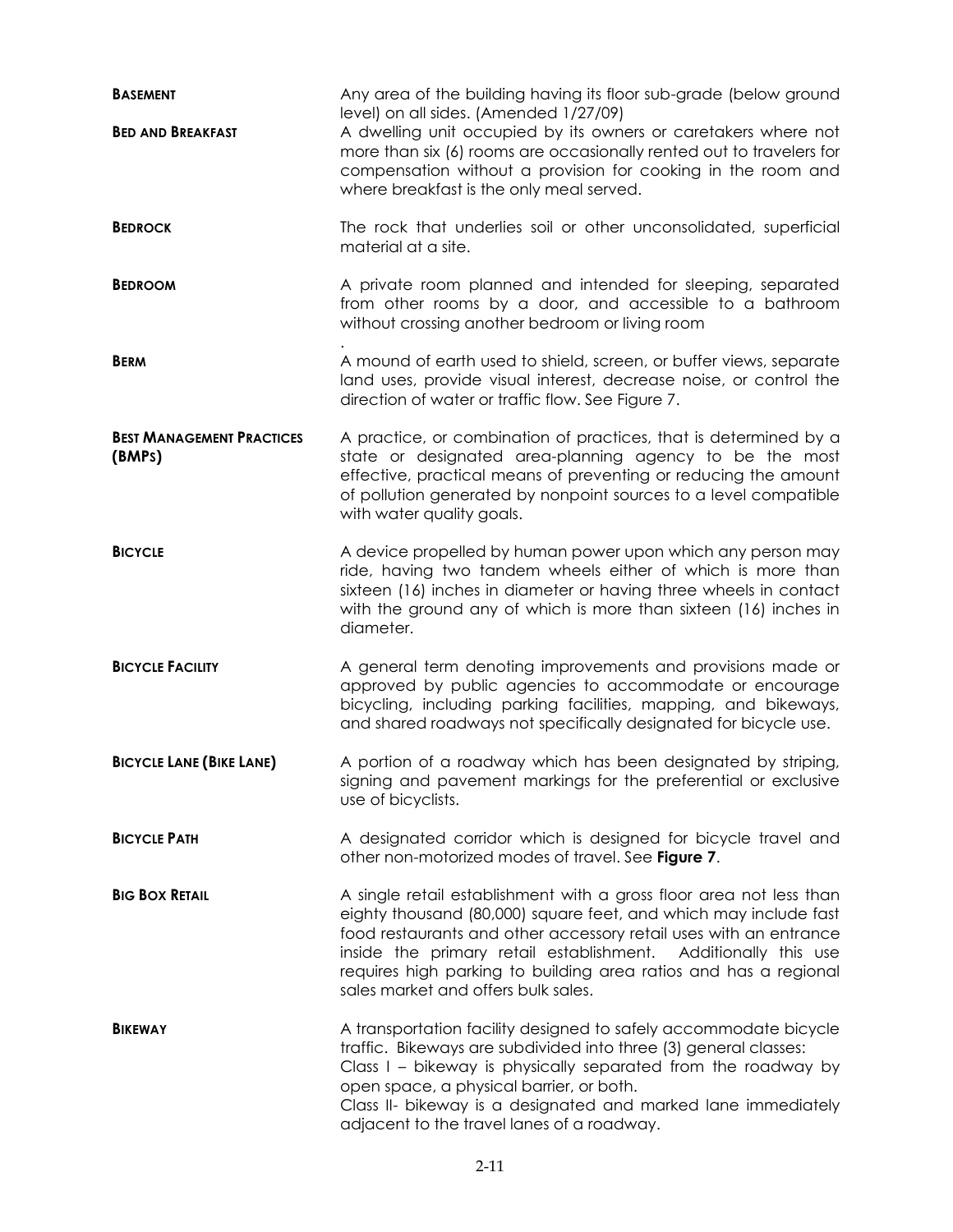|                                                              | Class III – bikeway shares travel lanes of a roadway with other<br>vehicles. Lanes may be wider to accommodate cyclists, but no<br>specific lane designations are made.                                                                                                                                                                                                                                                                                                                                     |  |  |  |  |  |  |  |
|--------------------------------------------------------------|-------------------------------------------------------------------------------------------------------------------------------------------------------------------------------------------------------------------------------------------------------------------------------------------------------------------------------------------------------------------------------------------------------------------------------------------------------------------------------------------------------------|--|--|--|--|--|--|--|
| <b>BILLBOARD</b>                                             | A sign that identifies or communicates a commercial or<br>noncommercial message related to an activity conducted, a<br>service rendered, or a commodity sold at a location other than<br>where the sign is located.                                                                                                                                                                                                                                                                                         |  |  |  |  |  |  |  |
| <b>BLOCK</b>                                                 | That land abutting on one side of a street, extending to the rear<br>lot lines or, for parcels of land extending through to another street,<br>to a line midway between the two (2) streets and lying between<br>the two (2) intersecting and intercepting streets or between the<br>nearest intersecting or intercepting street and the boundary of<br>any railroad right-of-way, park, school ground or unsubdivided<br>acreage or centerline of a drainage channel thirty (30) feet or<br>more in width. |  |  |  |  |  |  |  |
| <b>BOARD</b>                                                 | The Board of Zoning Appeals (BZA) of Caroline County, VA                                                                                                                                                                                                                                                                                                                                                                                                                                                    |  |  |  |  |  |  |  |
| <b>BOARD OF SUPERVISORS</b>                                  | The Board of Supervisors (BOS) of the County of Caroline, Virginia.                                                                                                                                                                                                                                                                                                                                                                                                                                         |  |  |  |  |  |  |  |
| <b>BOARDING HOUSE (ROOMING OR</b><br><b>LODGING HOUSE) -</b> | A dwelling, other than a hotel, where, for compensation, meals, or<br>lodging and meals, are provided for three or more persons.                                                                                                                                                                                                                                                                                                                                                                            |  |  |  |  |  |  |  |
| <b>BOARDING SCHOOL</b>                                       | An educational facility for varying levels of educational<br>instruction; specifically limited to elementary, middle & high<br>school levels offering full curricula as required by state law and<br>where lodging and meals are provided for students                                                                                                                                                                                                                                                      |  |  |  |  |  |  |  |
| <b>BREWERY, LIMITED</b>                                      | A facility that manufactures no more than 15,000 barrels of beer<br>per calendar year, and is subject to the licensing requirements of<br>the Commonwealth of Virginia. (Adopted 09/10/19)                                                                                                                                                                                                                                                                                                                  |  |  |  |  |  |  |  |
| <b>BROADCASTING FACILITY RADIO</b><br><b>AND TV STUDIO</b>   | A building and the associated equipment primarily used for the<br>transmission of radio and television programs.                                                                                                                                                                                                                                                                                                                                                                                            |  |  |  |  |  |  |  |
| <b>BUFFER AREA</b>                                           | An area of natural or established vegetation managed to protect<br>other components of a Resource Protection Area and state<br>waters from significant degradation due to land disturbances.                                                                                                                                                                                                                                                                                                                |  |  |  |  |  |  |  |
| <b>BUFFERING CAPACITY</b>                                    | The capacity of a soil to take up contaminants through a variety<br>of attenuation processes such as biological activity, dilution,<br>mechanical filtration,<br>volatilization,<br>precipitation,<br>buffering,<br>neutralization and ion exchange. Some attenuation processes<br>result in permanent removal and degradation of pollutants, which<br>others act to store pollutants and by that delay pollution problems<br>but not eliminate them.                                                       |  |  |  |  |  |  |  |
| <b>BUFFER MANAGEMENT PLAN</b>                                | A prescribed course of action to be followed by the developer of<br>any site within the Resource Protection Area when disturbance to<br>the 100 foot buffer area is proposed. The plan should include a<br>description of what is being proposed as well as an explanation of<br>why such action is necessary.                                                                                                                                                                                              |  |  |  |  |  |  |  |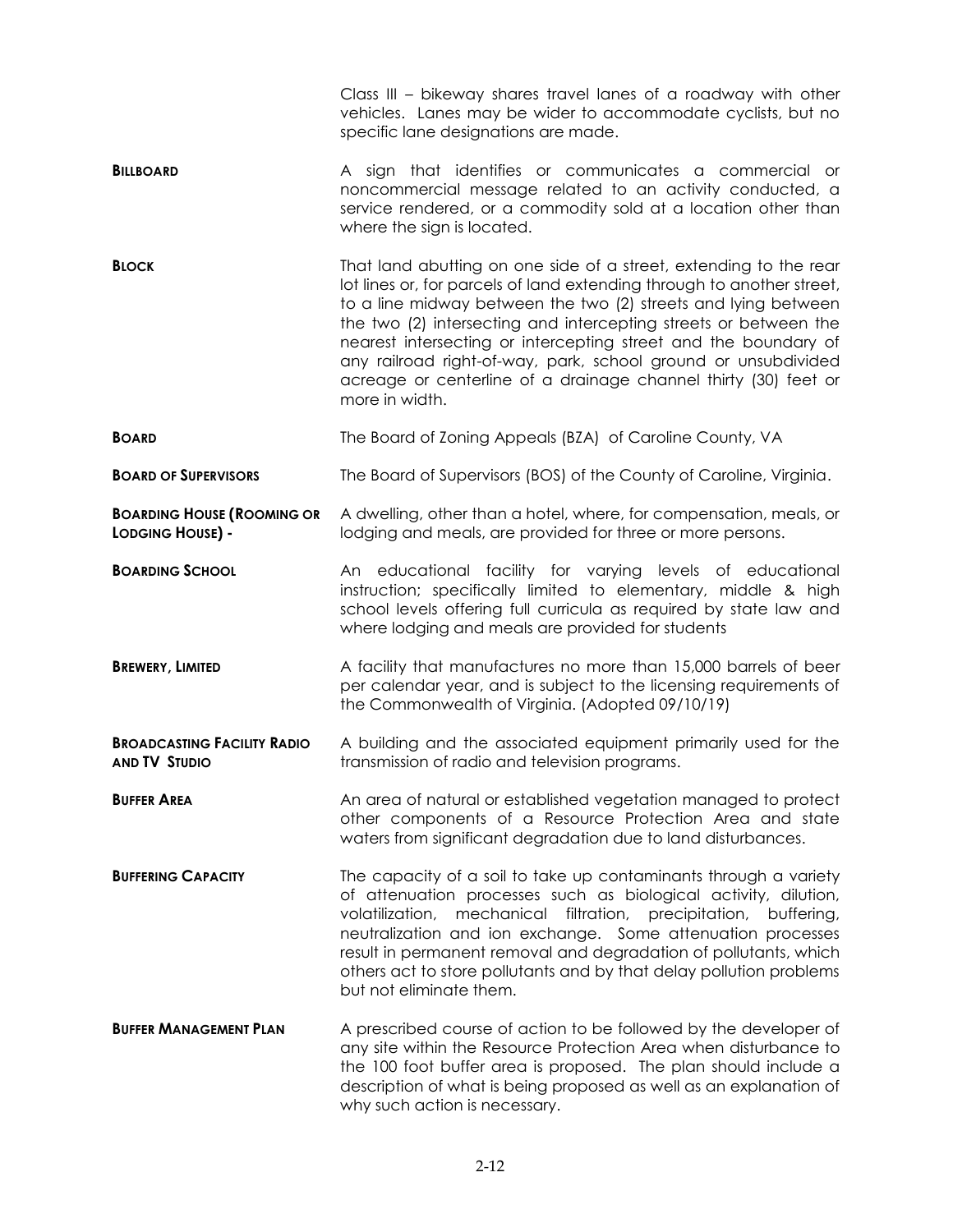- **BUFFERING OR SCREENING** Any fence, berm, natural growth, or any combination thereof, which shall serve as a barrier to vision or noise between adjoining properties. Whenever used for screening or buffering purposes, "natural growth" shall mean coniferous trees, bushes and shrubbery. See **Figure 7**.
- **BUFFER WIDTH A** uniform width across the entire length of a common property line between lots on which uses are located that require screening and buffering. The buffer width may not be varied along such property line in a manner which results in any point becoming narrower than the minimum required width.
- **BUFFERYARD** A strip of land established to protect one type of land use from another land use or to provide screening. Normally, a bufferyard is landscaped and developed in open space areas.
- **BUILDABLE AREA/BUILDING ENVELOPE** The area of the lot remaining after required yards have been provided.
- **BUILDABLE LOT A** duly recorded lot which was lawfully buildable or which complied with all requirements of the County's zoning and subdivision regulations immediately prior to the effective date of this Ordinance; or, a duly recorded lot which complies with each and every requirement of the current subdivision regulations and this Ordinance.
- **BUILDING** Any structure having a roof supported by columns or walls, for the housing or enclosure of persons, animals, or personal property.
- **BUILDING, ACCESSORY** See **ACCESSORY USE OR STRUCTURE.**

**COVERAGE**

**BUILDING BULK** The visual and physical mass of a building.

- **BUILDING FRONTAGE/FACADE** The horizontal linear dimension designated as a primary facade of that portion of the building occupied by a single use or occupancy.
- **BUILDING. HEIGHT OF The vertical distance measured from the level of the curb or the** established curb grade opposite the middle of the front of the structure to the highest point of the roof if a flat roof; to the deck line of a mansard roof; or to the mean height level between the eaves and ridge of a gable, hip or gambrel roof. For buildings set back from the street line, the height shall be measured from the average elevation of the ground surface along the front of the building. See **Figure 8**.
- **BUILDING, PRINCIPAL/MAIN** A building in which is conducted the principal use of the lot on which it is situated. See **Figure 3**.
- **BUILDING CODE** The Virginia Uniform Statewide Building Code as amended.

**BUILDING COVERAGE; LOT**  All areas under roof or projections from buildings on a lot.

**BUILDING INSPECTOR** An appointed official of Caroline County who is responsible for certifying building inspections.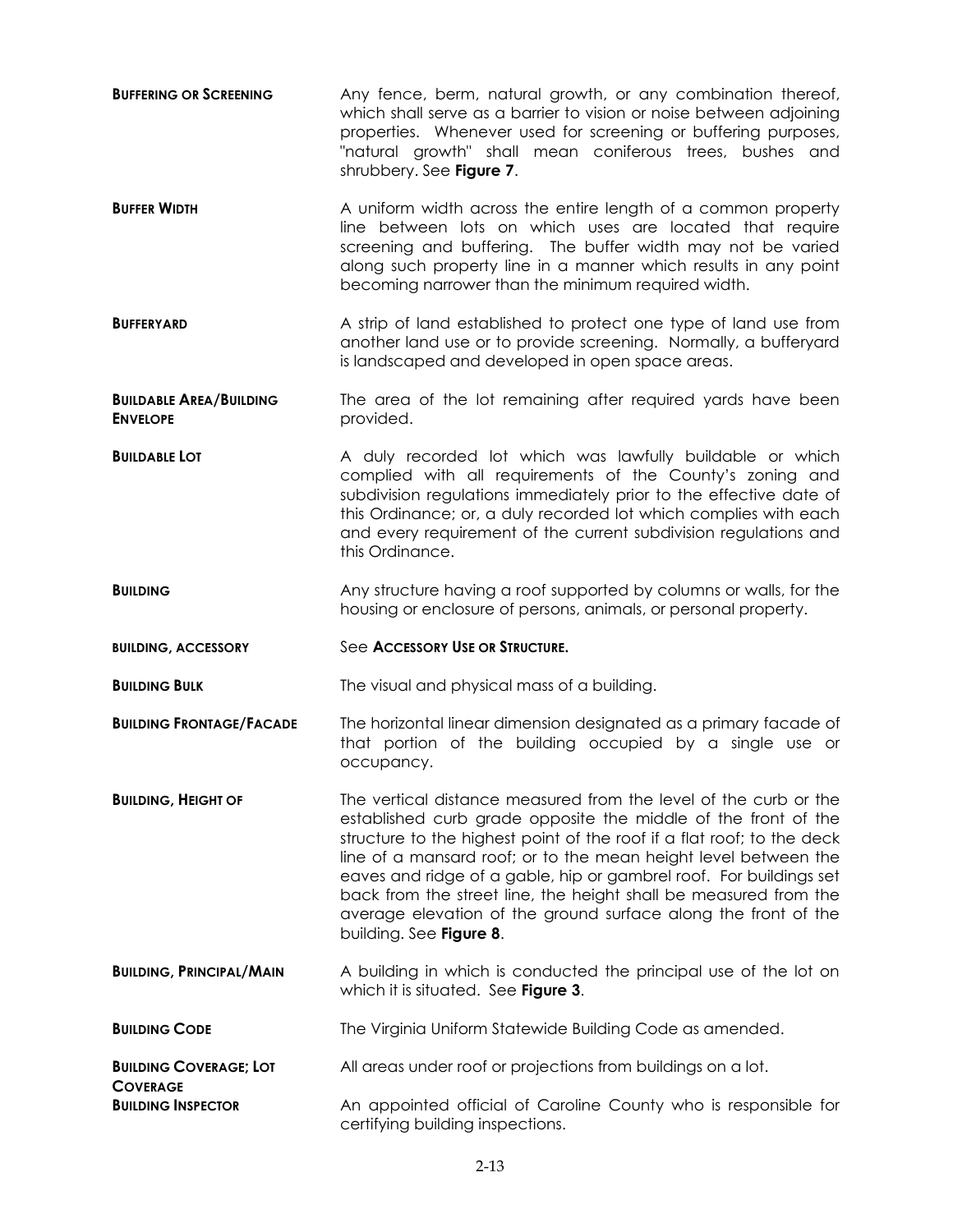- **BUILDING OFFICIAL** The person appointed by the County Administrator and Board of Supervisors as the individual who issues the permit for the construction, alteration, reconstruction, repair, restoration, demolition or razing of all or part of any building, and who is responsible for enforcement of the Uniform Structure Building Code.
- **BUILDING PERMIT An approval statement from the Office of Inspections authorizing** the construction, alteration, reconstruction, repair, restoration, demolition or razing of all or a part of any building.
- **BUILDING RESTRICTION LINE (BRL)** The line established by this Ordinance, beyond which a building shall not extend, except as specifically provided by this chapter.
- **BUSINESS SCHOOL** A noncollege degree-granting school offering courses in office machine operation, computers, data processing, software, secretarial, and related skills, schools, including educational correspondence courses; offices and classroom facilities, however, laboratory or other specialized training facilities are to be evaluated based upon the zoning district in which the school is located.
- **CABINET & FURNITURE SHOP** See **MANUFACTURING**.
- **CAMPING AREA OR CAMPGROUND** Any area that is occupied and intended or designed or improved for temporary occupancy by individuals using recreational vehicles, tents, motor homes, boats, and similar vehicles for temporary dwelling, lodging, or sleeping purposes. The term "recreational vehicle" means any vehicle built on a chassis, containing 400 square feet or less when measured at the largest horizontal projections and is designed to be self propelled or towed by another vehicle. A recreational vehicle is not designed nor intended for use as a permanent dwelling, but as for temporary living quarters for recreational camping, travel, or seasonal use. This definition includes vehicles such as travel trailers, motor homes, boats, house boats, and camping shells on trucks and campers.
- **CAMP SITE/LOT Any plot of ground within a campground intended for the** exclusive occupancy by a camping unit or units under the control of a camper.
- **CAMPING UNIT** Any tent, pop-up trailer, cabin, lean-to, or similar structure established or maintained and operated as temporary living quarters for recreation, education or vacation purposes.
- **CANOPY A** canopy is an architectural projection that provides weather protection, identity or decoration and is supported by the building to which it is attached and at the outer end by not less than two stanchions. A canopy is comprised of a rigid structure over which a rigid covering is attached.
- **CAPITAL IMPROVEMENT** A public facility with a life expectancy of three or more years, to be owned and operated by or on behalf of the City, a special district, or a private service provider.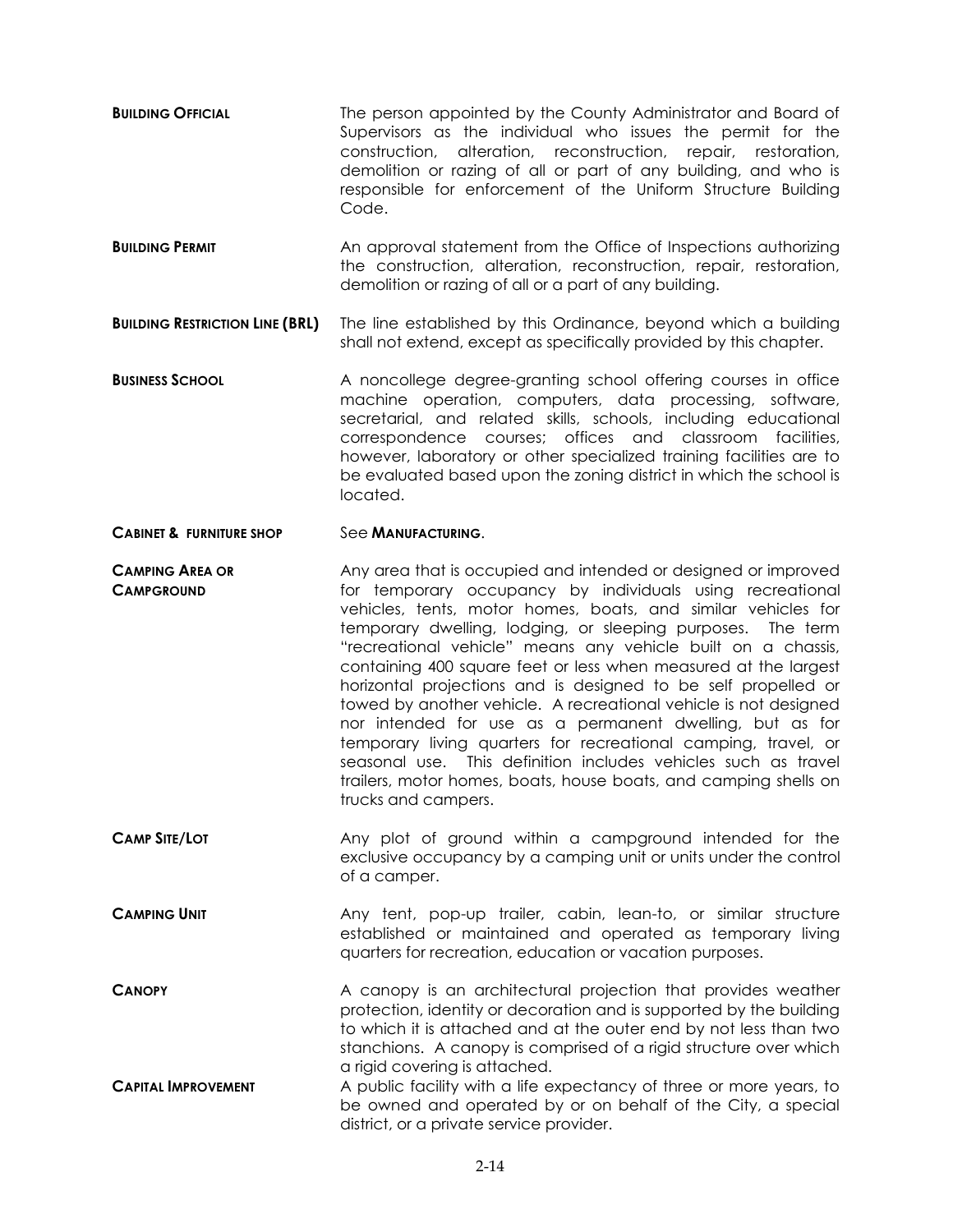| <b>CAPITAL IMPROVEMENT, PLANNED</b>                          | A Capital Improvement designated for construction within a<br>period not to exceed five (5) years in a Capital Improvements<br>Program.                                                                                                                                                                                                                                                                                     |  |  |  |  |  |
|--------------------------------------------------------------|-----------------------------------------------------------------------------------------------------------------------------------------------------------------------------------------------------------------------------------------------------------------------------------------------------------------------------------------------------------------------------------------------------------------------------|--|--|--|--|--|
| <b>CAPITAL IMPROVEMENTS</b><br><b>PROGRAM</b>                | A document adopted by the Board in accordance with Section<br>15.1-1-464 of the Code of Virginia.                                                                                                                                                                                                                                                                                                                           |  |  |  |  |  |
| <b>CARNIVAL</b>                                              | See RURAL COMMERCIAL RECREATIONAL USE.                                                                                                                                                                                                                                                                                                                                                                                      |  |  |  |  |  |
| <b>CARPORT</b>                                               | A roofed structure which may be attached or unattached to the<br>principal structure providing space for the storage of one or more<br>motor vehicles and enclosed on not more than three (3) sides by<br>walls.                                                                                                                                                                                                            |  |  |  |  |  |
| <b>CAR WASH</b>                                              | Repealed & replaced with "Vehicle Wash" November 9, 2021                                                                                                                                                                                                                                                                                                                                                                    |  |  |  |  |  |
| <b>CARRY-OUT FOOD SERVICE</b>                                | A business whose principal purpose is the preparation and sale of<br>food or beverages for consumption off-site, such as delicatessens,<br>ice cream stores and hot dog stands, but shall not include liquor<br>stores, restaurants, and drive-through commercial establishments.                                                                                                                                           |  |  |  |  |  |
| <b>CATERING</b>                                              | See COMMISSARY.                                                                                                                                                                                                                                                                                                                                                                                                             |  |  |  |  |  |
| <b>CELLAR</b>                                                | That unfinished portion of a building below the first floor joists at<br>least half of whose clear ceiling height is below the mean level of<br>the adjacent ground. Such a portion of a building shall not be<br>used for habitation.                                                                                                                                                                                      |  |  |  |  |  |
| <b>CEMETERY</b>                                              | A parcel of land or structure dedicated to and at least a portion<br>of which is being used for the interment of human or animal<br>remains. A cemetery may include crematories, mausoleums, and<br>columbaria.                                                                                                                                                                                                             |  |  |  |  |  |
| <b>CEMETERY, FAMILY</b>                                      | A parcel of land dedicated to the interment of human remains of<br>only members of the immediate family. Pets owned by the family,<br>as defined herein, may also be inturned in a family cemetery.                                                                                                                                                                                                                         |  |  |  |  |  |
| <b>CENTERLINE</b>                                            | The true centerline of a street right-of-way that has been fully<br>dedicated to the required width.                                                                                                                                                                                                                                                                                                                        |  |  |  |  |  |
| <b>CENTERLINE OFFSET OF ADJACENT</b><br><b>INTERSECTIONS</b> | The gap between the centerline of streets adjoining a common<br>road from opposite or same sides.                                                                                                                                                                                                                                                                                                                           |  |  |  |  |  |
| <b>CENTRAL WATER SYSTEM</b>                                  | A public or private water company formed to serve development<br>that includes water treatment and distribution facilities.                                                                                                                                                                                                                                                                                                 |  |  |  |  |  |
| <b>CERTIFICATE OF APPROPRIATENESS</b>                        | Approval statement signed by the Chairman of the Historic<br>Resources Commission which certifies the appropriateness of a<br>particular request for the construction, alteration, reconstruction,<br>repair, restoration, demolition, or razing of all or part of any<br>building within a historic district, subject to the issuance of all other<br>required permits needed for the matter sought to be<br>accomplished. |  |  |  |  |  |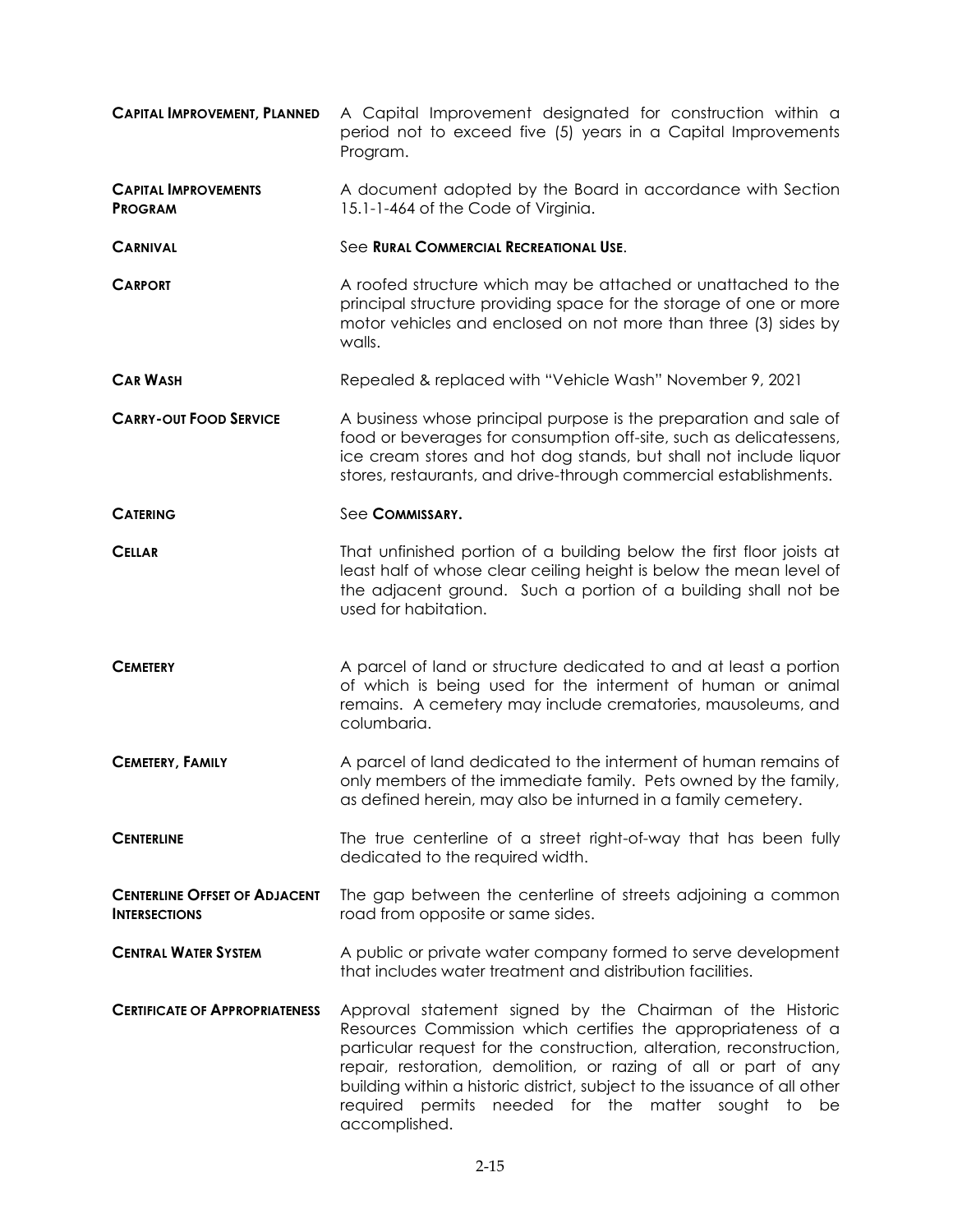- **CERTIFICATE OF USE AND OCCUPANCY** The certificate issued by the building official which permits the use of a building in accordance with the approved plans and specifications and which certifies compliance with the provisions of this ordinance and the building codes for the use and occupancy of the building in its several parts together with any special stipulations or conditions of zoning approval and/or the building permit. **CERTIFIED INSPECTOR** An employee or agent of the Program Authority who (i) holds a certificate of competence from the Board in the area of project inspection or (ii) is enrolled in the Board's training program for project inspection and successfully completes such program within one year after enrollment. **CERTIFIED PROGRAM ADMINISTRATOR** An employee or agent of the Department of Planning & Community Development who (i) holds a certificate of competence from the Virginia Soil and Water Conservation (VSWC) Board in the area of program administration or (ii) is enrolled in the Virginia Soil and Water Conservation (VSWC) Board's training program for program administration and successfully completes such program within one year after enrollment. **CERTIFY** CERTIFY **Whenever this Ordinance requires that an agency or official** certify the existence of some fact or circumstance, such certification may be made in any manner, oral or written, which provides reasonable assurance of the accuracy of the certification. **CHANGE IN USE** A change from one principal use of a building or land to another principal use of the building or land whether or not there is an increase in the size of the existing building or extent of the use of the land.
- **CHANNEL** A natural or artificial low-lying area with definite bed and banks, which confines and conducts continuous or periodic flows of water.
- **CHESAPEAKE BAY PRESERVATION AREA (CBPA)** Any land designated by the Board of Supervisors pursuant to Part III of the Chesapeake Bay Preservation Area Designation and Management Regulations, 9 VAC 10-20-et seq., and Section 10.1-2107 of the Code of Virginia. A Chesapeake Bay Preservation Area shall consist of a Resource Protection Area and a Resource Management Area.
- **CHILD CARE FACILITY** Any facility licensed by the Department of Social Services, or other state agency designated by the Commonwealth of Virginia, to operate as a Child Care Facility, Day Care Facility, Preschool, Nursery School or similar facility which cares for six (6) or more children.
- **CHILD DAY CAMP** A child day center for school age children that operates during the summer vacation months only. Four-year-old children who will be five by September 30 of that same year may be included in a camp for school age children.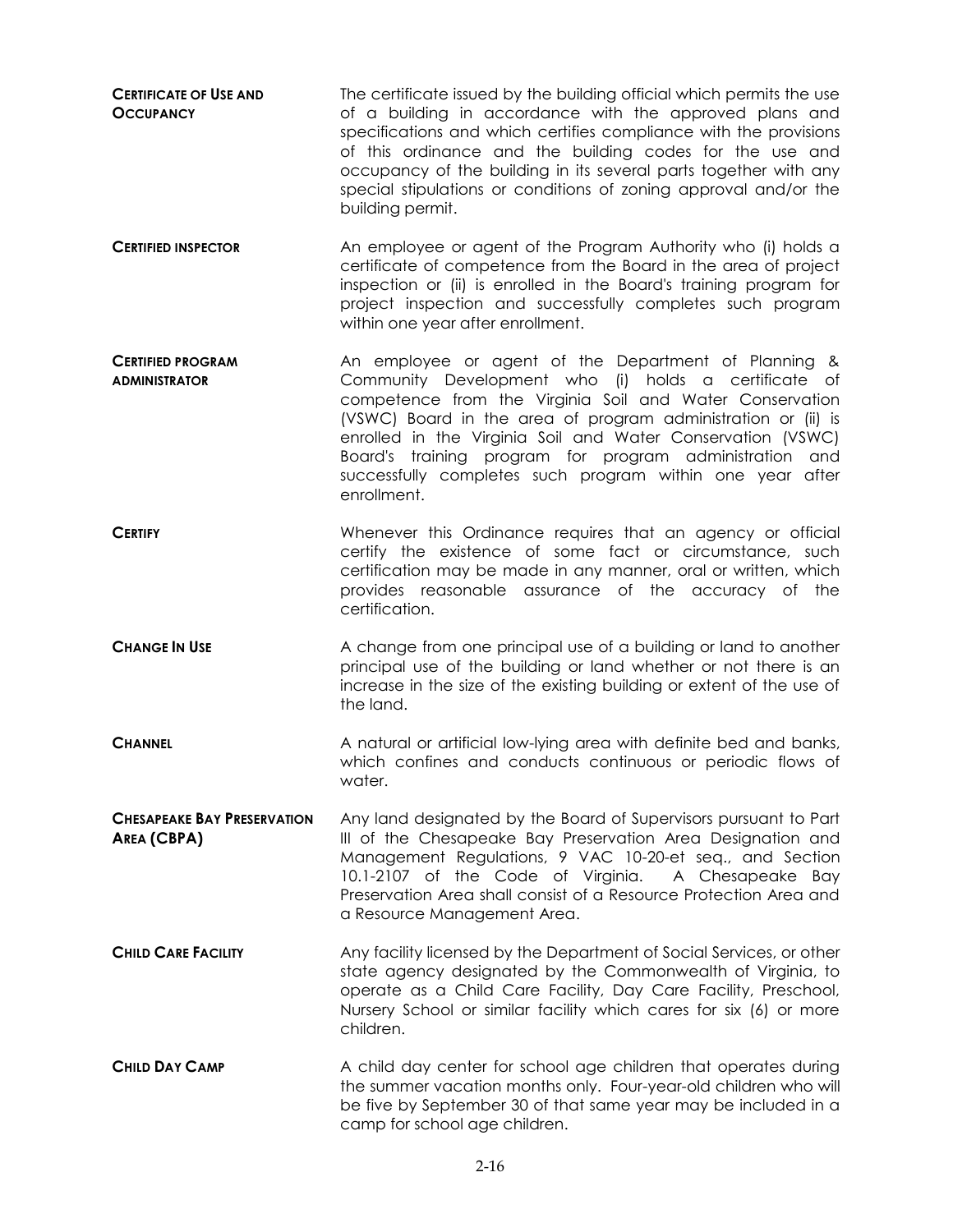| <b>CHIMNEY</b>                                                                            | primarily vertical enclosure containing one or<br>A<br>more<br>passageways for conveying flue gases to the outside atmosphere.                                                                                                                                                                                                                                                                                     |  |  |  |  |  |  |  |  |
|-------------------------------------------------------------------------------------------|--------------------------------------------------------------------------------------------------------------------------------------------------------------------------------------------------------------------------------------------------------------------------------------------------------------------------------------------------------------------------------------------------------------------|--|--|--|--|--|--|--|--|
| <b>CHURCH/PLACES OF WORSHIP</b>                                                           | Any structure used for religious worship and related activities<br>(includes temples and synagogues).                                                                                                                                                                                                                                                                                                              |  |  |  |  |  |  |  |  |
| <b>CIRCLE</b>                                                                             | A street forming a closed loop and generally designated by a<br>name.                                                                                                                                                                                                                                                                                                                                              |  |  |  |  |  |  |  |  |
| <b>CIVIC BUILDING</b>                                                                     | A meeting place, either a building or a complex of buildings, used<br>for recreational, social education and cultural activities.                                                                                                                                                                                                                                                                                  |  |  |  |  |  |  |  |  |
| <b>CLEANING OR PROCESSING</b><br><b>ESTABLISHMENT</b>                                     | A business that primarily involves the on-site cleaning, treatment,<br>or chemical processing of goods or materials, or the storage of<br>chemicals, used in off-site cleaning, treatment, or processing. This<br>includes, but is not limited to carpet cleaners, dry-cleaning plants,<br>or exterminating services and taxidermists.                                                                             |  |  |  |  |  |  |  |  |
| <b>CLEARING</b>                                                                           | Any activity which removes the vegetative ground cover<br>including, but not limited to, root mat removal and/or top soil<br>removal.                                                                                                                                                                                                                                                                              |  |  |  |  |  |  |  |  |
| <b>CLEAR CUTTING</b>                                                                      | The removal of more than twenty-five percent (25%) of the trees,<br>shrubs, or undergrowth from a site with the intention of preparing<br>real property for nonagricultural development purposes.<br><b>This</b><br>definition shall not include the selective removal of non-native<br>tree and shrub species when the soil is left relatively undisturbed,<br>removal of dead trees or normal mowing operations. |  |  |  |  |  |  |  |  |
| <b>CLOTHING/TAILOR SHOP</b><br><b>CLUBS, LODGES AND FRATERNAL</b><br><b>ORGANIZATIONS</b> | See RETAIL STORES AND SHOPS.<br>Any use of property or structure for social, service, recreational or<br>other gathering by an organization such as Elks, Moose, 4-H,<br>American Legion, Lions, VFW, Masons, Ruritans, or similar groups<br>and special interest organizations such as gun clubs, hunt clubs,<br>etc.                                                                                             |  |  |  |  |  |  |  |  |
| <b>CLUSTER</b>                                                                            | A development design technique that concentrates buildings in<br>specific areas on the site to allow remaining land to be used for<br>recreation, common open space, and the preservation of<br>environmentally sensitive features, the preservation of agricultural<br>or woodlands, and rural character.                                                                                                         |  |  |  |  |  |  |  |  |
| <b>CLUSTER DEVELOPMENT</b>                                                                | A form of residential development that concentrates dwellings in<br>a specified area with a corresponding reduction in lot area and<br>dimension requirements in order to allow the remaining land area<br>to be devoted to perpetual common open space which may be<br>used for recreation, both active and passive, and the<br>preservation of environmentally sensitive areas. See Figures 9 & 10.              |  |  |  |  |  |  |  |  |
| <b>CODE</b>                                                                               | The Code of Virginia, 1950, as amended.                                                                                                                                                                                                                                                                                                                                                                            |  |  |  |  |  |  |  |  |
| <b>CO-LOCATION OR</b><br><b>CO-LOCATED</b>                                                | telecommunication<br>facility comprised<br>single<br>A<br>оf<br>a<br>telecommunication tower or building supporting one or more<br>antennas, dishes, or similar devices owned or used by more than<br>one public or private entity.                                                                                                                                                                                |  |  |  |  |  |  |  |  |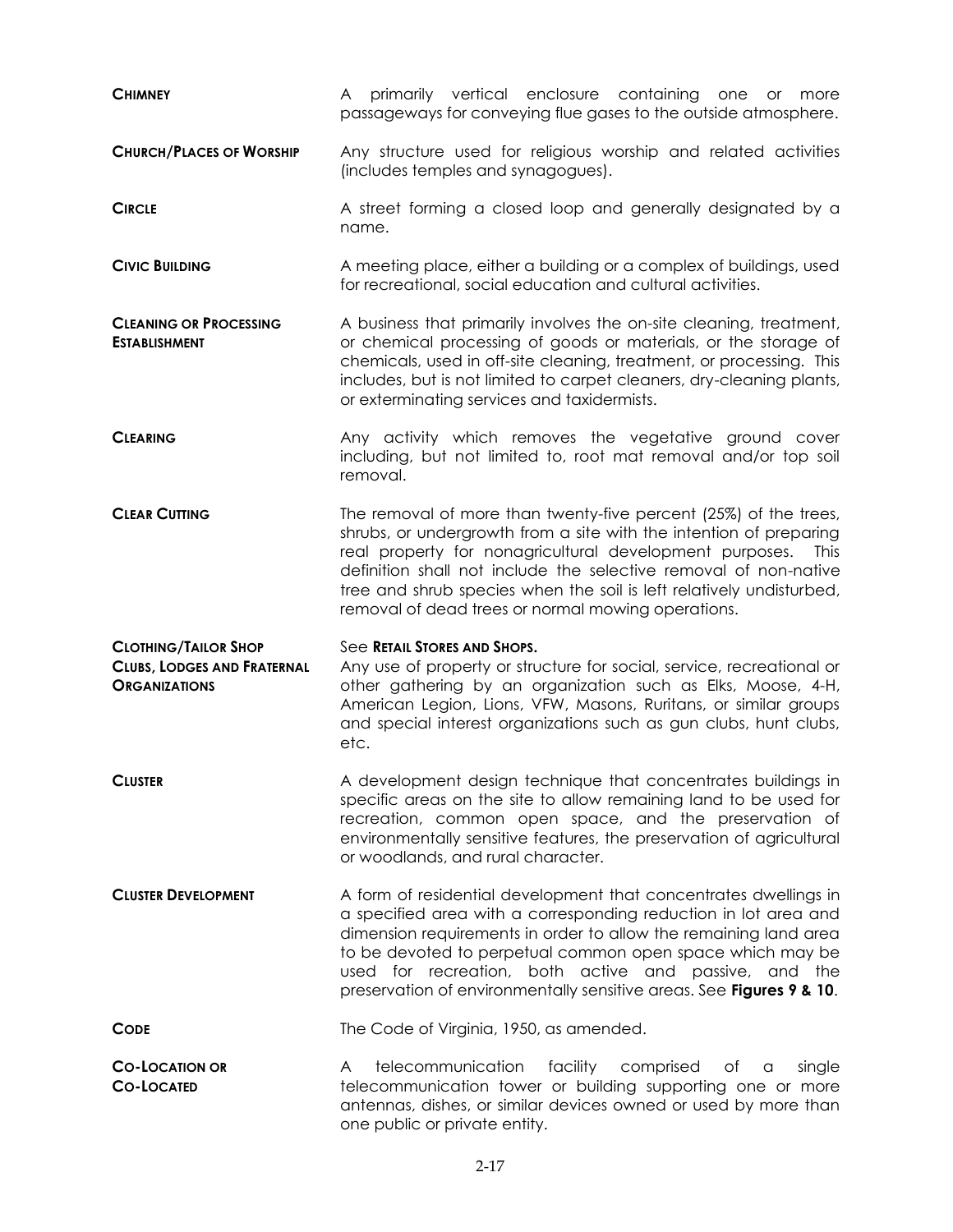| <b>COLONNAD</b>                                                                            | A roof or building structure, extending over the sidewalk, open to<br>the street and sidewalk except for supporting columns or piers.                                                                                                                                                                                                                                                                                                                         |  |  |  |  |  |
|--------------------------------------------------------------------------------------------|---------------------------------------------------------------------------------------------------------------------------------------------------------------------------------------------------------------------------------------------------------------------------------------------------------------------------------------------------------------------------------------------------------------------------------------------------------------|--|--|--|--|--|
| <b>COLLECTOR STREET</b>                                                                    | Streets accessing neighborhoods and routes serving intra-city<br>rather than intra-state travel. A minor amount of through traffic<br>may be carried by a collector street, but the system primarily<br>carries local traffic. Average trip lengths and travel speeds are<br>less than for arterial routes. A collector street includes any street<br>classified as a Major Collector; Estate, Rural or Suburban Type, a<br>Collector; or an Urban Collector. |  |  |  |  |  |
| <b>COLLEGE OR UNIVERSITY</b>                                                               | An institution providing full-time or part-time education beyond<br>the high school level, including any lodging rooms or housing for<br>students or faculty.                                                                                                                                                                                                                                                                                                 |  |  |  |  |  |
| <b>COMMERCIAL MESSAGE</b>                                                                  | Any sign, wording, logo, or other representation that, directly or<br>indirectly, names, advertises, or calls attention to a business,<br>product, service, or other commercial activity.                                                                                                                                                                                                                                                                     |  |  |  |  |  |
| <b>COMMERCIAL PARKING LOT</b>                                                              | See "Parking Lot."                                                                                                                                                                                                                                                                                                                                                                                                                                            |  |  |  |  |  |
| <b>COMMERCIAL RECREATION</b><br><b>FACILITY</b>                                            | Any building or property upon which the principal use is the<br>operation of businesses such as, but not limited to, bowling alleys,<br>skating rinks, swimming pools, tennis and racquetball courts,<br>miniature golf and health spas, martial arts instruction, and fitness<br>centers.                                                                                                                                                                    |  |  |  |  |  |
| <b>COMMERCIAL RIDING STABLE</b>                                                            | A structure and/or use of property where horses or ponies are<br>kept, maintained and/or boarded for profit, or are rented to the<br>general public (see also <b>EQUESTRIAN FACILITY</b> ).                                                                                                                                                                                                                                                                   |  |  |  |  |  |
| <b>COMMERCIAL STORAGE AND</b><br><b>PROCESSING OF BULK</b><br><b>AGRICULTURAL PRODUCTS</b> | See AGRIBUSINESS/AGRICULTURAL SUPPLY ESTABLISHMENT.                                                                                                                                                                                                                                                                                                                                                                                                           |  |  |  |  |  |
| <b>COMMERCIAL USE</b>                                                                      | Any activity carried out for pecuniary gain.                                                                                                                                                                                                                                                                                                                                                                                                                  |  |  |  |  |  |
| <b>COMMISSARY</b>                                                                          | A lunchroom or cafeteria located within or as a part of the<br>principal use, such as in an office building.                                                                                                                                                                                                                                                                                                                                                  |  |  |  |  |  |
| <b>COMMISSION</b>                                                                          | The Planning Commission of the County of Caroline, Virginia.                                                                                                                                                                                                                                                                                                                                                                                                  |  |  |  |  |  |
| <b>COMMUNICATION FACILITY</b>                                                              | Facilities including towers, where the principal use is to provide<br>point-to-point communication services whether by wire or radio,<br>either aurally or visually, including radio, telephone and television<br>broadcasting and the exchange or recording of messages.                                                                                                                                                                                     |  |  |  |  |  |
| <b>COMMUNITY ADMINISTRATIVE</b><br><b>OFFICE</b>                                           | A private facility within a residential development having a<br>property owners association (POA) or home owners association<br>(HOA) for use only as an office and/or meeting room for official<br>business by staff, board, committee members or residents of the<br>POA/HOA.                                                                                                                                                                               |  |  |  |  |  |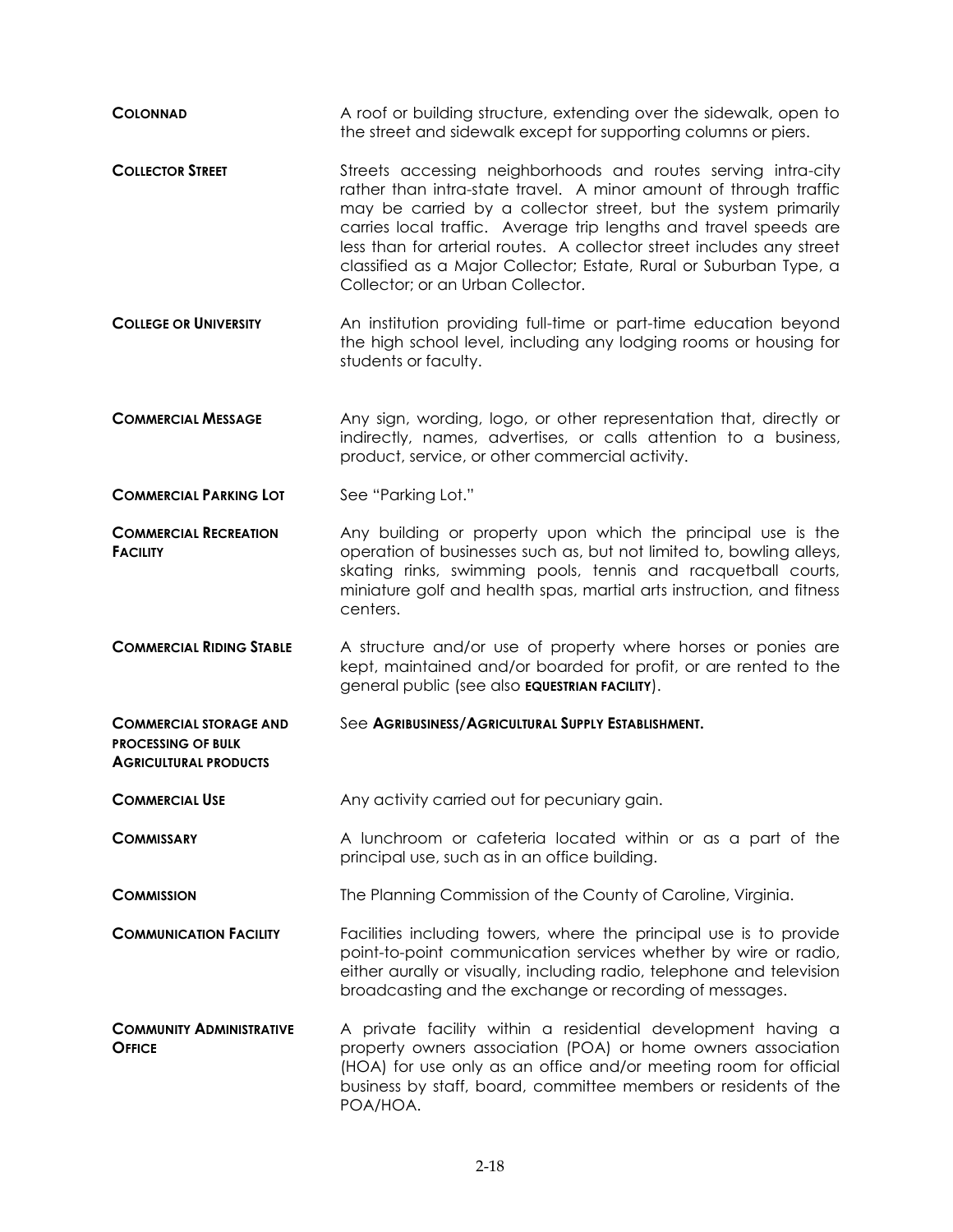| <b>COMMUNITY USE</b> |  |                                                                   |  | Country clubs, golf courses, community centers, swimming pools |
|----------------------|--|-------------------------------------------------------------------|--|----------------------------------------------------------------|
|                      |  |                                                                   |  | and similar recreational uses conducted by membership          |
|                      |  | organizations for use only by members of the organization and not |  |                                                                |
|                      |  | conducted for financial gain.                                     |  |                                                                |

- **COMPREHENSIVE PLAN** The official document or elements thereof adopted by the Board of Supervisors of Caroline County, and intended to guide the physical development of the County. The plan, including maps, plats, charts, policy statement and/or descriptive material, shall be that adopted in accordance with Section 15.1-450 of the Code of Virginia.
- **COMPUTER AND DATA PROCESSING CENTERS** A building in which a business is primarily engaged in the development of processing orders, claims, and similar activities or engineering of software and data management systems.
- **CONDITIONAL ZONING** As part of classifying land within the County into areas and districts by legislative action, the allowing of reasonable conditions governing the use of such property, such conditions being in addition to, or modification of the regulations provided for a particular zoning district or zone by the overall zoning ordinance. See Code of Virginia Sections 15.1-430(q), 15.1-491(a), and 15.1- 491.1 et seq.
- **CONDOMINIUM CONDOMINIUM Ownership of single units in a real estate project having common** elements and four (4) or more apartments, rooms, office spaces, dwellings or other units, whether such units are located in a multiple unit structure or attached to or detached from other units. Ownership includes fee simple title to a residence or place of business and undivided ownership, in common with other purchasers, of the common elements in the structure(s) including the land and its appurtenances.
- **CONFERENCE/CONVENTION CENTER** Facilities to accommodate conventions or large meetings including retail or commercial establishments necessary to serve the people using such facilities.
- **CONSERVATION EASEMENT** A nonpossessory interest of a holder in real property, whether easement appurtenant or in gross, acquired through gift, purchase, devise, or bequest imposing limitations or affirmative obligations, the purposes of which include retaining or protecting natural or open-space values of real property, assuring its availability for agricultural, forestal, recreational, or open-space use, protecting natural resources, maintaining or enhancing air or water quality, or preserving the historical, architectural or archaeological aspects of real property, as defined in §10.1-1009 of the Code of Virginia.
- **CONSTRUCTION FOOTPRINT** The area of all impervious surface, including but not limited to, buildings, roads and drives, parking areas, and sidewalks and the area necessary for construction of such improvements.
- **CONSTRUCTION OFFICE** See OFFICE.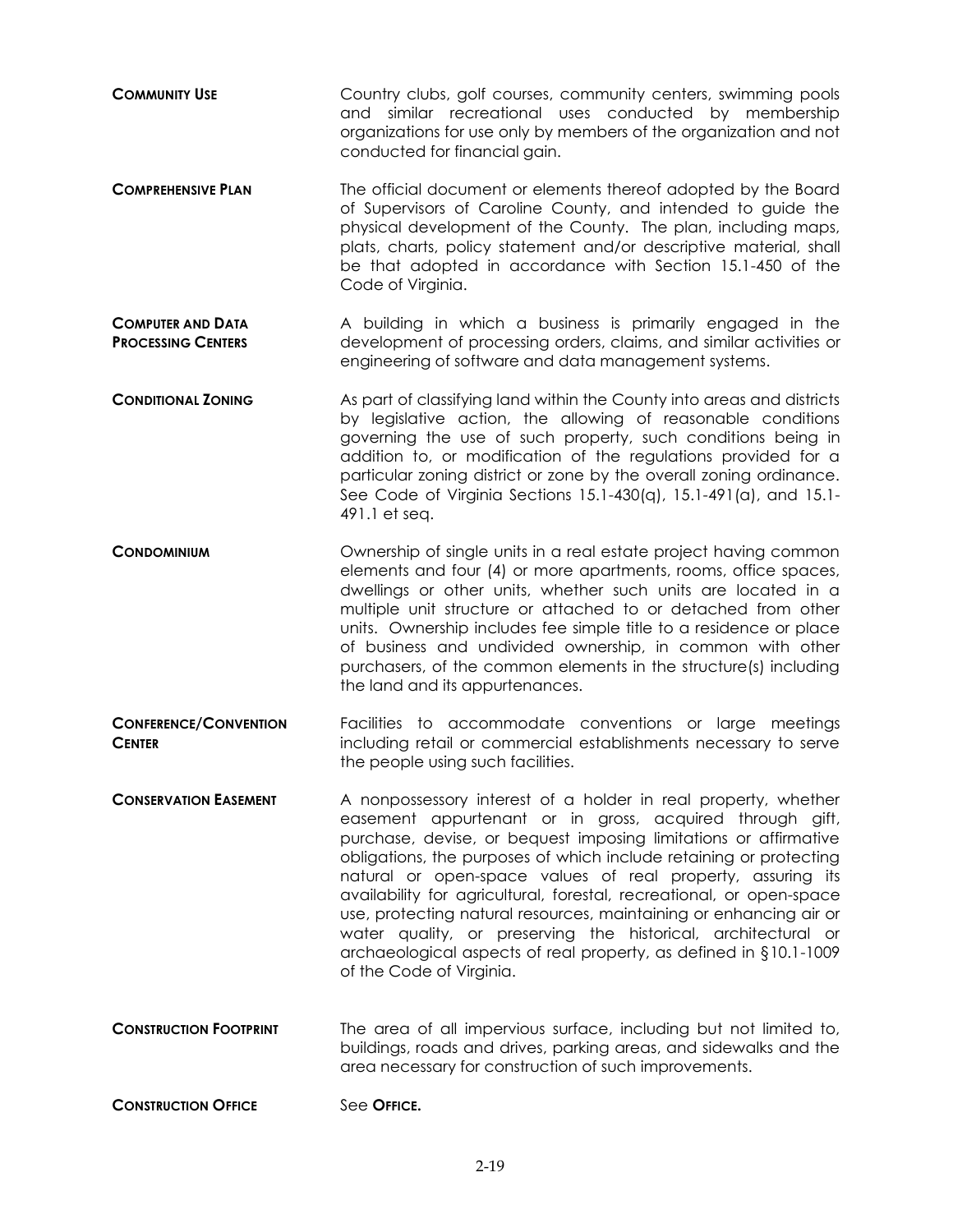- **CONTRACTOR'S OFFICES, SHOPS AND MATERIALS STORAGE YARDS** Establishments for the construction and/or repair of buildings, roads and utility lines; installation and servicing of heating, cooling and electrical equipment; flooring, painting, plumbing, roofing, and tiling; and/or excavating.
- **CONTIGUOUS PARCELS** Parcels which share a common boundary line.
- **CONTRIBUTING PROPERTIES** Properties so designated on the inventory map of landmarks and contributing properties which are adopted as a part of this ordinance, being generally those properties which by reason of form, materials, architectural details and relation to surrounding properties contribute favorably to the general character of the part of the Historic District in which they are located but which by reason of recent age, lack of historic significance or other factors are not designated as historic landmarks under the criteria of this Ordinance.
- **CONVENIENCE STORE** A commercial establishment designed and intended to serve daily or frequent trade needs of the surrounding population, generally characterized by the retail sale of food, the rapid turnover of customers, high traffic/trip generation, and less than 5,000 square feet of retail area.
- **CONVENT/MONASTERY** The dwelling units of a religious order or congregation. Such facilities may include a sanctuary/church as part of its complex.

**COUNTY** The County of Caroline, Virginia.

- **COURTYARD COURTYARD** An open, unoccupied space, other than a yard with a building or group of buildings which is bounded on two or more sides by the building or buildings and every part of which is clear and unobstructed from its lowest point to the sky.
- **CREMATORY A** building or portion of a building containing a furnace used to reduce a human body to ash. (Adopted 11/24/09)
- **CUL-DE-SAC** A street segment beginning at the nearest intersection with another street and having only one outlet, and ending with an appropriate turn-around area for safe and convenient reverse traffic movement. See **Figures 11, 12, & 13**.
- **CUT-OFF LIGHTING** CUTLOOF lighting from which the peak candle power is directed so that the upper extent of the light beam is not visible above 30 degrees from a line perpendicular to the ground and so as not to illuminate directly any portion of a lot other than the lot on which the light is situated.
- **DANCE HALL, PUBLIC** Any place open to the general public where dancing is permitted.
- **DATA CENTER** A facility used primarily for the storage, management, processing, and transmission of digital data, which houses computer and/or network equipment, systems, servers, appliances and other associated components related to digital data operations. Such facility may also include air handlers, power generators, water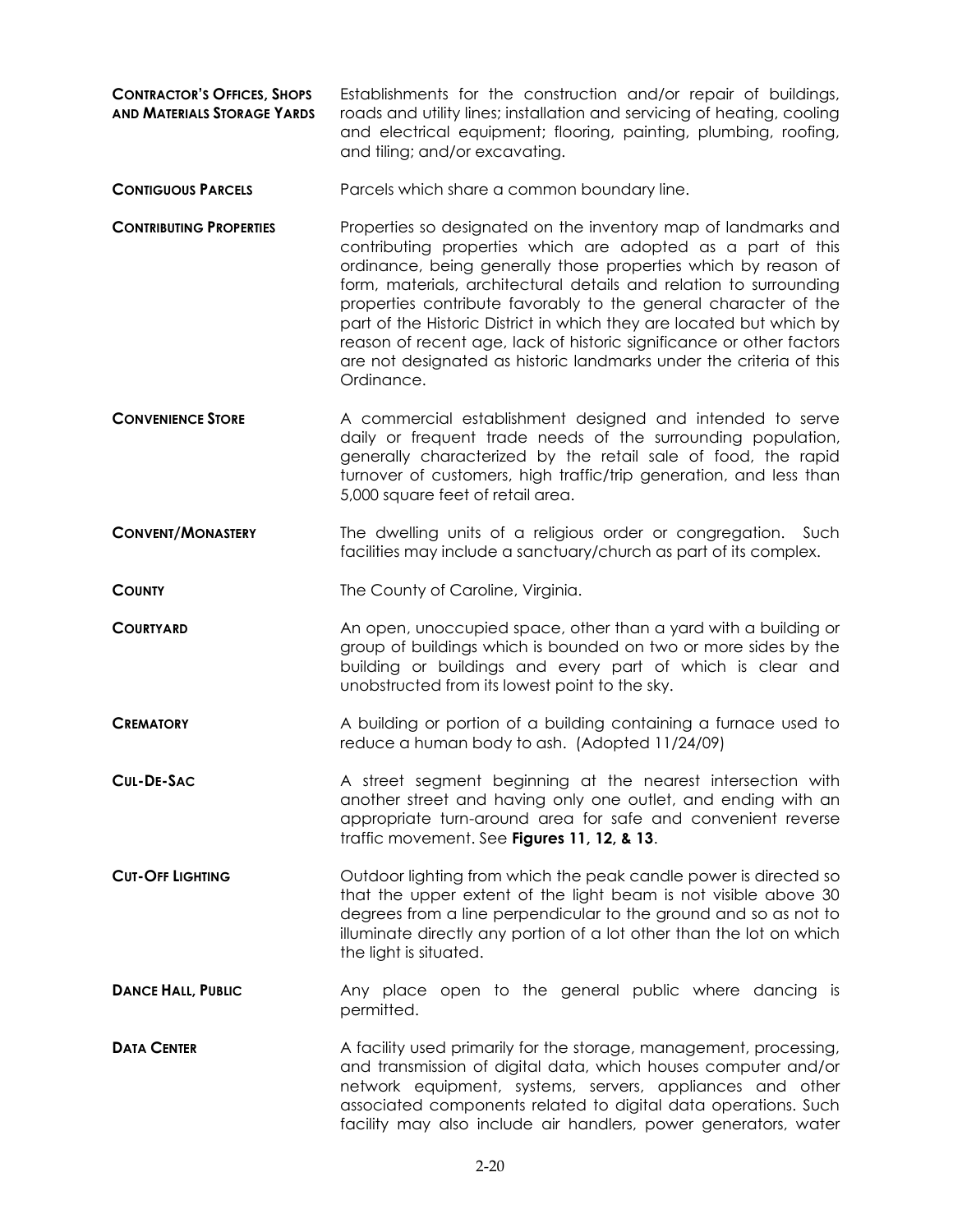|                                                                                                       | cooling and storage facilities, utility substations, and other<br>associated utility infrastructure to support sustained operations at<br>the facility (Adopted 08/13/19)                                                                                                                                                                                                                                                                                                                                                                                                                                                                              |
|-------------------------------------------------------------------------------------------------------|--------------------------------------------------------------------------------------------------------------------------------------------------------------------------------------------------------------------------------------------------------------------------------------------------------------------------------------------------------------------------------------------------------------------------------------------------------------------------------------------------------------------------------------------------------------------------------------------------------------------------------------------------------|
| <b>DECOMMISSIONING</b>                                                                                | The process of removing a solar energy project and remediating<br>the land in accordance with an approved decommissioning.<br>(Adopted 05/25/21)                                                                                                                                                                                                                                                                                                                                                                                                                                                                                                       |
| <b>DEMOLITION</b>                                                                                     | The dismantling or tearing down of all or part of any building and<br>all operations incidental thereto.                                                                                                                                                                                                                                                                                                                                                                                                                                                                                                                                               |
| <b>DENSITY</b>                                                                                        | The number of dwelling units per acre.                                                                                                                                                                                                                                                                                                                                                                                                                                                                                                                                                                                                                 |
| <b>DEPARTMENT</b>                                                                                     | The Department of Conservation and Recreation of the<br>Commonwealth of Virginia.                                                                                                                                                                                                                                                                                                                                                                                                                                                                                                                                                                      |
| <b>DEVELOPMENT</b>                                                                                    | (a) Any man-made change to improved or unimproved real<br>estate, including, but not limited to, buildings or other structures,<br>the placement of manufactured homes, streets, and other paving<br>utilities, filling, grading, excavation, mining, dredging, or drilling<br>The construction, or substantial alteration, of<br>operations.<br>residential,<br>commercial, industrial, institutional, recreation,<br>transportation, or utility facilities or structures; (b) construction or<br>substantial alteration of residential, commercial, industrial,<br>institutional, recreation, transportation or utility facilities or<br>structures. |
| <b>DEVELOPMENT AREA:</b>                                                                              | The area within a site subject to a land disturbance permit.<br>(Adopted 05/25/21)                                                                                                                                                                                                                                                                                                                                                                                                                                                                                                                                                                     |
| <b>DIAMETER AT BREAST HEIGHT</b><br>(DBH)                                                             | The diameter of a tree measured outside the bark at a point 4.5<br>feet above ground - also know as caliper. See Figure 14.                                                                                                                                                                                                                                                                                                                                                                                                                                                                                                                            |
| <b>DISTRIBUTION CENTER</b>                                                                            | A building primarily used for the receipt, storage, and distribution<br>of goods, products, cargo, and materials, including transshipment<br>by boat, rail, air, or motor vehicle.                                                                                                                                                                                                                                                                                                                                                                                                                                                                     |
| <b>DIRECTOR</b>                                                                                       | An appointed County official who serves as the Director of<br>Planning and Community Development for Caroline County,<br>Virginia; his designated deputy.                                                                                                                                                                                                                                                                                                                                                                                                                                                                                              |
| <b>DISTILLATION OF INDUSTRIAL</b><br><b>ALCOHOL (ETHANOL) IN</b><br><b>CONJUNCTION WITH A FARMING</b> | See MANUFACTURE.                                                                                                                                                                                                                                                                                                                                                                                                                                                                                                                                                                                                                                       |
| <b>OPERATION</b><br><b>DISTILLERY, LIMITED</b>                                                        | A facility that manufactures not more than 36,000 gallons of<br>alcoholic beverages other than wine or beer per calendar year,<br>subject to the licensing requirements<br>and is<br>of<br>the<br>Commonwealth of Virginia. (Adopted 09/10/19)                                                                                                                                                                                                                                                                                                                                                                                                         |
| <b>DISTRICT</b>                                                                                       | Districts as referred to in Section 15.2-486 of the Code of Virginia,<br>1950, as amended.                                                                                                                                                                                                                                                                                                                                                                                                                                                                                                                                                             |
| <b>DOMESTIC FOWL</b>                                                                                  | All chickens, ducks, geese, turkeys, or other animals of the aviary<br>species.                                                                                                                                                                                                                                                                                                                                                                                                                                                                                                                                                                        |
| <b>DOMESTIC HEN</b>                                                                                   | A chicken to be kept on residential property for the purpose of<br>laying eggs.                                                                                                                                                                                                                                                                                                                                                                                                                                                                                                                                                                        |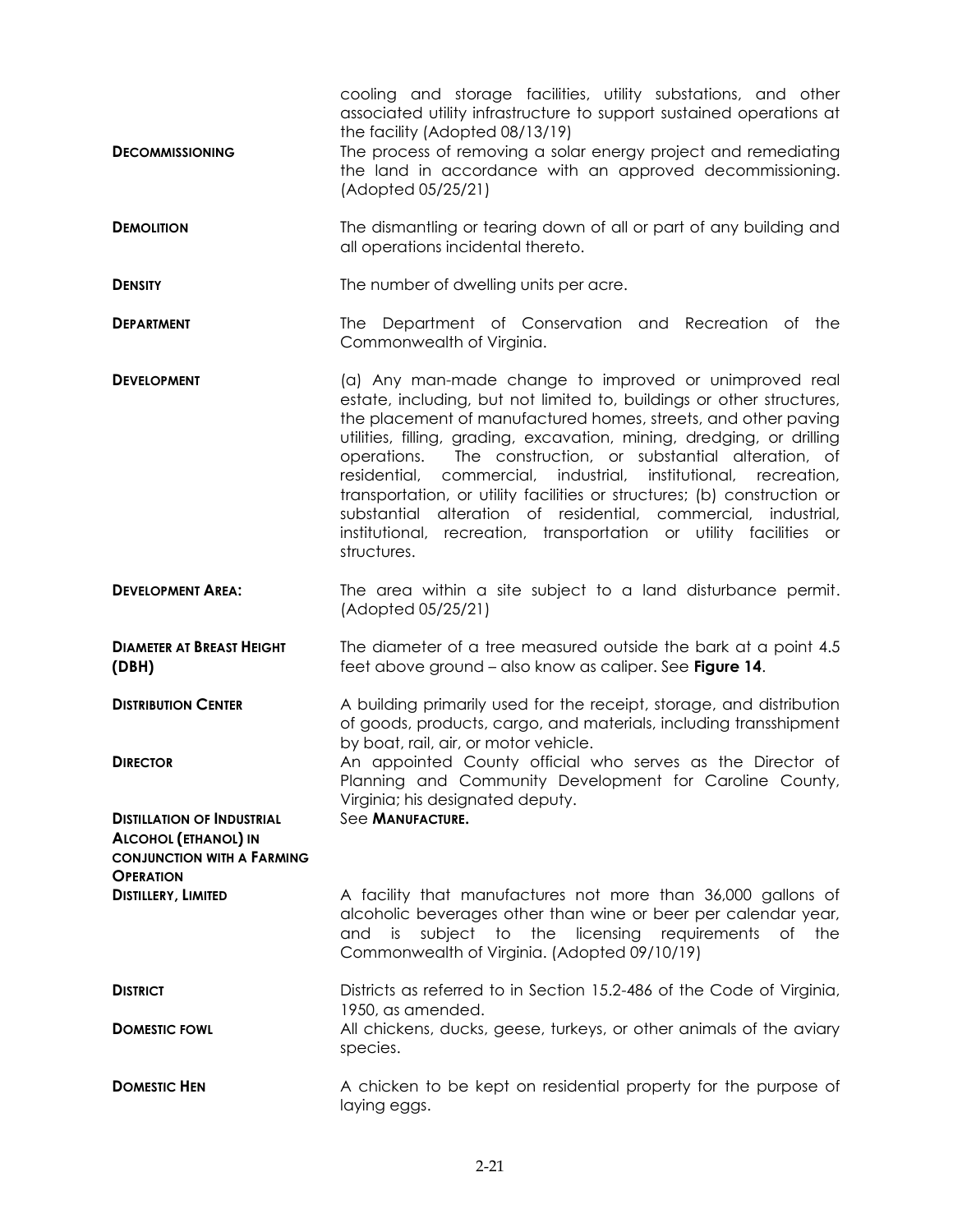| <b>DOMESTIC HEN COOP</b>                                 | A structure designed to give chickens a shaded area to roost.                                                                                                                                                                                                                                                                                                                                                                                                                                                                                                                                                                                                                                                                   |
|----------------------------------------------------------|---------------------------------------------------------------------------------------------------------------------------------------------------------------------------------------------------------------------------------------------------------------------------------------------------------------------------------------------------------------------------------------------------------------------------------------------------------------------------------------------------------------------------------------------------------------------------------------------------------------------------------------------------------------------------------------------------------------------------------|
| <b>DOMESTIC HEN ENCLOSURE</b>                            | A coop or pen to house domestic hens on residential property.                                                                                                                                                                                                                                                                                                                                                                                                                                                                                                                                                                                                                                                                   |
| <b>DOMESTIC HEN PEN</b>                                  | A wired/fenced area for chickens to walk in a grassed/dirt area.                                                                                                                                                                                                                                                                                                                                                                                                                                                                                                                                                                                                                                                                |
| <b>DRIPLINE</b>                                          | A vertical projection to the ground surface from the furthest<br>lateral extent of a tree's leaf canopy.                                                                                                                                                                                                                                                                                                                                                                                                                                                                                                                                                                                                                        |
| <b>DRIVEWAY</b>                                          | A space or area specifically designated and reserved on a lot for<br>the movement of vehicles from one lot to another or from a lot to<br>a public or private street.                                                                                                                                                                                                                                                                                                                                                                                                                                                                                                                                                           |
| <b>DRUG STORE/PHARMACY</b>                               | A building with an establishment primarily engaged in the retail<br>sale of prescription drugs, nonprescription medicines, cosmetics,<br>and related supplies.                                                                                                                                                                                                                                                                                                                                                                                                                                                                                                                                                                  |
| <b>DRY CLEANING OUTLETS</b>                              | A building with an establishment primarily used for the pickup and<br>delivery of dry cleaning and/or laundry. A laundry mat is an<br>accessory use.                                                                                                                                                                                                                                                                                                                                                                                                                                                                                                                                                                            |
| <b>DPCD</b>                                              | The Caroline County Department of Planning and Development.                                                                                                                                                                                                                                                                                                                                                                                                                                                                                                                                                                                                                                                                     |
| <b>DUPLEX</b>                                            | See DWELLINGS, MULTIPLE-FAMILY.                                                                                                                                                                                                                                                                                                                                                                                                                                                                                                                                                                                                                                                                                                 |
| <b>DUSTLESS SURFACE</b>                                  | A surface adequately covered in accordance with good<br>construction practice; with a minimum of either two applications<br>of bituminous surface treatment, concrete, bituminous concrete,<br>or equivalent paving material approved by the Director of Public<br>Works and to be maintained in good condition at all times.                                                                                                                                                                                                                                                                                                                                                                                                   |
| <b>DWELLING</b>                                          | Any structure which is designed for use for residential purposes<br>except hotels, boarding houses, lodging houses, tourist cabins,<br>automobile trailers, recreational vehicles, campers, motels and<br>rooming houses.                                                                                                                                                                                                                                                                                                                                                                                                                                                                                                       |
| <b>DWELLING, ACCESSORY OR</b><br><b>FAMILY APARTMENT</b> | A separate and complete dwelling unit that is contained on the<br>same lot as the structure of a single-family dwelling (principle<br>structure).                                                                                                                                                                                                                                                                                                                                                                                                                                                                                                                                                                               |
| <b>DWELLING, EXISTING</b>                                | For the purpose of intensive agricultural operations:<br>A dwelling which is legally occupied on the date an application<br>for an intensive agricultural facility permit is officially filed in the<br>office of the zoning administrator; or<br>A dwelling for which a building permit has been issued on the<br>date an application for an intensive agricultural facility is officially<br>filed in the office of the zoning administrator.<br>A dwelling which has been legally occupied for a cumulative<br>period of thirty-six (36) months within the previous sixty (60) months<br>on the date an application for an intensive agricultural facility is<br>officially filed in the office of the zoning administrator. |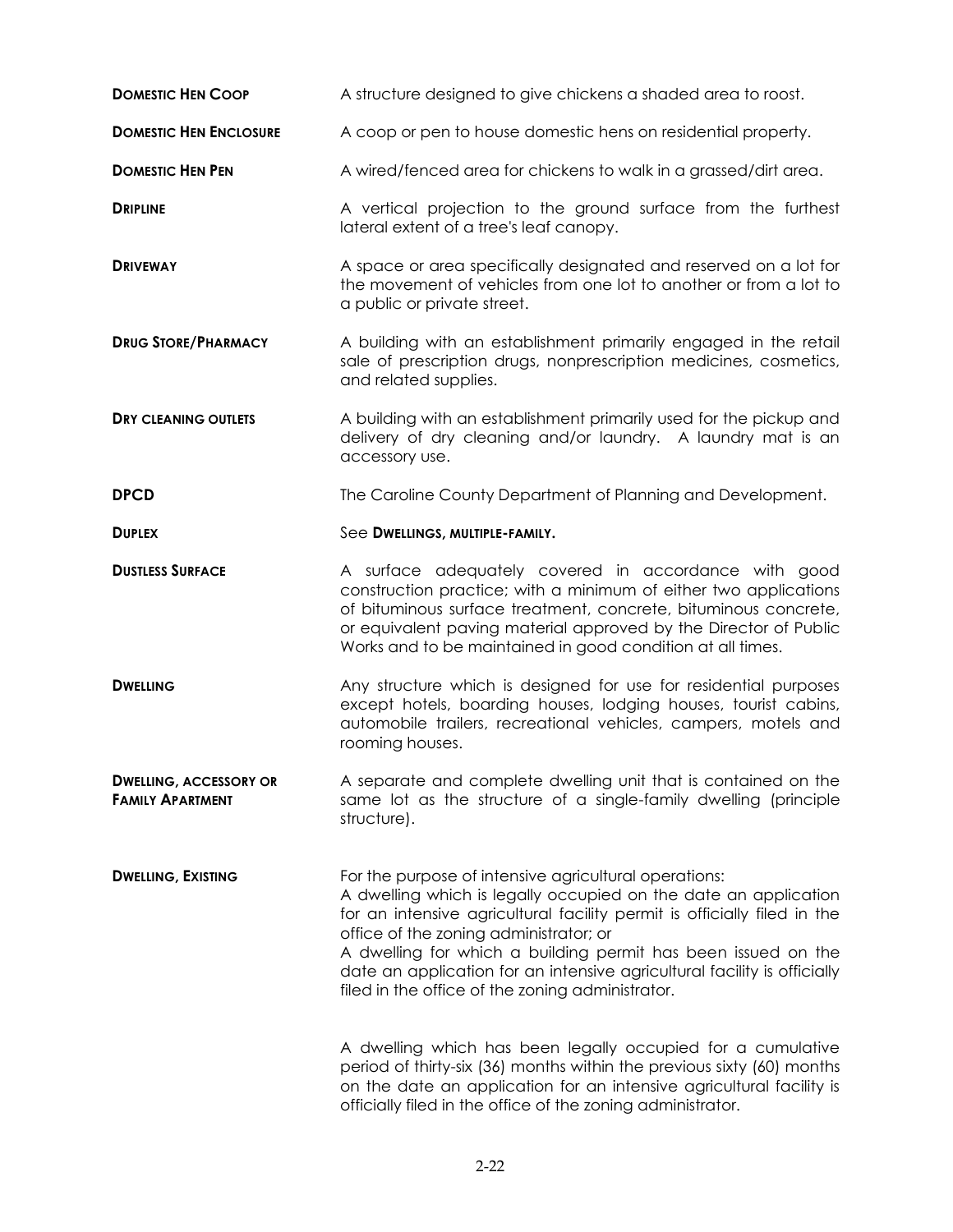**DWELLING, MULTIPLE-FAMILY** A structure arranged and comprised of three (3) or more dwelling units, each of which has an entrance to a hallway or a balcony in common with at least one (1) other dwelling unit. See **Figures 15 & 16**.

**DWELLING, SEASONAL (HOUSING FOR SEASONAL FARM LABOR)** A dwelling or lodging unit that is used exclusively by agricultural employees employed full time or seasonally in the county and is located on a farm and is ancillary and secondary to agriculture.

**DWELLING, SINGLE-FAMILY A dwelling unit that is designed to be occupied by one family.** 

**DWELLING, SINGLE-FAMILY DETACHED** A single family dwelling unit that is not attached to any other dwelling by any means and is surrounded by open space or yards. See **Figure 19**.

**DWELLING, SINGLE-FAMILY SEMI-ATTACHED** A single-family dwelling attached to one other single family dwelling by a common vertical wall, with each dwelling located on a separate lot. See **Figure 17**.

**DWELLING, ATTACHED A building containing dwelling units, each of which has individual** primary ground floor access to the outside and which are attached to each other by party walls without openings. The term is intended primarily for such dwelling types as townhouses, duplexes, and zero-lot line developments. See **Figure 18**.

**DWELLING, UNIT CONDUCT ONEXAM** One or more rooms in a dwelling designed for living or sleeping purposes and having independent cooking and sleeping facilities.

**EASEMENT** A grant by a property owner of the use of his land by another party for a specific purpose.

**ELEVATED BUILDING** A non-basement building built to have the lowest floor elevated above the ground level by means of fill, solid foundation perimeter walls, pilings, or columns (posts and piers). (Adopted 1/27/09)

**EMPLOYEE OF A SEXUALLY ORIENTATED BUSINESS** A person who performs any service on the premises of a sexually oriented business or, a full-time, part-time or contract basis, whether or not the person is denominated an employee, independent contractor, agent or otherwise and whether or not said person is paid a salary, wage or other compensation by the operator of said business. Employee does not include a person exclusively on the premises for repair or maintenance of the premises or equipment on the premises, or for the delivery of goods to the premises.

**ENCROACHMENT** The advance or infringement of uses, plant growth, fill, excavation, buildings, permanent structures or development into a floodplain, which may impede or alter the flow capacity of a floodplain. (Adopted 1/27/09) **EQUESTRIAN FACILITIES** A facility for where the public may attend or participate in the

following types of activities including, but not limited to, the following: boarding and/or training horses; rodeos and horse shows, horseback riding sales and rentals, tack sales, and steep chase events.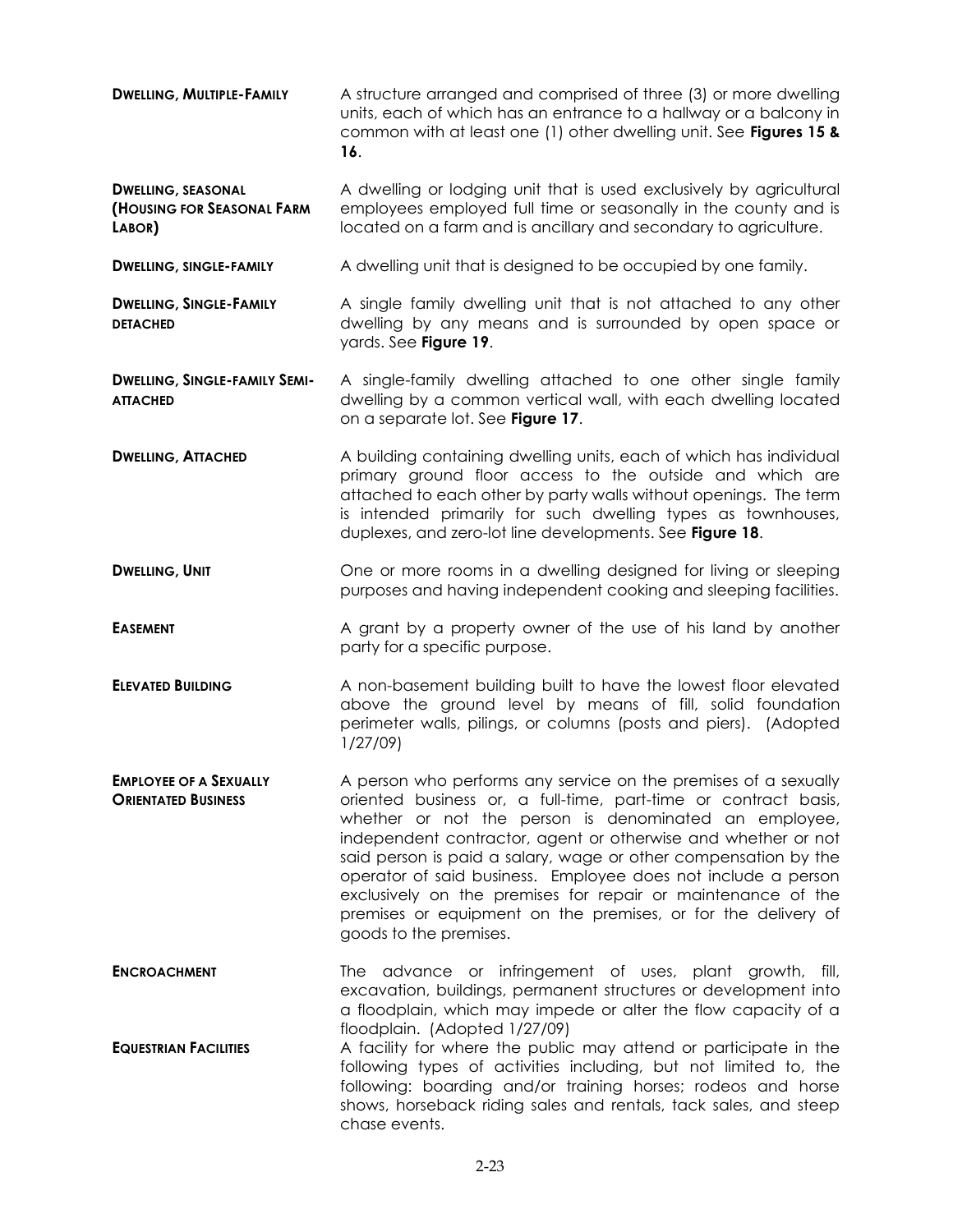| <b>EROSION AND SEDIMENT</b><br><b>CONTROL PLAN</b>                                           | A document containing material for the conservation of soil and<br>water resources of a unit or group of units of land. It may include<br>appropriate maps, an appropriate soil and water plan inventory,<br>and management information with needed interpretations and a<br>record of decisions contributing to conservation treatment. The<br>plan shall contain all major conservation decisions to assure that<br>the entire unit or units of land will be so treated to achieve the<br>conservation objectives. |
|----------------------------------------------------------------------------------------------|----------------------------------------------------------------------------------------------------------------------------------------------------------------------------------------------------------------------------------------------------------------------------------------------------------------------------------------------------------------------------------------------------------------------------------------------------------------------------------------------------------------------|
| <b>EROSION IMPACT AREA</b>                                                                   | An area of land not associated with current land-disturbing<br>activity but subject to persistent soil erosion resulting in the delivery<br>of sediment onto neighboring properties or into state waters. This<br>definition shall not apply to any lot or parcel of land of 10,000<br>square feet or less used for residential purposes [or to shorelines<br>where the erosion results from wave action or other coastal<br>processes.]                                                                             |
| <b>ESCORT</b>                                                                                | A person who, for consideration, agrees or offers to act as a<br>companion, guide, or date for another person, or who agrees or<br>offers to privately model lingerie or to privately perform a<br>striptease for another person.                                                                                                                                                                                                                                                                                    |
| <b>ESCORT AGENCY</b>                                                                         | A person or business association who furnishes, offers to furnish, or<br>advertises to furnish escorts as one of its primary business purposes<br>for a fee, tip, or other consideration.                                                                                                                                                                                                                                                                                                                            |
| <b>ESTABLISHMENT OF A SEXUALLY</b><br><b>ORIENTATED</b><br><b>BUSINESS</b>                   | Includes any of the following:<br>(a) The opening or commencement of any Sexually Oriented<br>Business as new business;<br>(b) The conversion of an existing business, whether or not a<br>sexually oriented business, to any Sexually Oriented Business;<br>(c) the additions of any Sexually Oriented Business to any other<br>existing sexually oriented business; or<br>(d) the relocation of any Sexually Oriented Business.                                                                                    |
| <b>EXCAVATING</b>                                                                            | Any digging, scooping or other methods of removing earth<br>materials. See Figure 20.                                                                                                                                                                                                                                                                                                                                                                                                                                |
| <b>EXERCISE STUDIO</b>                                                                       | The use of any building and/or land area to provide instruction in<br>any varied form of dance, gymnastics, cheerleading, martial arts,<br>or similar activities. (Adopted 07/12/16)                                                                                                                                                                                                                                                                                                                                 |
| <b>EXISTING MANUFACTURED HOME</b><br><b>PARK OR SUBDIVISION</b>                              | A manufactured home park or subdivision for which the<br>construction of facilities for servicing the lots on which the<br>manufactured homes are to be affixed (including, at a minimum,<br>the installation of utilities, the construction of streets, and either<br>final site grading or the pouring of concrete pads) is completed<br>before the effective date of the floodplain management<br>regulations adopted by a community. (Adopted 1/27/09)                                                           |
| EXPANSION TO AN<br><b>EXISTING</b><br><b>MANUFACTURED HOME PARK OR</b><br><b>SUBDIVISION</b> | The preparation of additional sites by the construction of facilities<br>for servicing the lots on which the manufacturing homes are to be<br>affixed (including the installation of utilities, the construction of<br>streets, and either final site grading or the pouring of concrete<br>pads). (Adopted 1/27/09)                                                                                                                                                                                                 |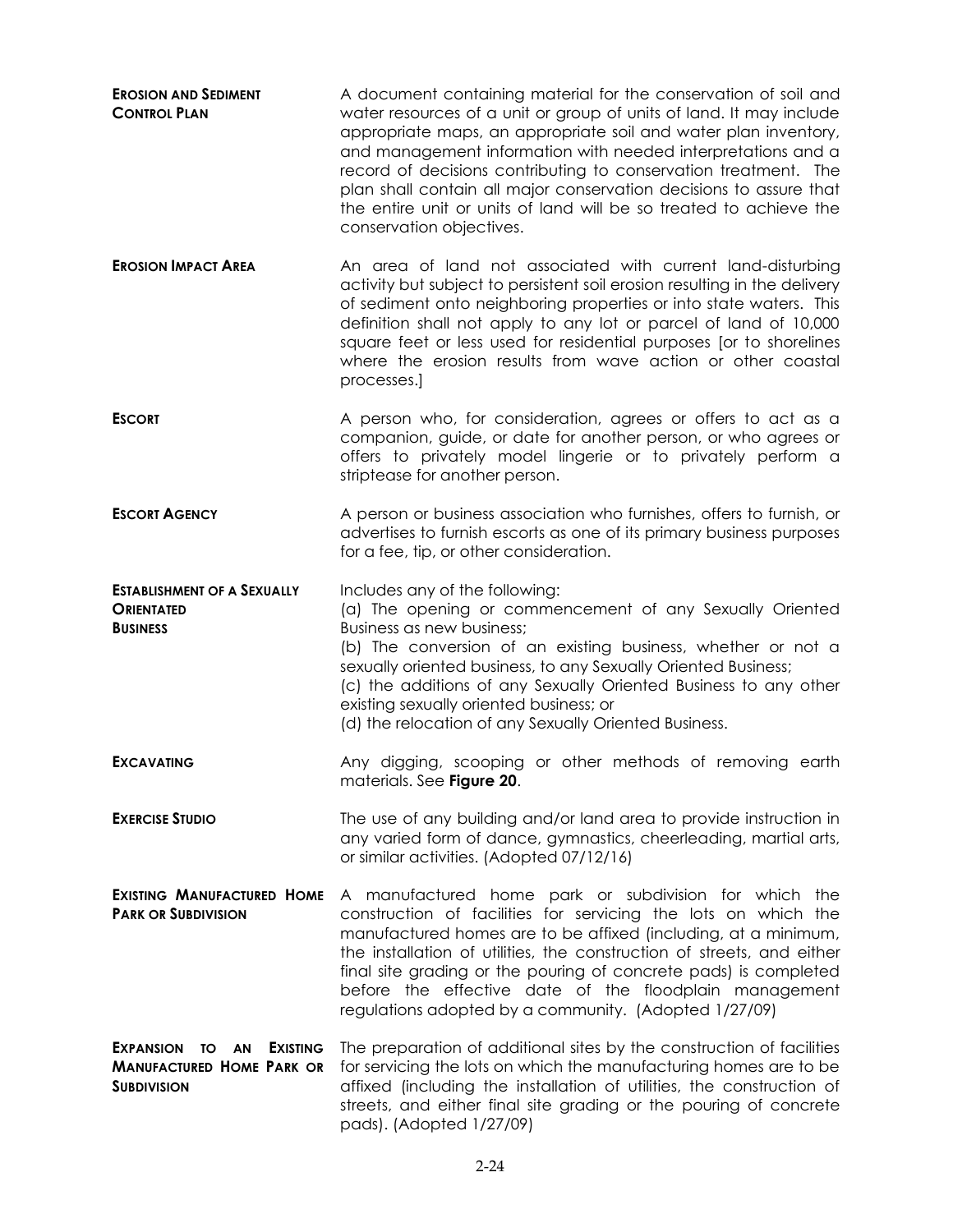| <b>FAIRGROUND</b> | The use of land pursuant to a unified and coordinated master<br>plan of development for entertainment and recreational<br>activities including, but not limited to, the following: animal<br>shows and judging, athletic competitions, carnivals, circuses,<br>concerts, community or public meetings, festivals and similar<br>outdoor recreational events, food booths and stands, games,<br>rides, rodeos, special exhibits and shows of equipment,<br>articles for display or sale, educational programming, indoor<br>flea markets, small sales and vending booths and stands, and<br>other uses which are similar in nature and produce no greater<br>noise or visual impact on nearby property than the preceding<br>enumerated uses. A fairground may also include permanent<br>and temporary buildings and structures for the above<br>referenced uses or to support the administrative functions of<br>the fairground and temporary overnight lodging not open to<br>the general public for the accommodation of event workers<br>and exhibitors. The actual number of nights that overnight<br>lodging is permitted shall be determined with the special<br>exception permit but in no case shall exceed twenty-eight<br>(28) days for a single event. Adopted 11/10/2004.                                                                                                                                                                                    |
|-------------------|--------------------------------------------------------------------------------------------------------------------------------------------------------------------------------------------------------------------------------------------------------------------------------------------------------------------------------------------------------------------------------------------------------------------------------------------------------------------------------------------------------------------------------------------------------------------------------------------------------------------------------------------------------------------------------------------------------------------------------------------------------------------------------------------------------------------------------------------------------------------------------------------------------------------------------------------------------------------------------------------------------------------------------------------------------------------------------------------------------------------------------------------------------------------------------------------------------------------------------------------------------------------------------------------------------------------------------------------------------------------------------------------------------------------------------------------------------------------------|
| <b>FAMILY</b>     | Any of the following groups living together as a single nonprofit<br>and non-commercial housekeeping unit and sharing common<br>living, sleeping, cooking and eating facilities:                                                                                                                                                                                                                                                                                                                                                                                                                                                                                                                                                                                                                                                                                                                                                                                                                                                                                                                                                                                                                                                                                                                                                                                                                                                                                         |
|                   | one (1) person;<br>one (1) person, together with any number of his/her<br>children (including biological children, stepchildren, foster<br>children, or adopted children);<br>two (2) or more persons related by blood, marriage,<br>adoption, or guardianship (to the second degree of<br>consanguinity) together with any number of their children<br>(including biological children, stepchildren, foster children,<br>adopted children): to the second degree of<br><b>or</b><br>consanguinity<br>two (2) persons unrelated by blood, marriage, adoption,<br>or guardianship (to the second degree of consanguinity)<br>together with any number of the children of either of them<br>(including biological children, stepchildren, foster children,<br>adopted children) to the second degree<br>$\circ$ r<br>оf<br>consanguinity;<br>up to four (4) persons unrelated by blood, marriage,<br>$\overline{\phantom{a}}$<br>adoption, or guardianship to the second degree of<br>consanguinity;<br>not more than eight persons who are:<br>residents of a residential facility as defined in §<br>$\circ$<br>15.2-2291, Code of Virginia, (1950) as amended, or;<br>"handicapped" as defined in the Fair Housing Act,<br>$\circ$<br>42 U.S.C. § 3602(h). This definition does not include<br>persons currently illegally using or addicted to a<br>substance"<br>"controlled<br>defined<br>$\alpha$ s<br>in<br>the<br>Controlled Substances Act, 21 U.S.C. § 802 (6). |
|                   | The following shall not be included in the number of persons who                                                                                                                                                                                                                                                                                                                                                                                                                                                                                                                                                                                                                                                                                                                                                                                                                                                                                                                                                                                                                                                                                                                                                                                                                                                                                                                                                                                                         |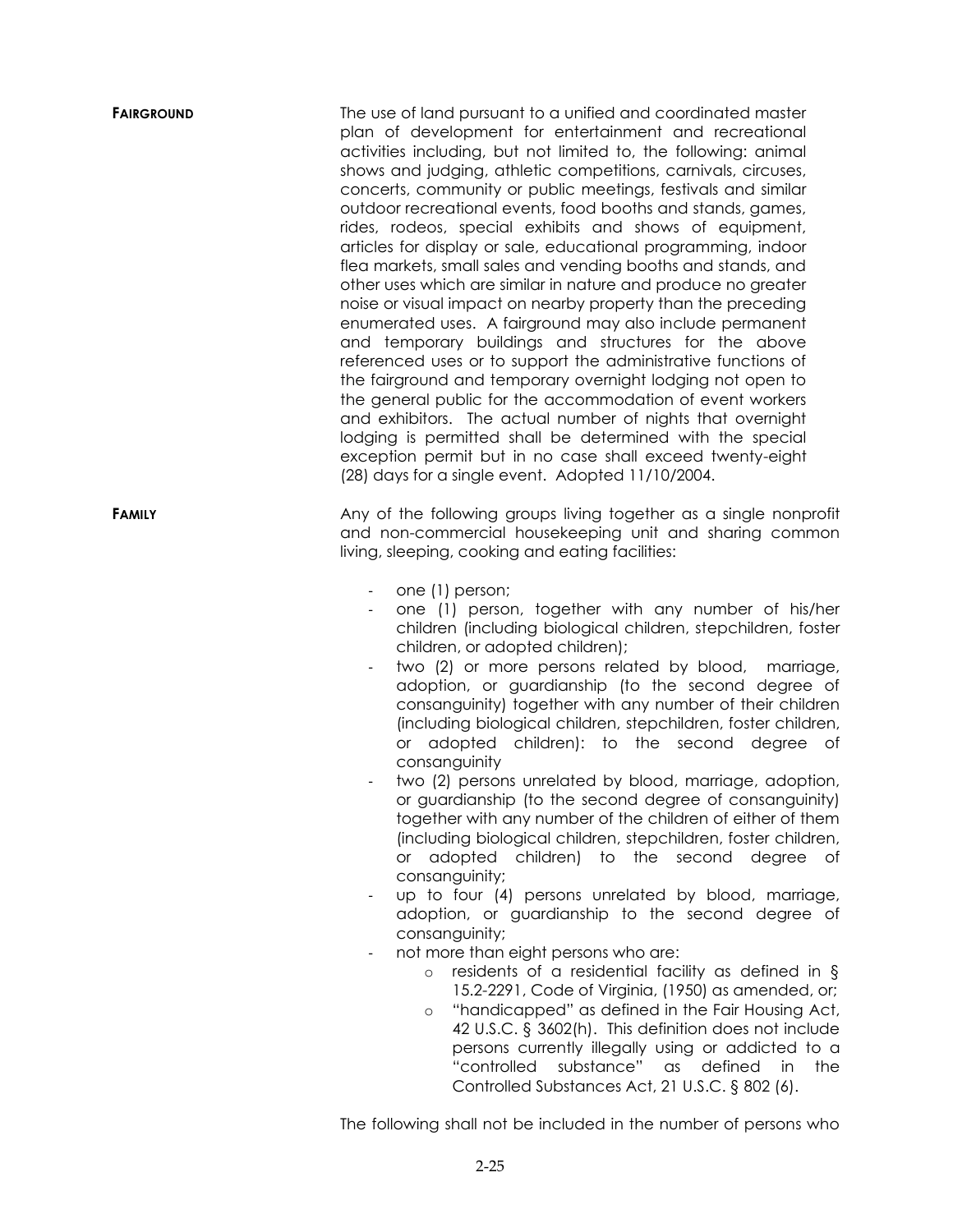might comprise a family: up to two persons (together with any children of either of them) who may be live-in companions to the elderly or disabled, "au pairs" or domestic employees.

- **FAMILY APARTMENT** A separate, complete house keeping unit that is substantially contained within the structure or within an accessory structure and clearly secondary to the existing single-family dwelling. A family apartment shall not exceed 1,000 square feet of living space.
- **FAMILY DAY HOME** See **CHILD CARE FACILITY.**
- **FAMILY SUBDIVISION** A division of land as provided for in the County of Caroline Subdivision Ordinance between and/or among the members of an immediate family.

**FARM EQUIPMENT SALES, RENTAL, AND SERVICE** See **AGRIBUSINESS/AGRICULTURAL SUPPLY ESTABLISHMENT. FARMER'S MARKET** An occasional or periodic market held in a structure or open area

**FENCE A** freestanding structure of metal, masonry, or wood composition or any combination thereof resting on, or partially buried in, the ground and rising above ground level and used for confinement, screening or partition purposes.

where farmers sell their produce or farm products.

- **FILLING Any depositing or stockpiling of earth materials. See Figure 20.**
- **FINAL SITE PLAN A** plan delineating the overall scheme of development of a tract of land, including but not limited to grading, engineering design, construction details, and survey data for existing and proposed improvements. See **Figure 21**.
- **FINANCIAL INSTITUTION** A building wherein the primary occupation is concerned with such State regulated businesses as banking, savings and loans, loan companies and investment companies.
- **FLAG LOT** A lot in a cluster development for which the minimum frontage for the zoning district in which it is located is not required to be met. See **Figure 22**.

**FLEA MARKET** An occasional or periodic market held in a structure or open area where one or more individuals offer goods for sale to the public. "Flea market" does not include sales held by charitable or nonprofit organizations not more than four times a year, farmer's market, or garage sales.

**FLEET PARKING** The parking and storage of more than five (5) operable vehicles, other than automobiles, which are used in the daily operations of a business not located on-site; or, the parking and storage of more than one (1) vehicle with a gross vehicle weight in excess of ten thousand (10,000) pounds. This is not to be construed to include parking and storage of farm or construction equipment which are not licensed to operate on State roads.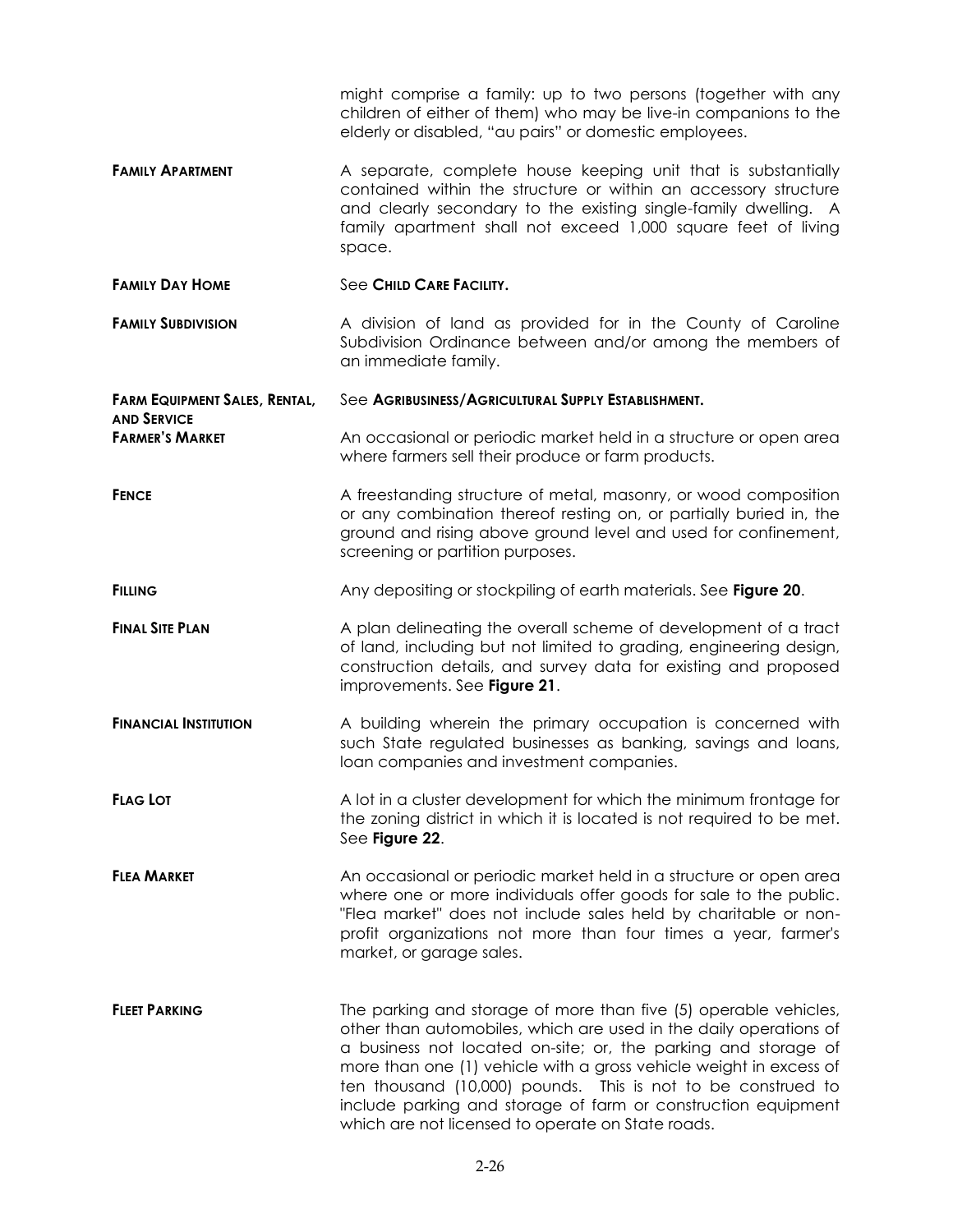| <b>FLOOD OR FLOODING</b> | A general or temporary condition of partial or complete<br>inundation of normally dry land areas from either the overflow of<br>inland or tidal waters; or, the unusual and rapid accumulation or<br>runoff of surface waters from any source and/or the collapse or<br>subsistence of land along the shore of a lake or other body of<br>water as a result of erosion or undermining caused by waves or<br>currents of water exceeding anticipated cyclical levels or<br>suddenly caused by an unusually high water level in a natural<br>body of water, accompanied by a severe storm, or by an<br>unanticipated force of nature such as flash flood or an abnormal<br>tidal surge, or by some similarly unusual and unforeseeable event<br>which results in flooding as defined in paragraph 1 (a) of this<br>definition. (Amended 1/27/09) |
|--------------------------|------------------------------------------------------------------------------------------------------------------------------------------------------------------------------------------------------------------------------------------------------------------------------------------------------------------------------------------------------------------------------------------------------------------------------------------------------------------------------------------------------------------------------------------------------------------------------------------------------------------------------------------------------------------------------------------------------------------------------------------------------------------------------------------------------------------------------------------------|
| <b>FLOOD, DESIGN</b>     | Floods likely to occur under probable conditions at one hundred-<br>year frequencies.                                                                                                                                                                                                                                                                                                                                                                                                                                                                                                                                                                                                                                                                                                                                                          |
| <b>FLOODLIGHT</b>        | Reflector type light fixture that is attached directly to a building<br>and is unshielded.                                                                                                                                                                                                                                                                                                                                                                                                                                                                                                                                                                                                                                                                                                                                                     |
| <b>FLOODPLAIN</b>        | (a) A relatively flat or low land area adjoining a river, stream, or<br>watercourse which is subject to partial or complete inundation;<br>(b) an area subject to the unusual and rapid accumulation or<br>runoff of surface waters from any source; (c) all lands that would<br>be inundated by flood water as a result of storm event of a 100-<br>year return interval. See Figure 23.                                                                                                                                                                                                                                                                                                                                                                                                                                                      |
| <b>FLOOD-PRONE AREA</b>  | Any land area susceptible to being inundated by water from any<br>source.                                                                                                                                                                                                                                                                                                                                                                                                                                                                                                                                                                                                                                                                                                                                                                      |
| <b>FLOODWAY</b>          | The channel of a river or other watercourse and adjacent land<br>areas that must be reserved in order to discharge the base flood<br>without cumulatively increasing the water surface elevation more<br>than a designated height (normally no rise in height is permitted).                                                                                                                                                                                                                                                                                                                                                                                                                                                                                                                                                                   |
| <b>FLORIST SHOP</b>      | A building with an establishment whose principal activity is<br>primarily used for the selling of plants, which are not grown on the<br>site, and conducting business within an enclosed building.                                                                                                                                                                                                                                                                                                                                                                                                                                                                                                                                                                                                                                             |
| <b>FLOOR AREA</b>        | The total number of square feet of floor space within the exterior<br>walls of a building, not including space in cellars, basements or<br>attics.                                                                                                                                                                                                                                                                                                                                                                                                                                                                                                                                                                                                                                                                                             |
| <b>FLOOR AREA, GROSS</b> | The total area of a building measured by taking the outside<br>dimensions of the building at each floor level intended for<br>occupancy or storage.                                                                                                                                                                                                                                                                                                                                                                                                                                                                                                                                                                                                                                                                                            |
| <b>FLOOR AREA RATIO</b>  | The ratio determined by dividing the gross floor area of all<br>buildings on a site by the total area of the site (total floor area/site<br>area). See Figure 24.                                                                                                                                                                                                                                                                                                                                                                                                                                                                                                                                                                                                                                                                              |
| <b>FOWL, DOMESTIC</b>    | All chickens, ducks, geese, turkeys, or other animals of the aviary<br>species.                                                                                                                                                                                                                                                                                                                                                                                                                                                                                                                                                                                                                                                                                                                                                                |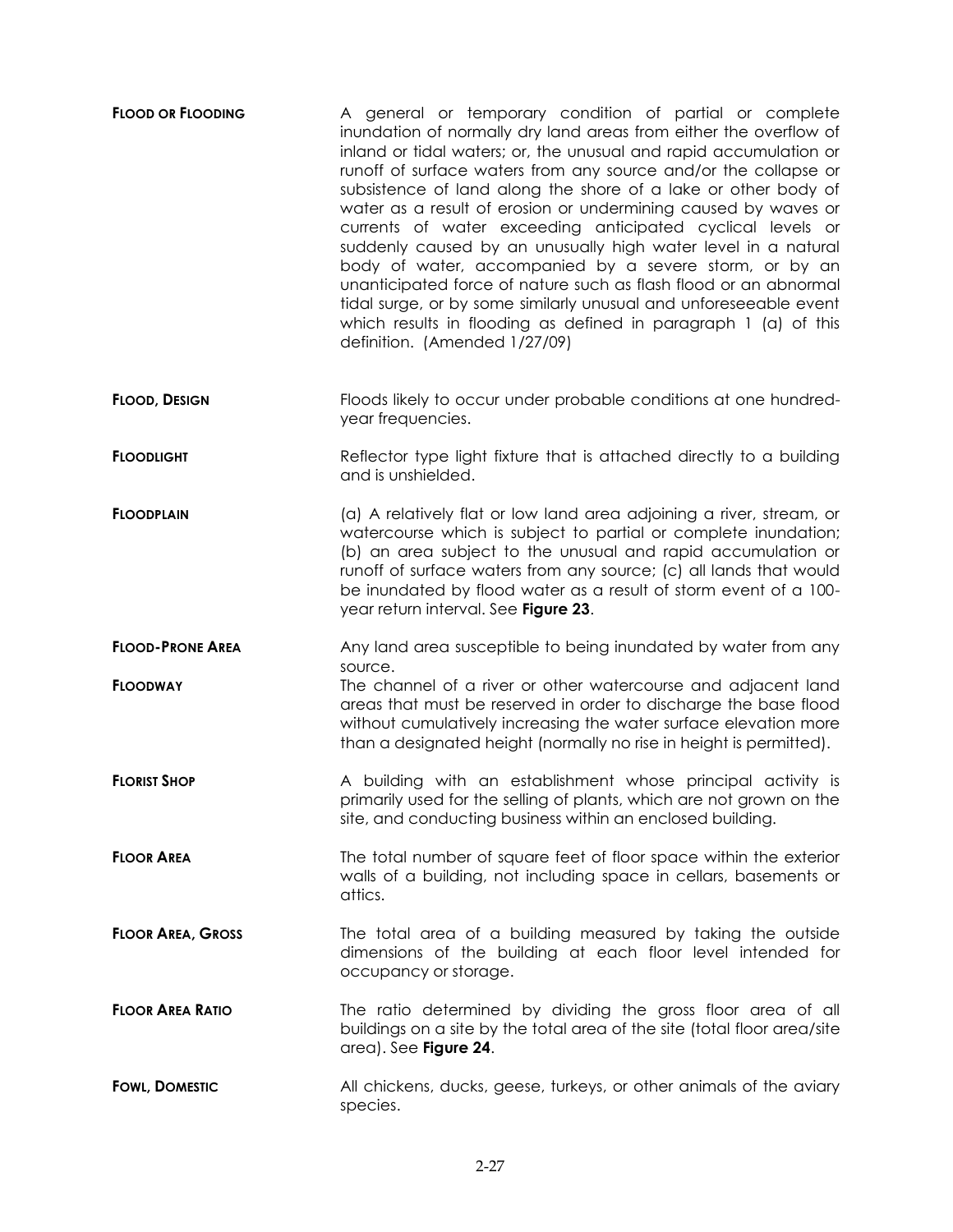| <b>FREEBOARD</b>                                                                    | A factor of safety usually expressed in feet above a flood level for<br>purposes of floodplain management. "Freeboard" tends to<br>compensate for the many unknown factors that could contribute<br>to flood heights greater than the height calculated for a selected<br>size flood and floodway conditions, such as wave action, bridge<br>openings, and the hydrological effect of urbanization in the<br>watershed. (Adopted 1/27/09) |
|-------------------------------------------------------------------------------------|-------------------------------------------------------------------------------------------------------------------------------------------------------------------------------------------------------------------------------------------------------------------------------------------------------------------------------------------------------------------------------------------------------------------------------------------|
| <b>FRONTAGE</b>                                                                     | That dimension of a lot measured along the front street line<br>thereof, or if the front street line is curved, along the chord of the<br>arc.                                                                                                                                                                                                                                                                                            |
| <b>FUNERAL HOME</b>                                                                 | A facility used for the preparation of the deceased for burial and<br>for ceremonies before burial or cremation, and may include<br>storage of caskets, funeral urns, and other related funeral supplies<br>and the storage of funeral vehicles.                                                                                                                                                                                          |
| <b>FULLY SHIELDED FIXTURE</b>                                                       | An outdoor lighting fixture that is shielded or constructed so that<br>all light emitted is projected below a horizontal plane running<br>through the lowest part of the fixture.                                                                                                                                                                                                                                                         |
| <b>GAME PRESERVE/WILDLIFE</b><br><b>SANCTUARIES AND</b><br><b>CONSERVATION AREA</b> | An area of land upon which a fee maybe charged for public or<br>private hunting or fishing and upon which game or fish are grown<br>or stocked specifically for hunting or fishing on the property.                                                                                                                                                                                                                                       |
| <b>GARAGE, PRIVATE</b>                                                              | An accessory building or part of a principal building used as an<br>accessory use only for the storage of not more than three motor<br>vehicles.                                                                                                                                                                                                                                                                                          |
| <b>GARDEN CENTER</b>                                                                | A facility engaged in the retail sale of plants, seeds, feed, and<br>other supplies and equipment employed in connection with the<br>raising and cultivation of house plants, herbs, flowers, vegetables,<br>row crops, trees, shrubs or other indoor or outdoor plants. All<br>outside storage areas shall be within an enclosed structure with<br>exterior walls composed of split face block or other similar<br>material.             |
| <b>GENERAL DEVELOPMENT PLAN</b><br>(GDP)                                            | A plan showing general land use, circulation, open space, utilities,<br>stormwater management, environmental factors, community<br>facilities, housing, impacts, and phasing for parcels of land<br>proposed for development. See Figure 50.                                                                                                                                                                                              |
| <b>GENERAL STORE</b>                                                                | A retail establishment that offers for sale grocery items, deli<br>counter, fountain drinks, souvenirs and miscellaneous items.<br>(Repealed & Replaced 09/23/2014)                                                                                                                                                                                                                                                                       |
| <b>GLARE</b>                                                                        | Light that causes annoyance, discomfort, or loss in visual<br>performance and ability.                                                                                                                                                                                                                                                                                                                                                    |
| <b>GRADING</b>                                                                      | Any excavating or filling of earth materials or any combination<br>thereof, including the land in its excavated or filled conditions.                                                                                                                                                                                                                                                                                                     |
| <b>GOVERNING BODY</b>                                                               | The Board of Supervisors, County of Caroline, Virginia.                                                                                                                                                                                                                                                                                                                                                                                   |
| <b>GOLF COURSE</b>                                                                  | A facility publicly or privately owned, on which the game of golf is<br>played, including accessory uses and buildings customary                                                                                                                                                                                                                                                                                                          |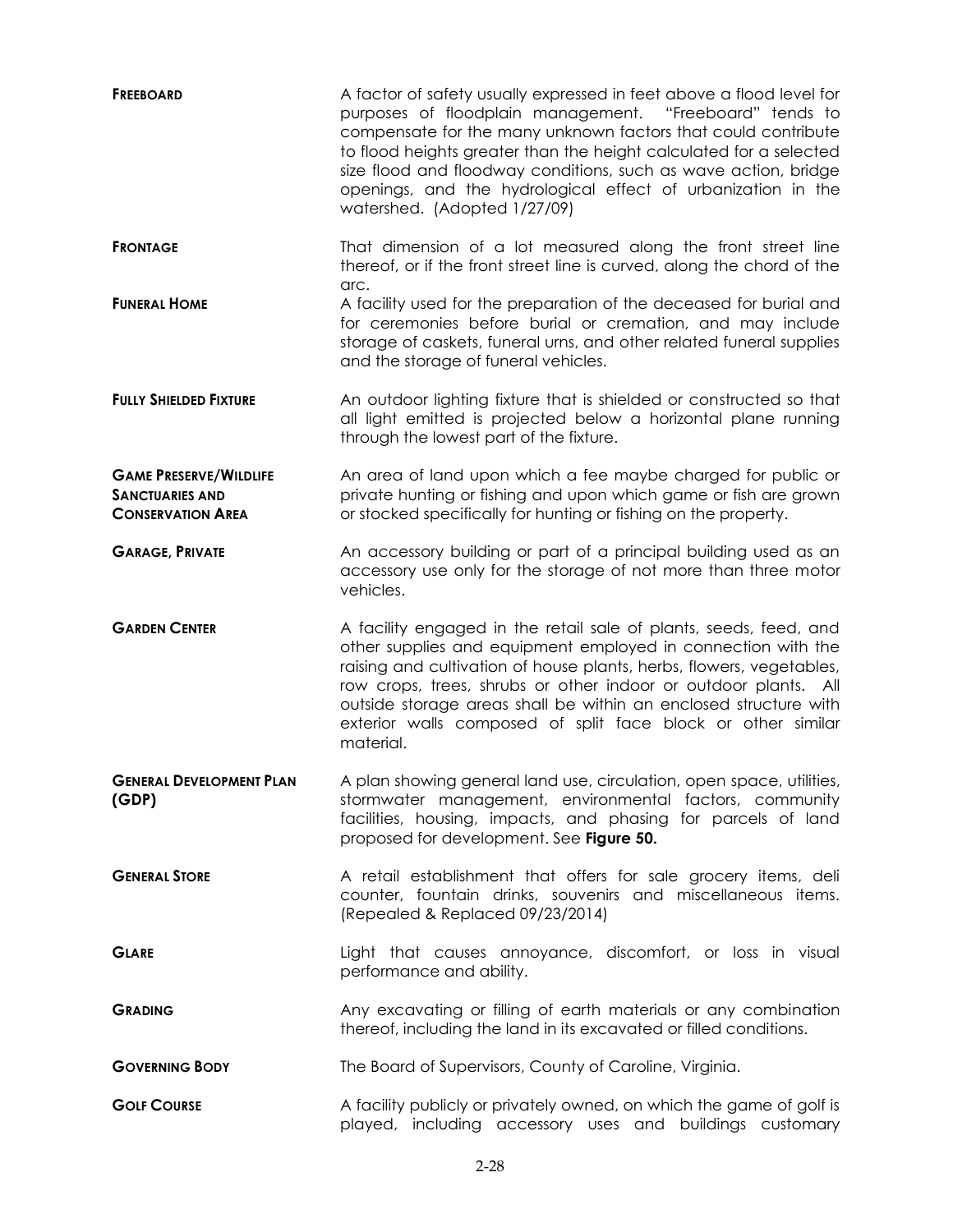thereto, but excluding golf driving ranges as defined herein. Adopted 10/26/2004.

- **GOLF COURSE, MAJOR:** Facilities for the sport of golf with related golf amenities that may include accessory driving ranges, lodging, restaurants, meeting/conference centers. (Adopted 09-09-08)
- **GOLF DRIVING RANGE A** limited area on which golf players do not walk but onto which they drive golf balls from a central driving tee.
- **GRAIN ELEVATOR** A building primarily used for the elevating, storing, discharging and processing of grain.
- **GREENHOUSE** A facility employing a glass, plastic or similar enclosure for the cultivation or protection of tender plants, flowers or house plants.
- **GROUP HOME** A residential facility licensed by the Department of Mental Health, Mental Retardation, and Substance Abuse Services, in which no more than eight (8) mentally ill, mentally retarded, or developmentally disabled persons reside, with one or more resident counselors or other staff persons in accordance with § 15.1-486.3 of the Code of Virginia. For the purposes of this definition, mental illness and developmental disability shall not include current illegal use of or addiction to a controlled substance as defined in §54.1-3401 of the Code of Virginia.
- **GUEST HOUSE** An attached or detached accessory building used to house guests of the occupants of the principal building and which is never rented or offered for rent. Mobile homes shall not be permitted as a Guest House.
- **HARDWARE STORE** A facility of thirty thousand (30,000) square feet or less of gross floor area, primarily engaged in the retail sale of various basic hardware lines, such as tools, builders' hardware, plumbing and electrical supplies, paint and glass, housewares and household appliances, garden supplies and cutlery. All display, storage and display shall be within a fully enclosed building.
- **HEALTH DEPARTMENT (VDH)** The Virginia Department of Health.

**HEALTH OFFICIAL** The Director of the Caroline County Department of Health (which is a division of VDH) or his designee.

- **HEAVY EQUIPMENT SALES, RENTAL AND SERVICE** Any use of land upon which the primary occupation is the sale, rental and/or servicing of farm and construction machinery or vehicles of more than 1.5 tons in weight or vehicles designed to carry more than fifteen (15) passengers. All storage and display shall be within a fully screened area and/or enclosed building.
- **HIGHLY ERODIBLE SOILS** Soils (excluding vegetation) with an erodibility index (EI) from sheet and rill erosion equal to or greater than eight. The erodibility index for soil is defined as the product of the formula RKLS/T, where K is the soil susceptibility to water erosion in the surface layer; R is the rainfall and runoff; LS is the combined effects of slope length and steepness; and T is the soil loss tolerance.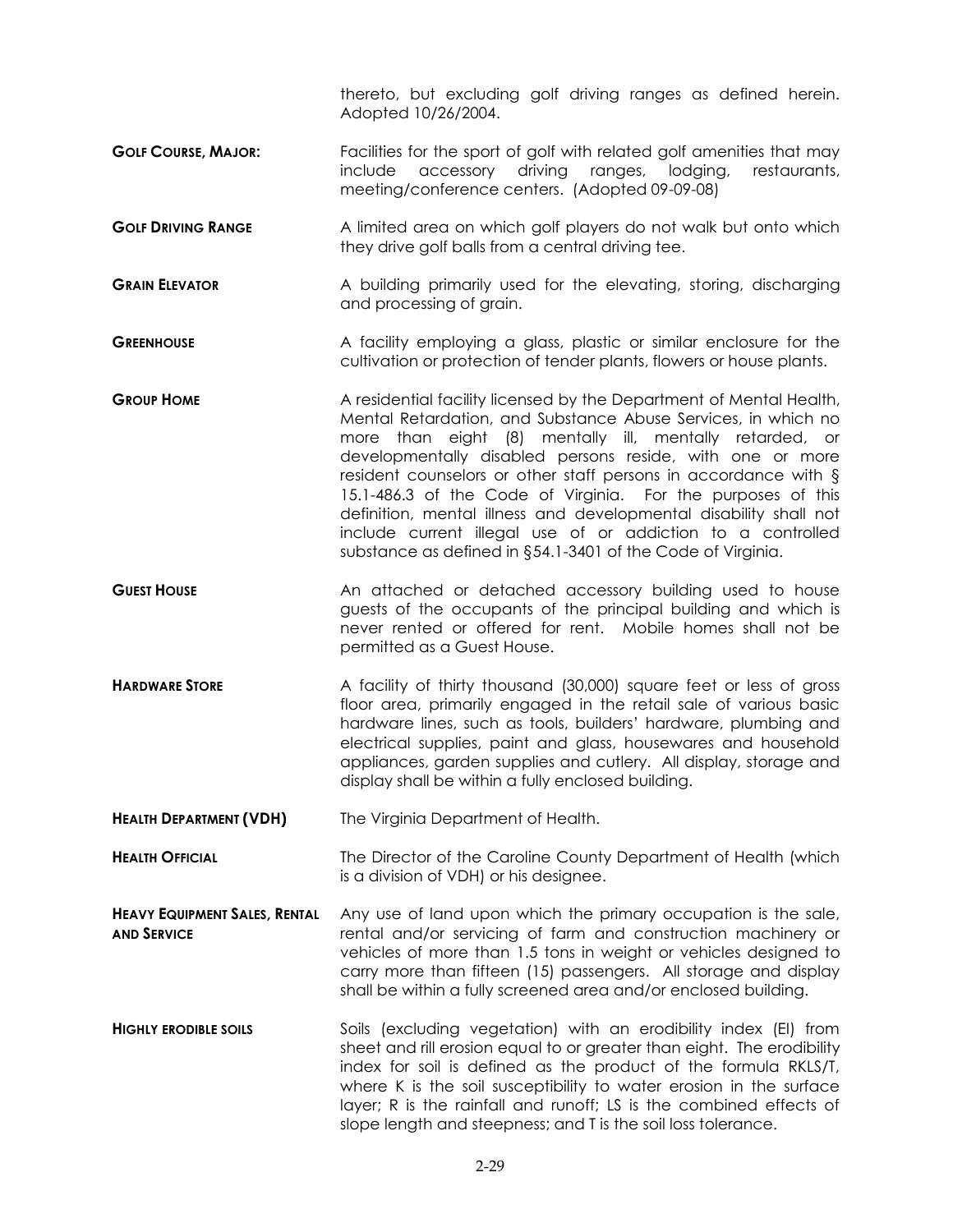- **HIGHLY PERMEABLE SOILS** Soils with a given potential to transmit water through the soil profile. Highly permeable soils are identified as any soil having a permeability equal to or greater than six inches of water movement per hour in any part of the soil profile to a depth of 72 inches (permeability groups "rapid" and "very rapid") as found in the "National Soil Survey Handbook" of November 1996 in the "Field Office Technical Guide" of the U.S. Department of Agriculture National Resources Conservation Service.
- **HISTORIC DISTRICT An area containing buildings or places in which historic events** occurred or having special public value because of notable architectural or other features relating to the cultural or artistic heritage of the community, of such significance as to warrant conservation and preservation.
- **HISTORIC LANDMARK Any building or place listed on the National Register of Historic** Places or on the Register of the Virginia Historic Landmarks Commission, or any building or place officially designated as a landmark structure or place by the County on the inventory map which is adopted as part of this Ordinance.
- **HISTORIC STRUCTURE** Any structure that is listed individually in the National Register of Historic Places (a listing maintained by the Department of Interior) or preliminarily determined by the Secretary of the Interior as meeting the requirements for individual listing on the National Register; or certified or preliminarily determined by the Secretary of the Interior as contributing to the historical significance of a registered historic district or a district preliminarily determined by the Secretary to qualify as a registered historic district; or individually listed on a state inventory of historic places in states with historic preservation programs which have been approved by the Secretary of the Interior; or, individually listed on a local inventory of historic places in communities with historic preservation programs that have been certified either by an approved state program as determined by the Secretary of the Interior; or, Directly by the Secretary of the Interior in states without approved programs. (Adopted 1/27/09)
- **HOME APPLIANCE SALES AND INDOOR SERVICE** A building with an establishment which is primarily engaged in the retail sale and service of home appliances, such as washers, dryers, microwave ovens, stoves, and similar equipment. All sales, display, repairs, and storage shall be within a fully enclosed building.
- **HOME IMPROVEMENT CENTER** A facility of more than eighty thousand (80,000) square feet gross floor area, engaged in the retail sales of various basic hardware lines, such as tools, builders' hardware, paint and glass, housewares and household appliances, garden supplies and cutlery. All display and storage shall be a fully enclosed building. Typically this use requires a high parking to building area ratio and has a regional sales market. Additionally, bulk sales are part of the marketing program of such a use.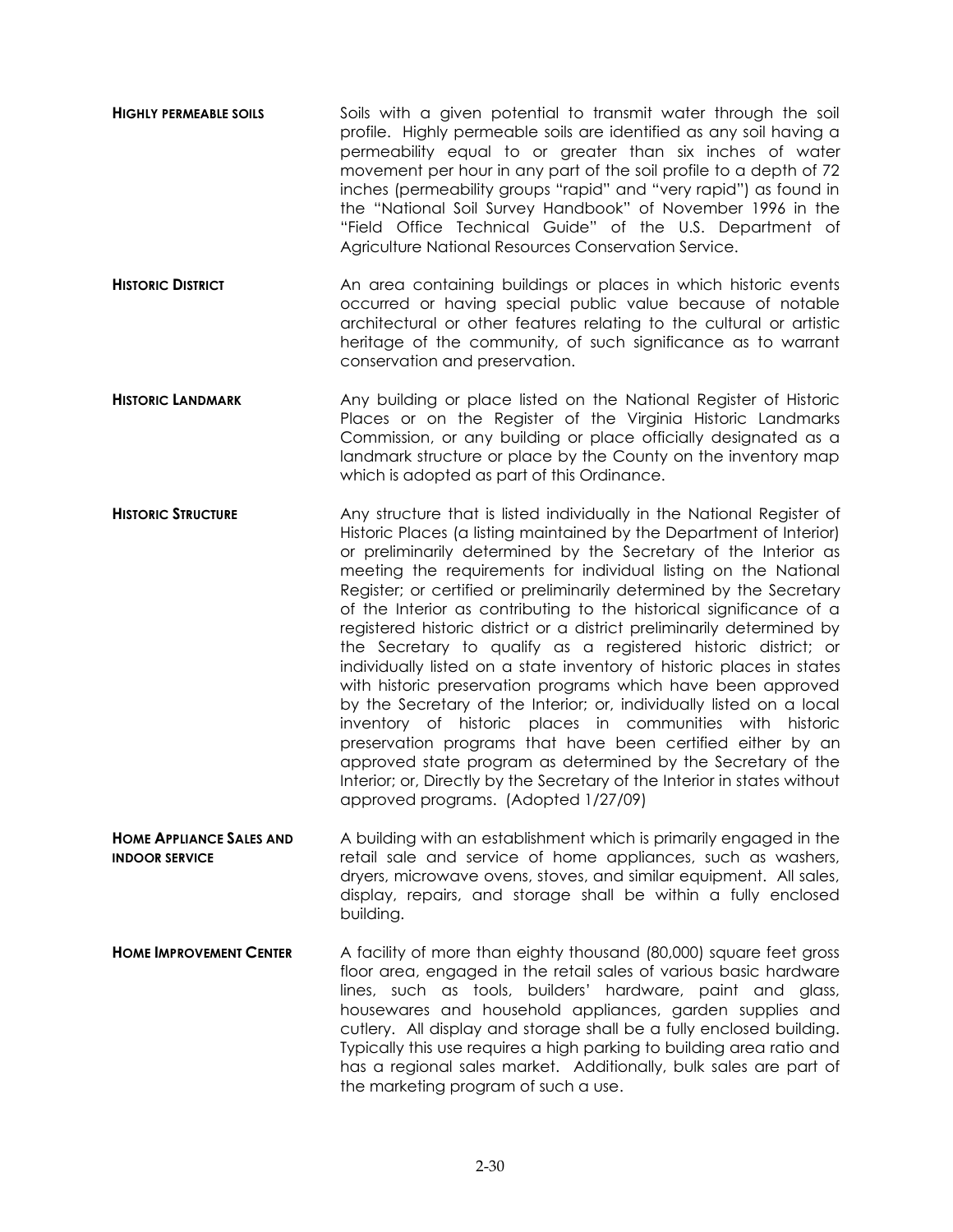**HOME OCCUPATION** Any occupation, profession, enterprise or activity conducted solely by one or more members of a family on the premises, which is incidental and secondary to the use of the premises for dwelling, provided:

> No person other than members of the family residing on the premises shall be engaged in such occupation;

> The use of the dwelling unit for the home occupation shall be clearly incidental and subordinate to its use for residential purposes by its occupants, and not more than 25 percent of the floor area of the dwelling unit or 25 percent of said floor area if conducted in an accessory building, shall be used in the conduct of the home occupation;

> There shall be no change in the outside appearance of the building or premises, or other visible evidence of the conduct of such home occupation other than one sign, not exceeding one square foot in area, non-illuminated;

> There shall be no sales, other than items hand-crafted on the premises, in connection with such home occupation;

> No traffic shall be generated by such home occupation in greater volumes than would normally be expected in a residential neighborhood, and any need for parking generated by the conduct of such home occupation shall be met off street outside of the required front yard;

> No equipment or process shall be used in such home occupation which creates noise, vibration, glare, fumes, odors, or electrical interference detectable to the normal senses off the lot, if the occupation is conducted in a single family residence, or outside the dwelling unit if conducted in other than a single family residence. In the case of electrical interference, no equipment or process shall be used which creates visual or audible interference in any radio or television receivers off the premises, or causes fluctuations in line voltage off the premises. Boarding and rooming houses, tourist homes, and private educational institutions shall not be deemed home occupations.

> Within the above requirements, a home occupation includes, but is not limited to the following; (a) art studio; (b) beauty shop; (c) dressmaking; (d) professional office of a physician, dentist, lawyer, engineer, architect, accountant, salesman, real estate agent or other similar occupation; (e) teaching, with musical instruction limited to one or two pupils at a time; however, a home occupation shall not be interpreted to include the conduct of nursing homes, convalescent homes, rest homes, restaurants, tea rooms, tourists homes, massage parlors or similar establishments offering services to the general public.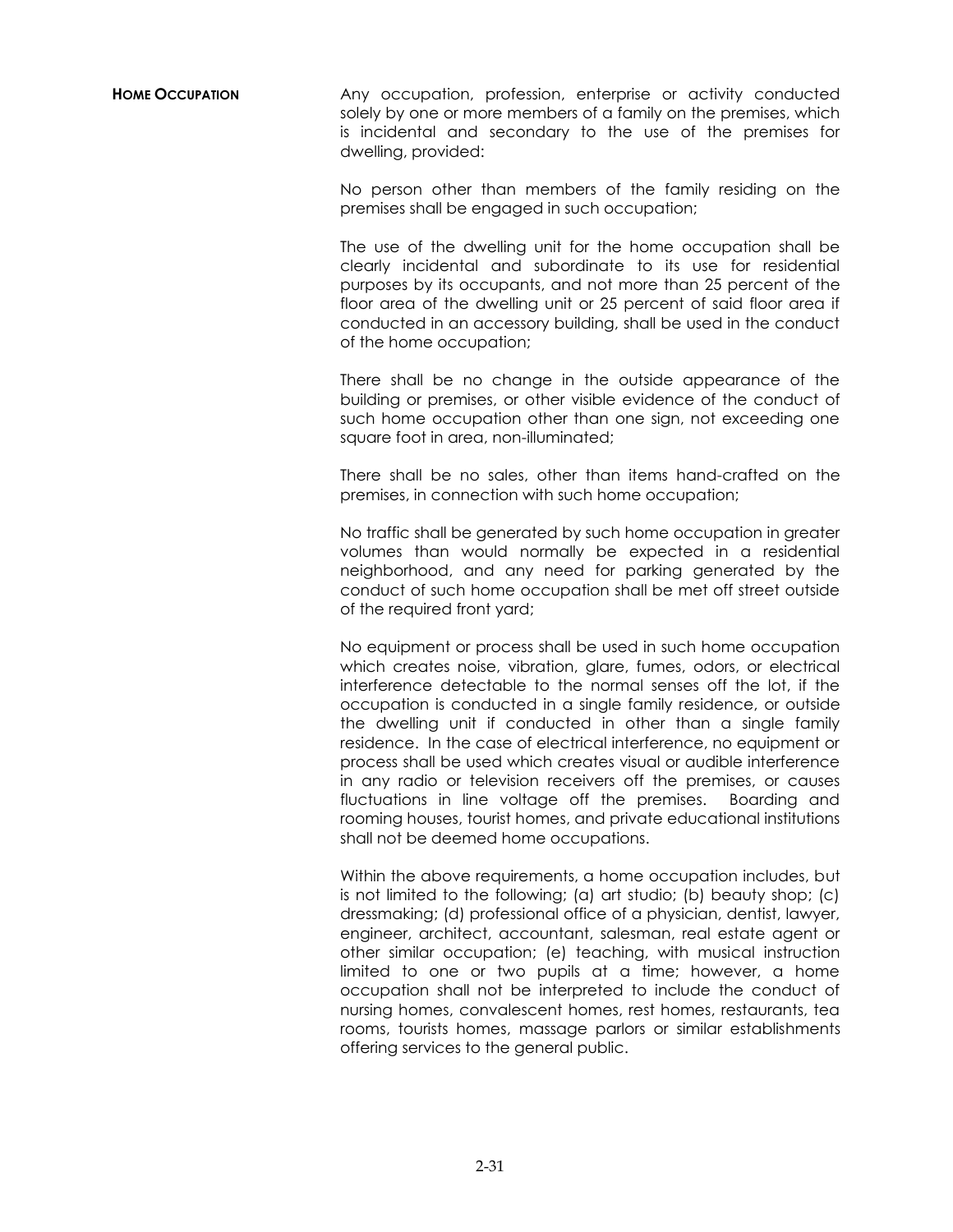| <b>HOME OCCUPATION, MAJOR</b>                                                                                                                                     | An occupation conducted in a dwelling unit, with or without the<br>use of one or more accessory structures, for profit, in connection<br>with, there are employed not more than five (5) persons other<br>than members of the immediate family residing on the premises,<br>which persons may be in addition to family members.                                                                                                                                                                                                                                                                                                                                |
|-------------------------------------------------------------------------------------------------------------------------------------------------------------------|----------------------------------------------------------------------------------------------------------------------------------------------------------------------------------------------------------------------------------------------------------------------------------------------------------------------------------------------------------------------------------------------------------------------------------------------------------------------------------------------------------------------------------------------------------------------------------------------------------------------------------------------------------------|
| <b>HOMEOWNERS ASSOCIATION,</b><br><b>OWNERS ASSOCIATION (HOA),</b><br><b>PROPERTY OWNERS ASSOCIATION</b><br>(PPO), CONDOMINIUM OWNERS<br><b>ASSOCIATION (COA)</b> | A community association which is organized in a development in<br>which individual owners share common interests in open space or<br>facilities; see OWNERS ASSOCIATION.                                                                                                                                                                                                                                                                                                                                                                                                                                                                                       |
| <b>HORTICULTURAL PRODUCTS</b>                                                                                                                                     | Ornamental mulch and wood chips, soils, and similar products<br>made from organic inputs (excluding household waste) such as<br>bark, leaves, grass, brush, land clearing debris, wood waste (e.g.<br>pallets, lumber) and other vegetative materials, plus non-<br>hazardous and uncontaminated add-mixture materials (natural<br>and man-made) such as sand, peat, soil, vermiculite, wood and<br>coal ash, foam beads, and natural and commercial fertilizers used<br>in the formulation of such products. Any mulch, compost or soil<br>products that includes sludge shall not be considered a<br>horticultural product in the context of this ordinance. |
| <b>HOSPITAL</b>                                                                                                                                                   | An establishment primarily engaged in providing diagnostic<br>services, extensive medical treatment including surgical services,<br>and other services, as well as continuous nursing services. The<br>establishment has an organized medical staff on duty twenty-four<br>(24) hours a day, inpatient beds, and equipment and facilities to<br>provide complete health care; may also provide emergency<br>room care and less intensive medical uses by right, such as nursing<br>homes, sanitariums, convalescent care, ambulatory care facilities,<br>and homes for the aged.                                                                               |
| <b>HOTEL/MOTEL</b>                                                                                                                                                | A building designed or occupied as the more or less temporary<br>abiding place for individuals who are, for compensation, lodged,<br>with or without meals, and in which provision is not generally<br>made for cooking in individual rooms or suites.                                                                                                                                                                                                                                                                                                                                                                                                         |
| <b>HOUSEHOLD/OFFICE</b><br><b>FURNITURE/FURNISHING SALES</b><br><b>CENTER</b>                                                                                     | A building with an establishment which is primarily engaged in the<br>retail sale and service of home/office furniture and furnishings,<br>such as sofas, chairs, tables, lamps, art, rugs, and carpets. All<br>display, storage, and repair shall be within a fully enclosed<br>building.                                                                                                                                                                                                                                                                                                                                                                     |
| <b>IMMEDIATE FAMILY</b>                                                                                                                                           | For the purpose of this ordinance the immediate family shall<br>include grandfather, grandmother, mother, father, son, daughter,<br>granddaughter, grandson, brother, sister, aunt, uncle, niece,<br>nephew.                                                                                                                                                                                                                                                                                                                                                                                                                                                   |
| <b>IMPERVIOUS COVER</b>                                                                                                                                           | A surface composed of any material that significantly impedes or<br>prevents natural infiltration of water into the soil.<br>Impervious<br>surfaces include, but are not limited to: roofs, buildings, streets,<br>parking areas, and any concrete, asphalt, or compacted gravel<br>surface. See Figure 25.                                                                                                                                                                                                                                                                                                                                                    |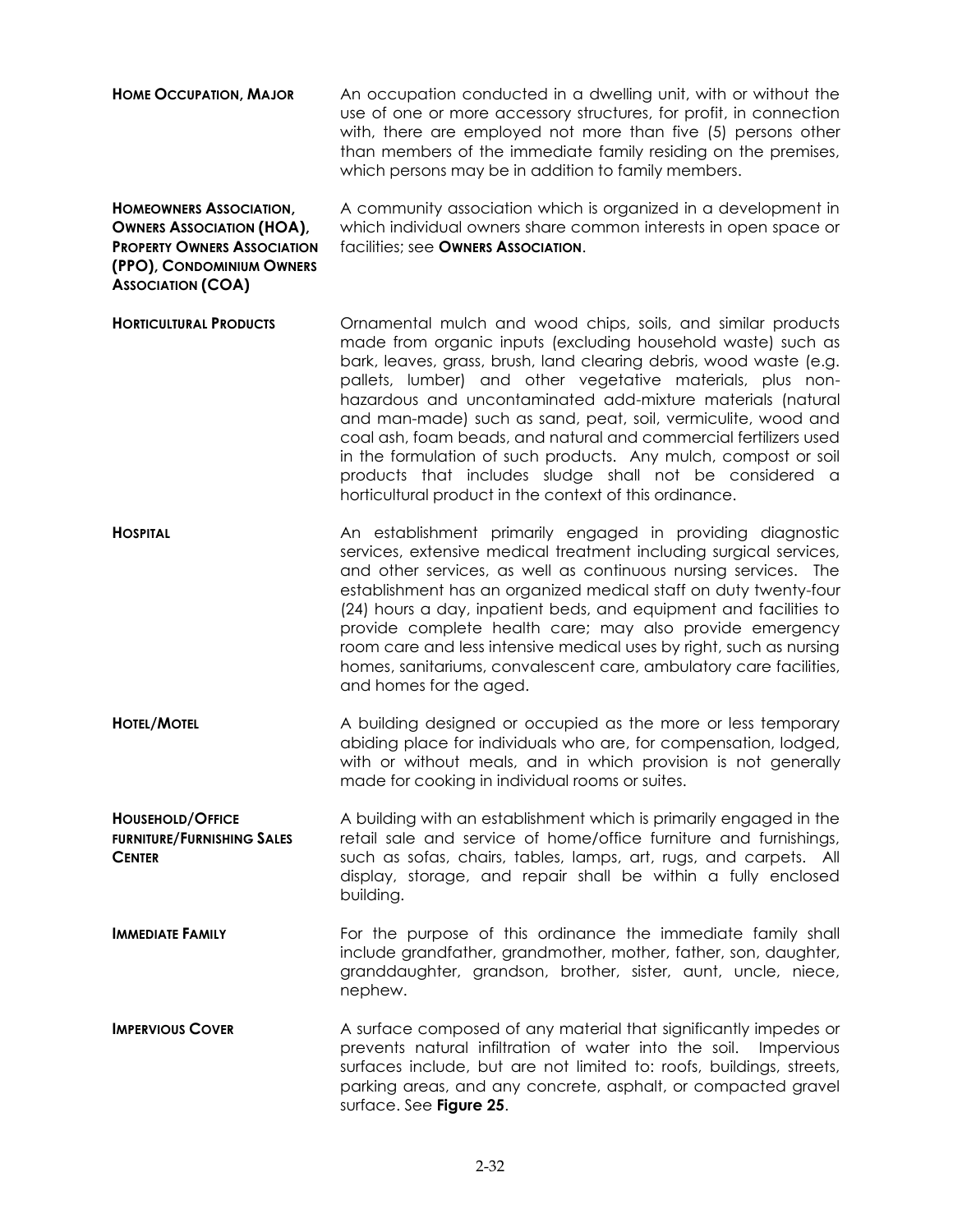**INDOOR COMMERCIAL RECREATIONAL FACILITY** A commercial recreational land use conducted entirely within a building, including but not limited to an arcade, arena, art gallery and studio, art center, assembly hall, athletic and health clubs, auditorium, bowling alley, community center, movie theater, swimming pool, skating rink, tennis court, and billiard hall.

**IN-LAW SUITE** An dwelling unit no larger than 750 (gross) square feet as measured from outside dimensions in which no more than 2 persons meeting the definition of "family" reside and which is contained within the structure of a single-family detached dwelling unit and where its presence and use is clearly subordinate to the principal dwelling. For families defined in (v) of the definition of "family" the total number of non-related individuals residing in the principal dwelling and in-law suite cannot exceed four (4).

**INOPERABLE VEHICLE** Any motor vehicle, trailer or semi-trailer which is not in operating condition; or which for a period of thirty (30) days or longer has been partially or totally disassembled by the removal of tires and wheels, the engine, or other essential parts required for the operation of the vehicle; or on which there are displayed neither valid license plates, a valid inspection decal, nor a valid County decal.

**INSTITUTE/CENTER FOR SPECIAL TRAINING AND EDUCATION**  A facility primarily engaged in the provision of training and vocational rehabilitation and habilitation services for the physically, mentally, or emotionally handicapped; includes offices for counseling and teaching specialists; other training facilities or equipment as permitted in the underlying zoning district; overnight or institutional care is prohibited.

**INTENSELY DEVELOPED AREAS**  A portion of an RPA or an RMA designated by the Board of Supervisors where development is concentrated and little of the natural environment remains.

**INTENSIVE AGRICULTURAL OPERATION/FACILITY** Any enclosure, pen, feedlot, building or group of buildings used to feed, confine, maintain or stable the following animal types or combination of animal types and number to produce the equivalent of 300 animal units as follows:

- (1) slaughter and feeder cattle.
- (2) mature dairy cattle (whether milked or dry cows).
- (3) swine, each weighing over 55 pounds; or
- (4) horses.
- (5) sheep and lambs.
- (6) turkeys.
- (7) laying hens or broilers.

Any combination of the categories set forth above shall be calculated proportionately by reference of this table to determine the equivalent number of animal units in such combination.

#### **INTENSIVE AGRICULTURAL OPERATION/FACILITY, EXISTING**

**(IDAS)**

An intensive livestock, dairy or poultry facility which is occupied or has been occupied by a commercial livestock raiser, dairy or poultry facility for a total of twelve (12) months within the previous sixty (60) months on the date on which zoning approval is sought for a dwelling, including sites or structures which are accessories to the livestock facility, dairy or poultry facility.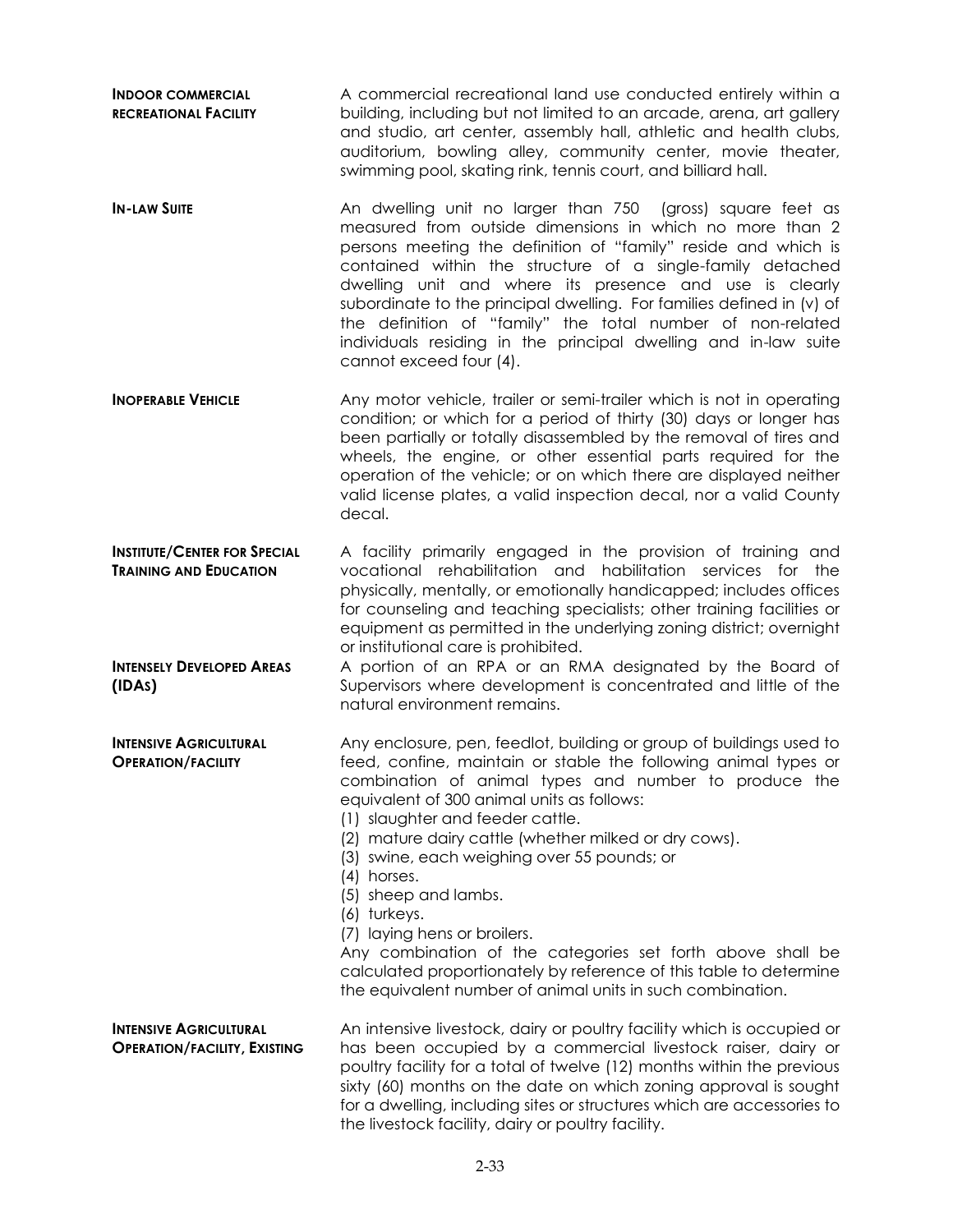| <b>INTENSIVE DAIRY</b><br><b>OPERATION/FACILITY</b>                  | A facility with accessory uses or structures including feed storage<br>bins, litter storage sites, manure storage sites, manure disposal pits<br>which at any one time has 200 dairy cows.                                                                                                                                                                                                            |
|----------------------------------------------------------------------|-------------------------------------------------------------------------------------------------------------------------------------------------------------------------------------------------------------------------------------------------------------------------------------------------------------------------------------------------------------------------------------------------------|
| <b>INTENSIVE LIVESTOCK</b><br><b>OPERATION/FACILITY</b>              | A facility with accessory uses or structures, including feed storage<br>bins, litter storage sites, incinerators, manure storage sites which at<br>any one time has 300 head of cattle, 750 hogs, 150 horses, or<br>3,000 sheep or lambs, or any combination thereof.                                                                                                                                 |
| <b>INTENSIVE POULTRY</b><br><b>OPERATION/FACILITY</b>                | A poultry house with accessory uses or structures, including feed<br>storage bins, litter storage sites, incinerators, disposal pits or cold<br>storage chests used for collection of dead birds which at any one<br>time has 30,000 chickens or 16,500 turkeys.                                                                                                                                      |
| <b>JUNK YARD</b>                                                     | Any land or building used for the abandonment, storage,<br>keeping, collecting, or bailing of paper, rags, scrap metals, other<br>scrap or discarded materials, or for the abandonment, demolition,<br>dismantling, storage, or salvaging of automobiles or other vehicles<br>not in running condition, machinery, or part thereof.                                                                   |
| <b>KENNEL</b>                                                        | A structure, lot or other facility where more than four (4) dogs and<br>other small animals normally kept as pets (excluding farm animals)<br>which are six (6) months of age or older are kept for any purpose.                                                                                                                                                                                      |
| <b>KENNEL, COMMERCIAL (INDOOR)</b>                                   | Any kennel, without outdoor pens or runs, in which dogs or<br>domesticated animals are boarded or trained for a fee or<br>compensation (Adopted 01/26/21).                                                                                                                                                                                                                                            |
| <b>KENNEL, COMMERCIAL</b><br>(OUTDOOR)                               | Any kennel, with outdoor pens or runs, in which dogs or<br>domesticated animals are bred, boarded, trained or sold, for a<br>fee or compensation. (Adopted 01/26/21).                                                                                                                                                                                                                                 |
| LABORATORY/TESTING, MEDICAL,<br><b>PHARMACEUTICAL AND SCIENTIFIC</b> | A building with a facility for scientific laboratory primarily engaged<br>in the analysis of natural resources, medical resources, and<br>manufacturing of materials. This category includes environmental<br>laboratories for the analysis of air, water, and soil, medical and<br>veterinary laboratories, and forensic laboratories for analysis of<br>evidence in the support of law enforcement. |
| <b>LAND DISTURBANCE</b>                                              | Any activity upon which causes, contributes to, or results in the<br>removal or covering of the vegetation upon such land, including,<br>but not limited to, clearing, grading, filling, dredging, or<br>excavating. This term shall not include minor activities such as<br>home gardening, planting of trees and shrubs, and home<br>maintenance.                                                   |
| <b>LAND-DISTURBING ACTIVITY</b>                                      | Any land change which may result in soil erosion from water or<br>wind and the movement of sediments into state waters or onto<br>lands in the Commonwealth, including, but not limited to,<br>clearing, grading, excavating, transporting and filling of land,<br>except that the term shall not include:                                                                                            |
|                                                                      | Minor land-disturbing activities such as home gardens and<br>$\overline{\phantom{a}}$<br>individual home landscaping, repairs and maintenance<br>work;                                                                                                                                                                                                                                                |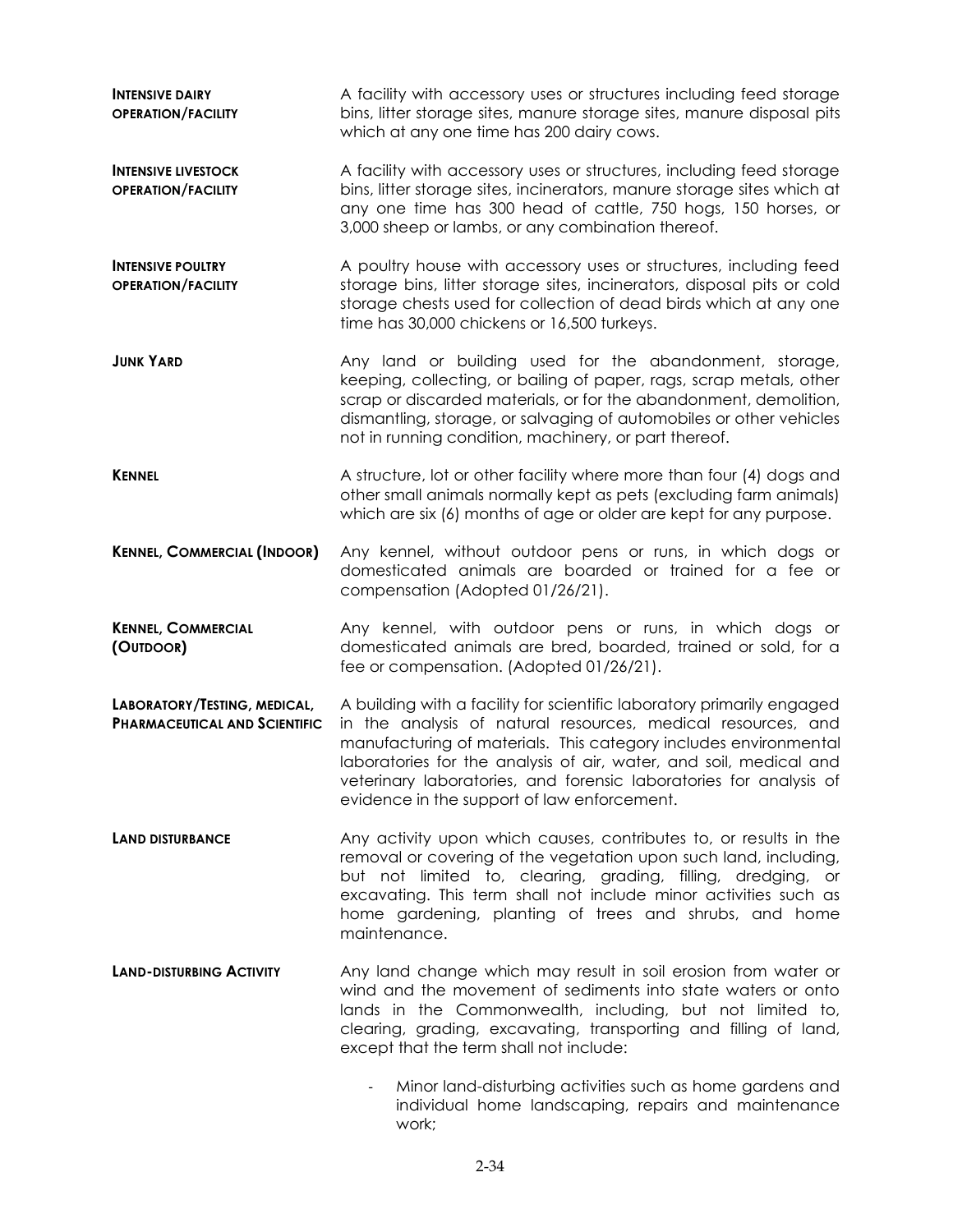- Individual service connections;
- Installation, maintenance, or repair of any underground public utility lines when such activity occurs on an existing hard-surfaced road, street or sidewalk provided such landdisturbing activity is confined to the area of the road, street or sidewalk which is hard-surfaced;
- Septic tank lines or drainage fields unless included in an overall plan for land-disturbing activity relating to construction of the building to be served by the septic tank system;
- Surface or deep mining;
- Exploration or drilling for oil and gas including the well site, roads, feeder lines, and off-site disposal areas;
	- Tilling, planting, or harvesting of agricultural, horticultural, or forest crops, or livestock feedlot operations; including engineering operations and agricultural engineering operations as follows: construction of terraces, terrace outlets, check dams, desilting basins, dikes, ponds not required to comply with the Dam Safety Act, Article 2, (Sec. 10.1-604 et seq.) of Chapter 6, Title 10.1 of the Code of Virginia, ditches, strip cropping, lister furrowing, contour cultivating, contour furrowing, land drainage, and land irrigation. However, however, this exception shall not apply to harvesting of forest crops unless the area on which harvesting occurs is reforested artificially or naturally in accordance with the provisions of Chapter 11 ( $\overline{3}$  10.1-1100 et seq.) of Title 10.1 of the Code of Virginia or is converted to bona fide agricultural or improved pasture use as described in subsection B of Code of Virginia 10.1- 1163;
- Repair or rebuilding of the tracks, rights-of-way, bridges, communication facilities and other related structures and facilities of a railroad company;
- Disturbed land areas of less than 2,500 square feet in size:
- Installation of fence and sign posts or telephone and electric poles and other kinds of posts or poles;
- Shoreline erosion control projects on tidal waters when all of the land disturbing activities are within the regulatory authority of and approved by local wetlands boards, the Marine Resources Commission or the United States Army Corps of Engineers; however, any associated land that is disturbed outside of this exempted area shall remain subject to this ordinance; and;
- Emergency work to protect life, limb or property, and emergency repairs; provided that if the land-disturbing activity would have required an approved erosion and sediment control plan, if the activity were not an emergency, then the land area disturbed shall be shaped and stabilized in accordance with the requirements of the Plan-approving authority.

A permit issued by the Program Authority for the clearing, filling, excavating, grading, transporting of land or for any combination thereof or for any purpose set forth in this ordinance.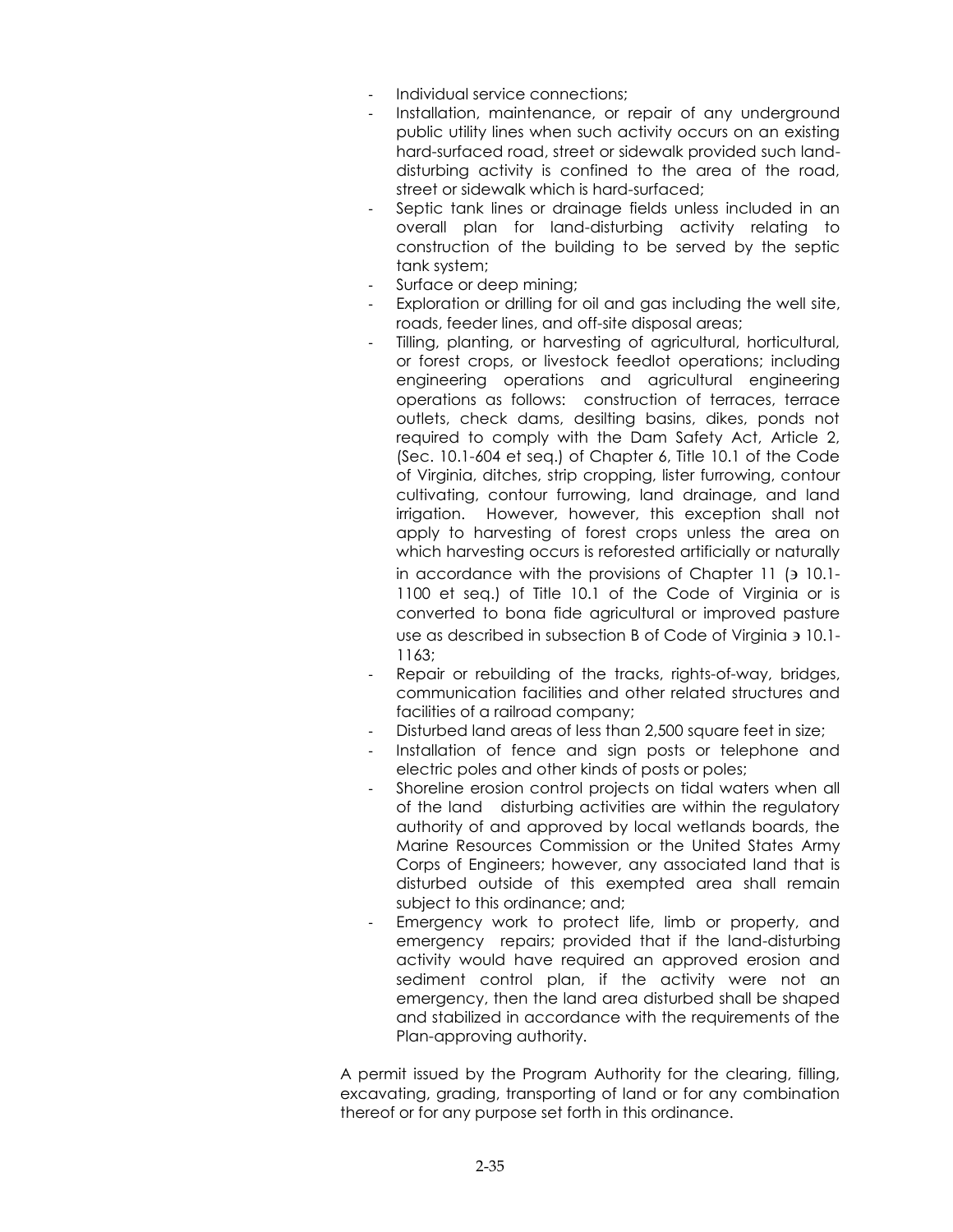- **LANDSCAPED GREEN SPACE** The space within the boundaries of a given lot that is designated to enhance the privacy and amenity of the development by providing landscaping features, screening for the benefit of the occupants or those in neighboring areas, or for a general appearance of openness. Landscaped green space may include but not need be limited to; lawns, decorative planting, flower beds, sidewalks/walkways, ornamental objects such as fountains, statutes, and other similar natural or artificial objects, wooded area, and water courses, any or all of which are designed and arranged to produce an aesthetically pleasing effect within the development.
- **LANDSCAPING** The improvements of a lot with grass, shrubs, trees, other vegetation and/or ornamental objects. Landscaping may include pedestrian walks, flower beds, ornamental objects such as fountains, statues and other similar objects designed and arranged to produce an aesthetically pleasing effect.
- **LANDSCAPE PLAN A** component of a development plan on which is shown: proposed landscape species(such as number, spacing, size at time of planting, and planting details); proposals for protection of existing vegetation during and after construction; proposed treatment of paved and unpaved surfaces; proposed decorative features; grade changes; buffers and screening methods; parking lot design; and any other information that cvan be reasonably required in order that an informed decision can be made by the approving authority. See **Figure 26**.
- **LIBRARY** A building primarily used for the use, but not the sale, of literary, musical, artistic, or reference materials.
- **LIVE ENTERTAINMENT, DANCING** The provision of music, either live or recorded, or live performances for the dancing and entertainment of patrons, ancillary to the operation of a restaurant; provided that when no dance area is provided, the music or performance shall be included within this definition only when it constitutes the primary reason for the congregation by the patrons.
- **LOCAL EROSION AND SEDIMENT CONTROL PROGRAM/LOCAL CONTROL PROGRAM** An outline of the various methods employed by Caroline County to regulate land-disturbing activities and thereby minimize erosion and sedimentation in compliance with the state program and may include such items as local ordinances, policies and guidelines, technical materials, inspection, enforcement, and evaluation.
- **LIVESTOCK** All cattle or other animals of the bovine species; all horses, ponies, mules, burros, and asses or other animals of the equine species; all goats or other animals of the caprine species; all swine or other animals of the porcine species; and all sheep or other animals of the ovine species.
- **LIVESTOCK MARKET** A commercial establishment wherein livestock are collected for sale or auction.

**LIVESTOCK RAISER, DAIRY** The owner of the livestock facility, dairy or poultry facility or the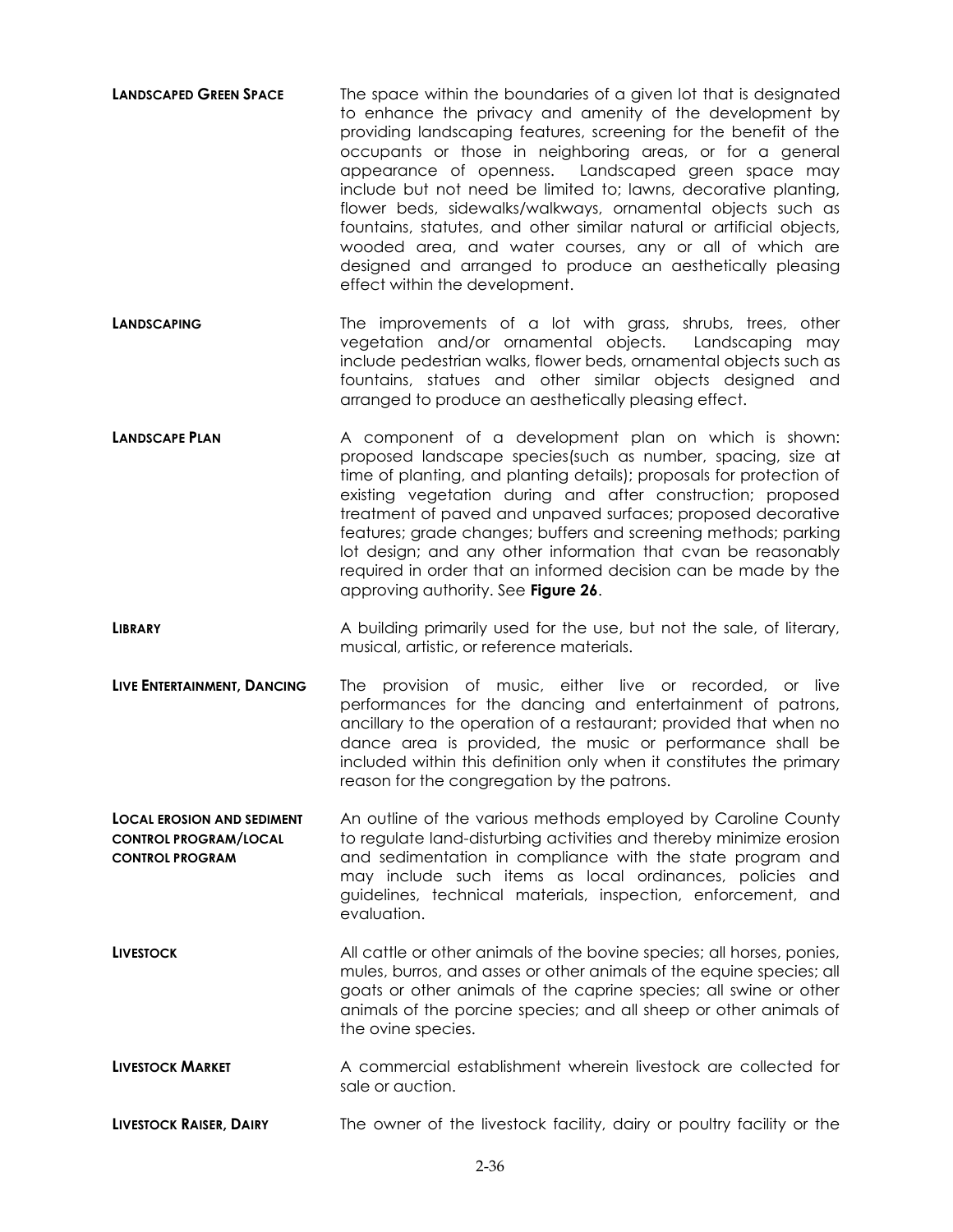| <b>OPERATOR, POULTRY GROWER</b> | land on which the facility or dairy is located.                                                                                                                                                                                                                                                                                                                                                                                                                                                        |
|---------------------------------|--------------------------------------------------------------------------------------------------------------------------------------------------------------------------------------------------------------------------------------------------------------------------------------------------------------------------------------------------------------------------------------------------------------------------------------------------------------------------------------------------------|
| <b>LOADING SPACE</b>            | Any off-street space available for the loading or unloading of<br>goods, not less than fifteen feet wide, twenty-five feet long and<br>fourteen feet high, and having direct usable access to a street or<br>alley.                                                                                                                                                                                                                                                                                    |
| <b>LOT</b>                      | A designated parcel, tract or area of land established by plat,<br>subdivision or otherwise permitted by law, to be used, developed<br>or built upon as a unit. The grant of an interest, for security or<br>other purpose, in less than an entire lot, or the foreclosure or sale<br>of such interest, shall not be deemed to create a lot. See Figure<br>27.                                                                                                                                         |
| LOT, CORNER                     | A lot abutting upon two or more streets at their intersection. All<br>sides of the lot fronting on a street shall be considered the front of<br>the lot for purpose of determining the appropriate setback<br>distance. See Figure 27.                                                                                                                                                                                                                                                                 |
| LOT COVERAGE                    | The impervious area of any lot or parcel including, but not limited<br>to buildings, drives, parking areas, sidewalks, patios, decks, etc.<br>See Figure 25.                                                                                                                                                                                                                                                                                                                                           |
| LOT DEPTH OF                    | The average horizontal distance between the front and rear lot<br>lines. See Figure 27.                                                                                                                                                                                                                                                                                                                                                                                                                |
| LOT, FRONTAGE                   | The horizontal distance between the side lot lines measured at the<br>point where the side lot lines intersect the street-right-of-way. All<br>sides of a lot that abuts a street shall be considered frontage. On<br>curvilinear streets, the arc between the side lot lines shall be<br>considered the lot frontage.                                                                                                                                                                                 |
| LOT, DOUBLE FRONTAGE OR         | An interior lot having frontage on two (2) streets. See Figure 27.                                                                                                                                                                                                                                                                                                                                                                                                                                     |
| <b>THROUGH</b><br>LOT, INTERIOR | Any lot other than a corner lot. See Figure 27.                                                                                                                                                                                                                                                                                                                                                                                                                                                        |
| LOT LINE, FRONT                 | The line separating the lot from a street on which it fronts. All<br>corner lots shall be deemed to be a double frontage lot. See<br>Figure 28.                                                                                                                                                                                                                                                                                                                                                        |
| LOT LINE, REAR                  | The lot line opposite and most distant from the front lot line. See<br>Figure 28.                                                                                                                                                                                                                                                                                                                                                                                                                      |
| LOT, REGULAR SHAPED             | A lot which approximates a rectangle.                                                                                                                                                                                                                                                                                                                                                                                                                                                                  |
| LOT LINE, SIDE                  | Any lot line other than a front or rear lot line. See Figure 28.                                                                                                                                                                                                                                                                                                                                                                                                                                       |
| LOT OF RECORD                   | A lot appearing upon a plat lawfully recorded in the office of the<br>clerk of the circuit court, which plat has been approved by the<br>county in accordance with this chapter and the county<br>subdivision regulations; or a lot recorded in the office of the clerk<br>of the circuit court by plat or by written deed description, which<br>lot meets the requirements of this chapter and is not required by<br>county subdivision regulations to be approved by the county as a<br>subdivision. |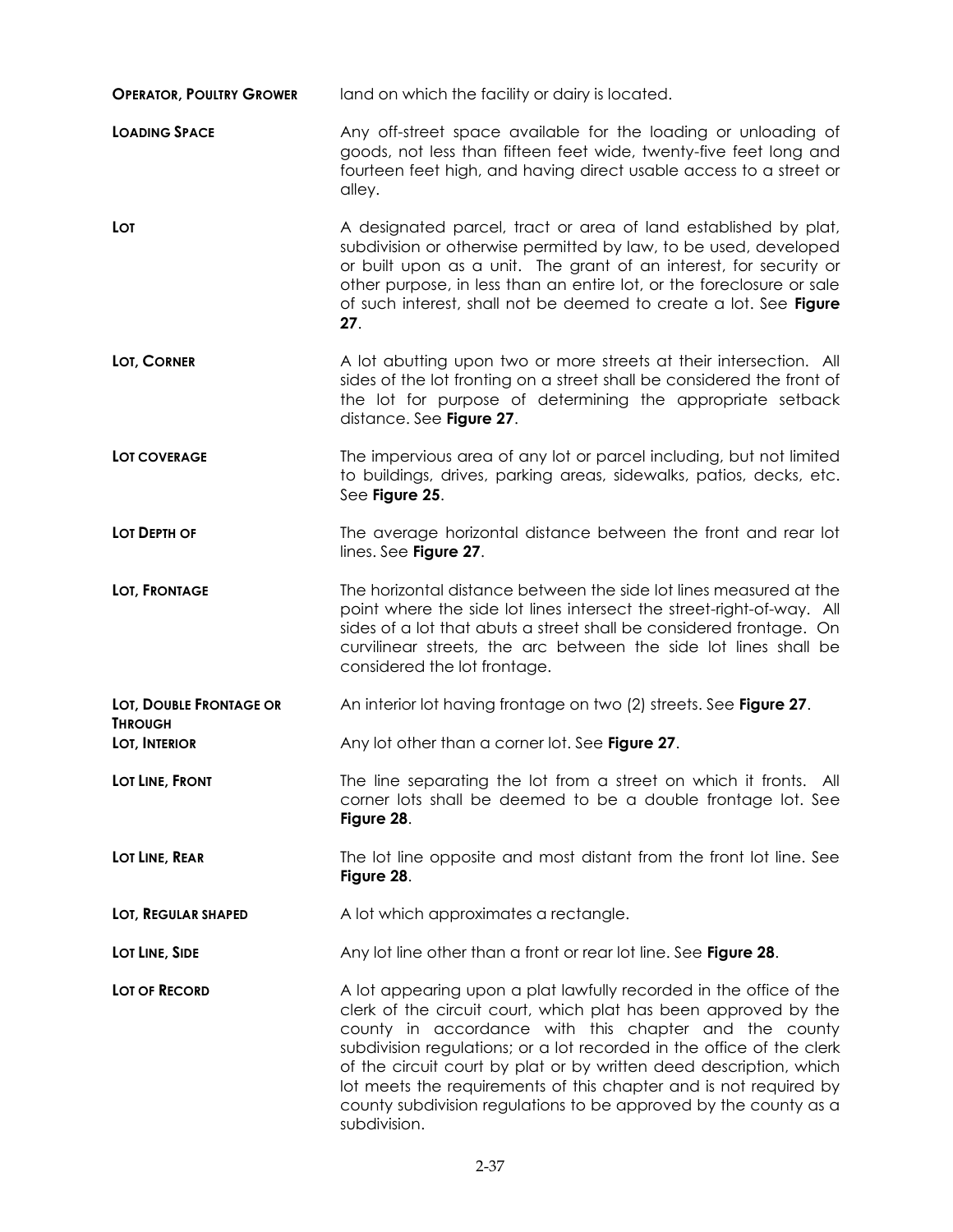**Lot Size Requirements** Restrictions on the dimensions of a lot to include a specified district size, lot area, and width, also established to limit the minimum size and dimensions of a lot in a given zoning district. **Lot, WIDTH OF** The horizontal distance between the side lot lines measured at the setback line. See **Figure 27**. **LOWEST FLOOR** The lowest floor of the lowest enclosed area (including basement). An unfinished or flood-resistant enclosure, usable solely for parking of vehicles, building access or storage in an area other than a basement area is not considered a building's lowest floor; provided*,* that such enclosure is not built so as to render the structure in violation of the applicable non-elevation design requirements of Federal Code 44CFR §60.3. (Adopted 1/27/09) **LUMBER YARD** A building and associated land area used for the storage, distribution, and sale of finished or rough cut lumber and lumber products, but not including the manufacture or fabrication of lumber, lumber products, or firewood. **LUMAN LUMAN A** Unit of luminous flux. One foot-candle is one lumen per square foot. **LUMINAIRE** A complete lighting unit consisting of one or more lamps, together with the components designed to distribute the light, to position and protect the lamps, and to connect the lamps to the electrical power supply; also called the lighting fixture. **MACHINE SALES & INDOOR SERVICE** A building used primarily for the sales and service of power and rotary equipment. Power equipment includes the following types of items; lawn mowers, chain saws, power washers, generators, and similar types of equipment. All sales, display, repairs, and storage shall be within a fully enclosed building. **MAJOR GOLF COURSE:** See Golf Course, Major. **MAJOR SOLAR ENERGY PROJECT** An energy production facility with a rated nameplate capacity greater than twenty (20) megawatts (MWS) AC that converts sunlight into electricity, via photovoltaics on ground mounted systems, for sale of the electricity generated to a public utility or to off-site customers. (Adopted 05/25/21) **MANUFACTURE AND/OR MANUFACTURING** The processing and converting of raw, unfinished materials or products, into articles or substances of different character, or for a different purpose. **MANUFACTURED HOME** A structure, transportable in one or more sections, which is built on a permanent chassis and is designed for use with or without a permanent foundation when connected to the required utilities. For floodplain management purposes the term manufactured home also includes park trailers, travel trailers, and other similar vehicles placed one a site for greater than 180 consecutive days. (Amended 1/27/09)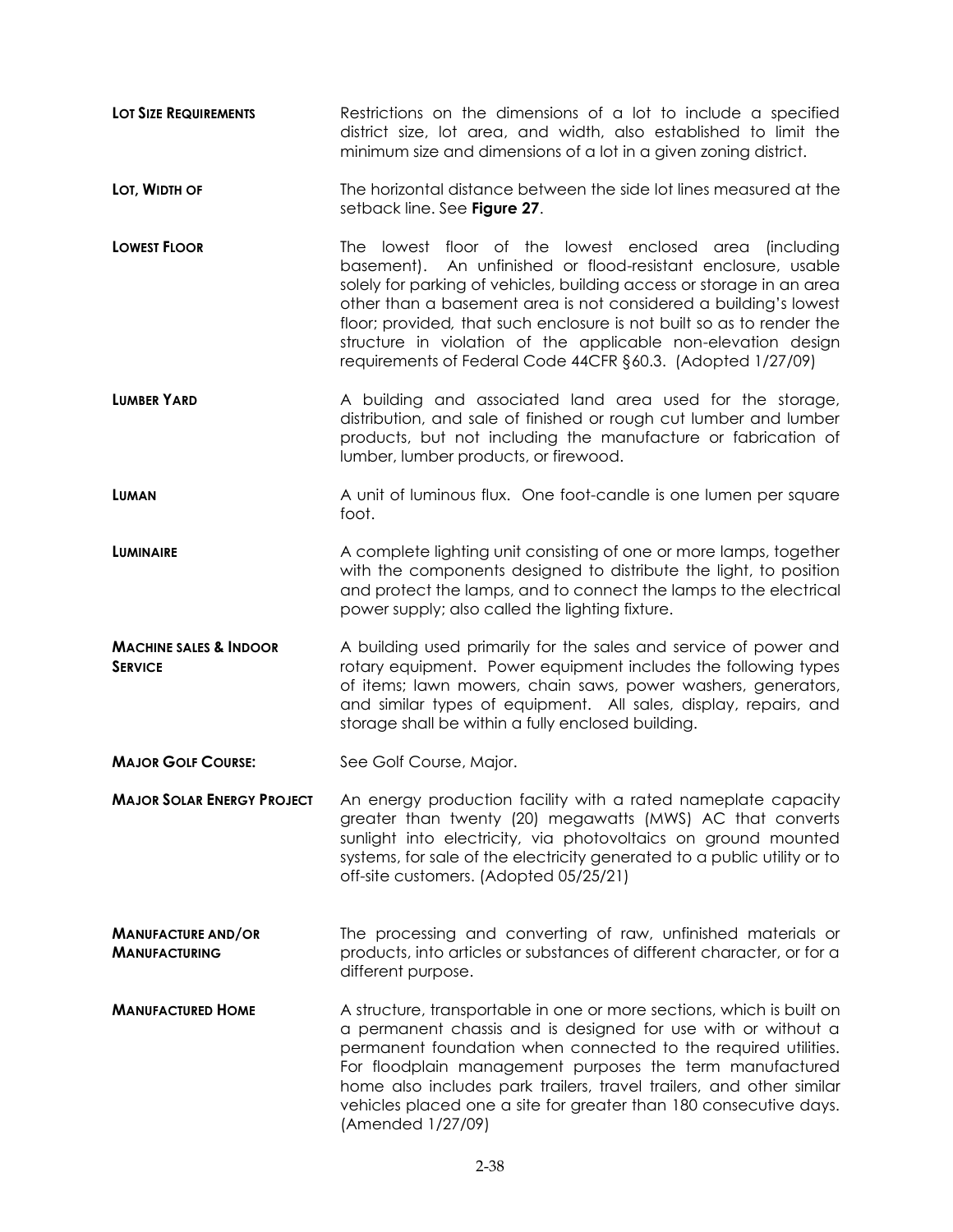**MANUFACTURED HOME PARK OR SUBDIVISION** Any area designed to accommodate two (2) or more manufactured homes intended for residential use.

- **MEDICAL HARDSHIP LIVING QUARTERS** A single-section manufactured home which shall be accessory to the existing single-family dwelling. All occupants living in this structure shall be members of the immediate family. Once the medical hardship ceases to exist, the single-section mobile home shall be removed from the parcel.
- **MEDICAL OFFICE AND CLINIC** See **OFFICE, PROFESSIONAL.**
- **MEDICAL TRANSPORT FACILITY** A building and the associated land area where an establishment is primarily engaged in providing non-emergency medical transportation services. The vehicles associated with this facility are garaged, maintained and dispatched from this location. All motor vehicles must be registered with the Virginia Department of Motor Vehicles. When services are offered to wheelchair bound patrons it must comply with all applicable regulations of the Virginia Department of Health, Office of Emergency Medical Services (12-VAC 5-31). When the establishment offers nonemergency transportation of Medicaid clients for reimbursement, it must comply with applicable regulations and contract requirements of the Department of Medical Assistance services or its designee.
- **MINING INDUSTRIES/SAND AND GRAVEL EXTRACTION** Any industrial operations, including appurtenant structures such as crushers, screeners, and washers, involving removal from a site of natural accumulations of sand, rock, soil or gravel. The term excludes any other industrial use, such as concrete batching plants or asphalt mixing plants.
- **MINIATURE GOLF** A theme oriented building and/or land area recreational facility typically comprised of nine or 18 putting greens, each with a "cup" or "hole" , where patrons in groups of one to four pay a fee to move in consecutive order from the first hole to the last. Often other recreational uses are associated with this type of facility. These uses typically are as follows; batting cages, indoor arcade, and similar activities.
- **MINOR SOLAR ENERGY PROJECT** An energy production facility with a rated nameplate capacity of twenty (20) megawatts (MWS) AC or less, that converts sunlight into electricity, via photovoltaics on ground-mounted systems, for sale of the electricity generated to a public utility or to off-site customers. (Adopted 05/25/21)
- **MODULAR UNIT** A factory-fabricated transportable building designed to be used by itself or to be incorporated with similar units at a building site into a modular structure. The term is intended to apply to major assemblies, and does not include prefabricated panels, trusses, plumbing trees, and other prefabricated sub-elements incorporated into a structure at the site. A modular unit is regulated as an industrialized building unit under Title 36, Chapter 4 Code of Virginia as amended.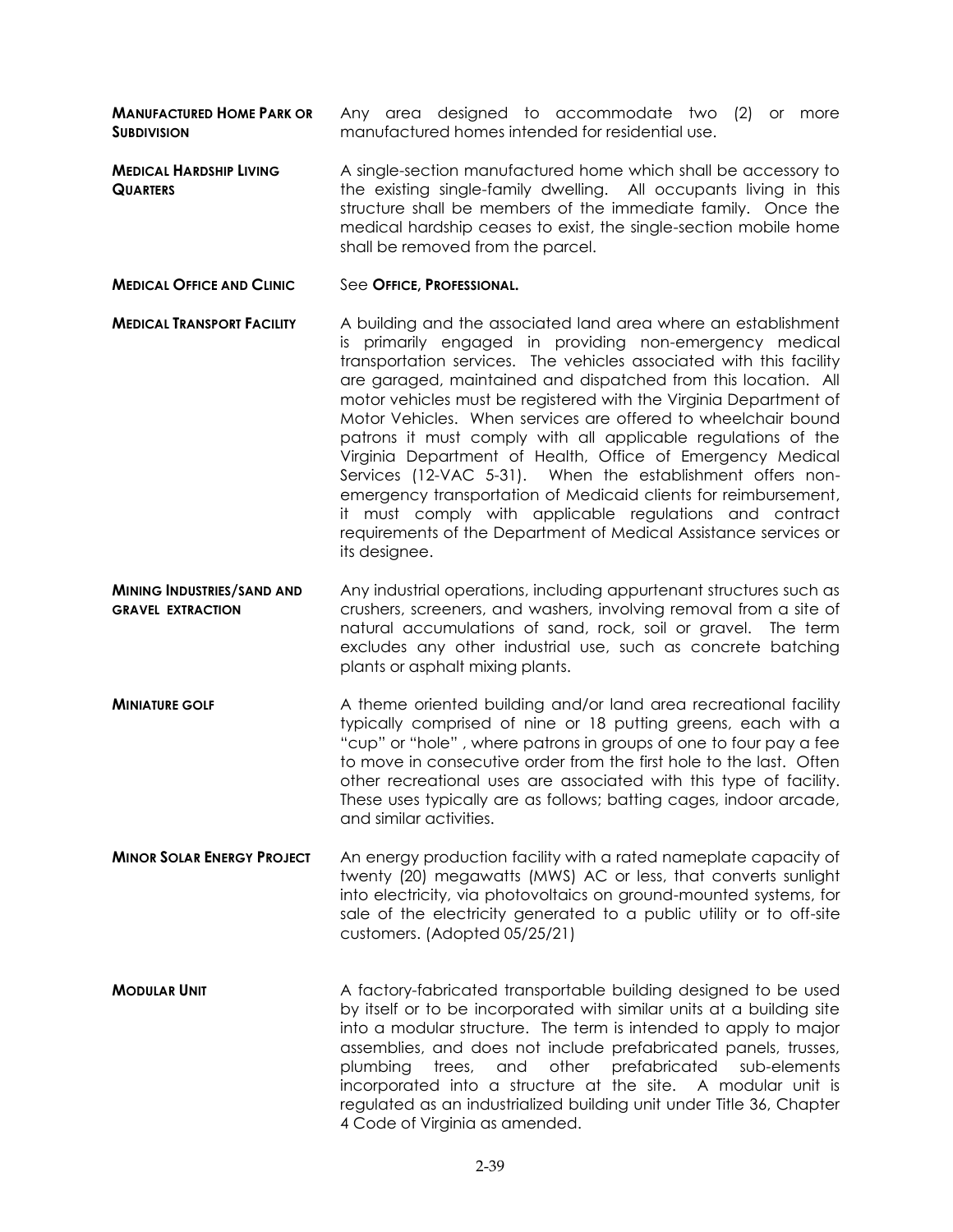- **MODULAR OR SECTIONAL HOME** A dwelling made of two or more modular units transported to home site, placed on a permanent foundation and joined to make a single dwelling, on a permanently improved parcel.
- **MOTOR VEHICLE BODY AND PAINTING REPAIR FACILITY**  A building and the associated land area primarily used for the following types of activities; straitening of body parts, replacing of body parts, welding, sanding, sandblasting, and painting of motor vehicles. There shall be no outdoor storage of display or minor/major repair performed at a motor vehicle body and painting/repair facility. Motor vehicle upholstering or repair is an accessory use.
- **MOTOR VEHICLE REPAIR/SERVICE FACILITY - MAJOR** A building and the associated land area primarily used for the servicing, installation, overhaul and repair of major motor vehicle components; including engines, transmissions, differentials, wheel bearings, hub assemblies, and similar types of mechanical services (Adopted 03/13/18)
- **MOTOR VEHICLE REPAIR/SERVICE FACILITY - MINOR**  A building and the associated land area primarily used for the servicing and repair of motor vehicles that does not require the removal of the engine heard or pan, transmission or differential. Such repairs include replacement of spark plugs, batteries, distributors, tires, brakes, engine fluids, mufflers, tail pipes, hoses and belts, light bulbs and fuses, inspections, and other similar types of minor repair services (Adopted 03/13/18)
- **MOTOR VEHICLE PARTS - SALES** A building and the associated land area primarily used for the sale of new automobile parts. No installation, service, or outside storage/display of automobiles, or any associated components is permitted.
- **MOTOR VEHICLE SALES FACILITY - NEW** A building and the associated land area primarily used for the display and sale of new motor vehicles. Used motor vehicle sales are an accessory use associated with a motor vehicle sales facility.
- **MOTOR VEHICLE SALES FACILITY - USED** A building and the associated land area primarily used for the display and sale of used motor vehicles. Storage of inoperable vehicles shall not be permitted.
- **MOTOR VEHICLE SERVICE STATION** Buildings and premises, including not more than three (3) interior service stalls, wherein the primary use is the supply and dispensation, at retail, of gasoline, oil, grease, batteries, tires and motor vehicle accessories.
- **NATURAL AREA** An existing vegetated area located on the same property as the solar energy project that is located within or includes the required buffer; and is of sufficient height, length, and depth and contains adequate and sufficient healthy vegetation to meet the visual buffering requirements at the time of site plan approval. Natural areas shall be identified and included in the landscape plan. (Adopted 05/25/21)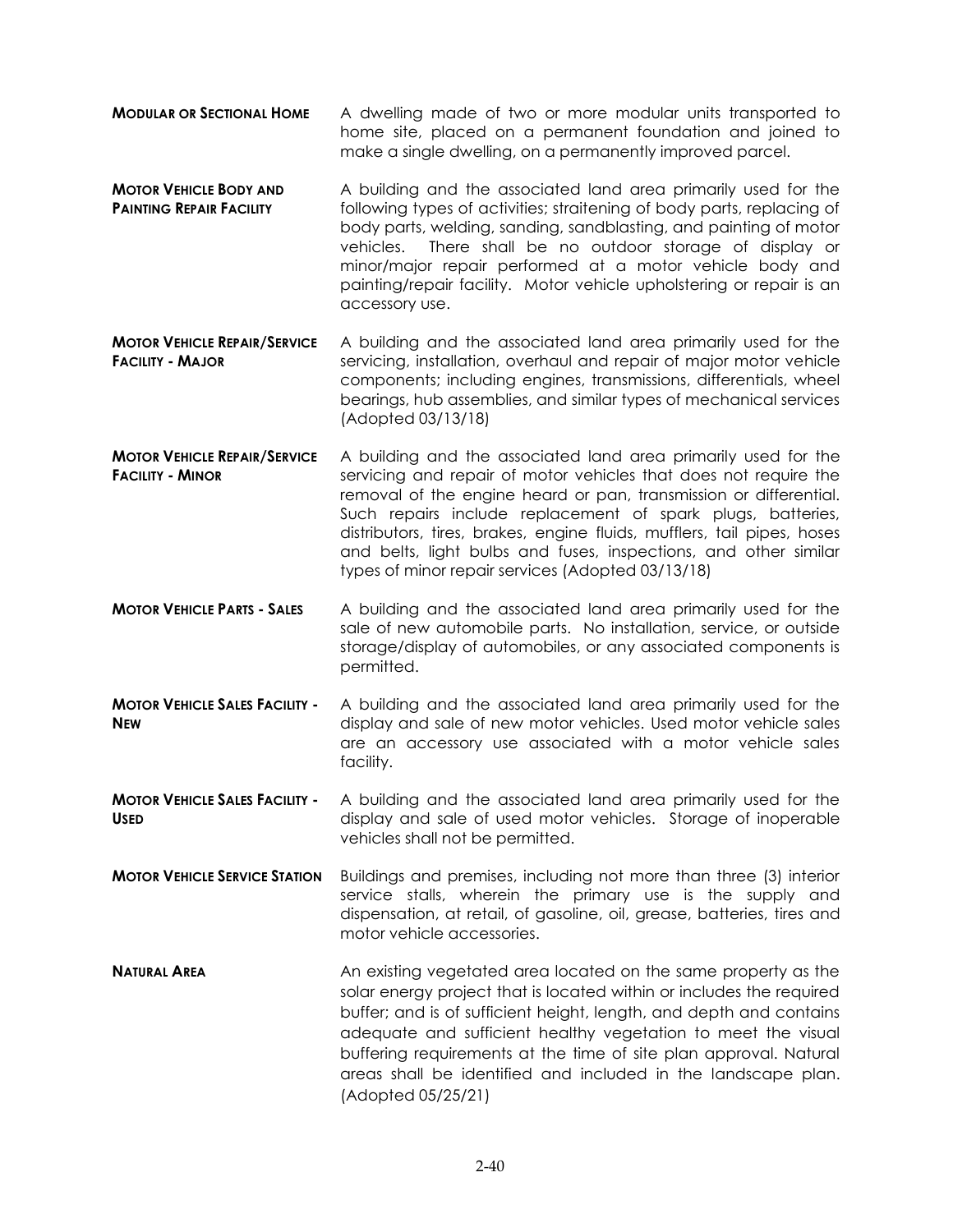- **NEW CONSTRUCTION** For the purposes of determining insurance rates, structures for which the "start of construction" commenced on or after the effective date of an initial Flood Insurance Rate Map on or after December 31, 1974, whichever is later, and includes any subsequent improvements to such structures. For floodplain management purposes*, new construction* means structures for which *start of construction* commenced on or after the effective date of a floodplain management regulation adopted by a community and includes any subsequent improvements to such structures. (Adopted 1/27/09)
- **NEW MANUFACTURED HOME PARK OR SUBDIVISION** A manufactured home park or subdivision for which the construction of facilities for servicing the lots on which the manufactured homes are to be affixed (including at a minimum, the installation of utilities, the construction of streets, and either final site grading or the pouring of concrete pads) is completed on or after the effective date of floodplain management regulations adopted by a community. (Adopted 1/27/09)
- **NONCONFORMING LOT** An otherwise legally platted lot that does not conform to the minimum area, frontage, or width requirements of the ordinance for the district in which it is located either at the effective date of this ordinance or as a result of subsequent amendments to the ordinance.
- **NONCONFORMING USE/ACTIVITY** The otherwise legal use of a building or structure or of a tract of land that does not conform to the use regulations of this ordinance for the district in which it is located, either at the effective date of this ordinance or as a result of subsequent amendments to the ordinance. Any use, lot or structure that was unlawful on the date of enactment of this Ordinance, or amendment thereto, shall remain unlawful and shall not be a "nonconforming use".
- **NONCONFORMING STRUCTURE** An otherwise legal building or structure that does not conform with the lot area, yard, height, or other area regulations of this ordinance, or is designed or intended for a use that does not conform to the use regulations of this ordinance, for the district in which it is located, either at the effective date of or as a result of subsequent amendments to the ordinance.
- **NONPOINT SOURCE POLLUTION** Pollution consisting of constituents such as sediment, nutrients, and organic and toxic substances from diffuse sources, such as runoff agriculture and urban land development and use.
- **Nontipal wetlands** Those wetlands other than tidal wetlands that are inundated or saturated by surface or ground water at a frequency and duration sufficient to support and that under normal circumstances do support a prevalence of vegetation typically adapted for life in saturated soil conditions, as defined by the U.S. Environmental Protection Agency pursuant to Section 404 of the Federal Clean Water Act, in 33 C.F.R. 328.3b, dated November 13, 1986.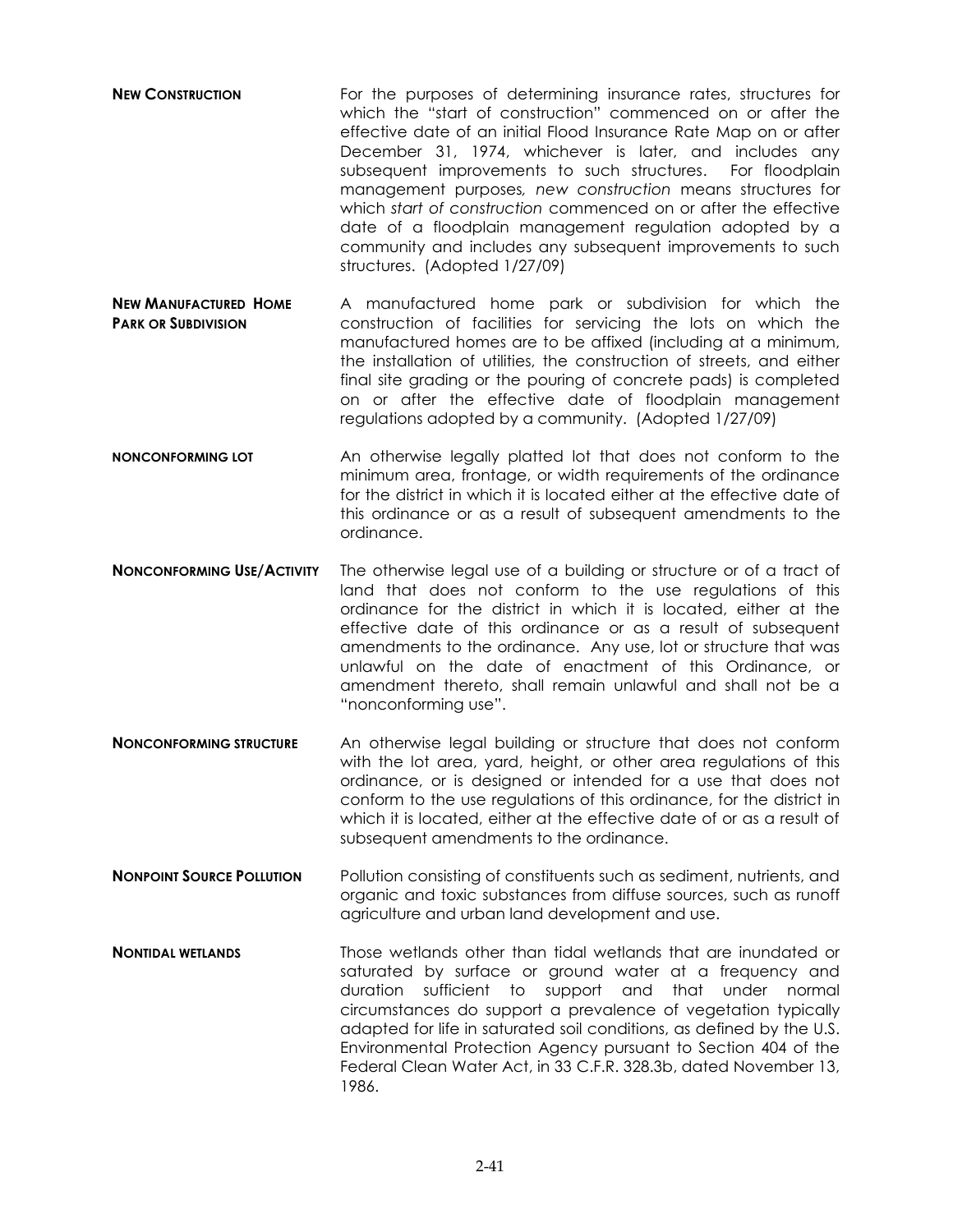- **NONVEGETATED WETLAND** Unvegetated lands lying contiguous to mean low water and between mean low water and mean high water, subject to flooding by normal wind tides but not hurricane or tropical storm tides.
- **Noxious WEEDS** Weeds that are difficult to control effectively, such as Johnson Grass, Kudzu, and multiflora rose.
- **NUDE MODEL STUDIO** Any place where a person who appears semi-nude, in a state of nudity, or who displays Specified Anatomical Areas and is provided to be observed, sketched, drawn, painted, sculptured, photographed, or similarly depicted by other persons who pay money or any form of consideration. Nude Model Studio shall not include a proprietary school licensed by the State of Virginia or a college, junior college or university supported entirely or in part by public taxation; a private college or university which maintains and operates educational program in which credits are transferable to a college, junior college, or university supported entirely or partly by taxation; or in a structure:

that has no sign visible form the exterior of the structure and no other advertising that indicates a nude or semi-nude person is available for viewing; and where in order to participate in a class a student must enroll at

least three days in advance of the class; and

where no more than one nude or semi-nude model is on the premises at any one time.

- **NUDITY OR STATE OF NUDITY** The showing of the human male or female genitals, pubic area, vulva, anus, anal cleft or cleavage with less than a fully opaque covering, the showing of the female breast with less than a fully opaque covering of any part of the nipple, or the showing of the covered male genitals in a discernibly turgid state.
- **NURSERY** A building and/or the associated land area which is primarily engaged in the growth, display and sale of plants, shrubs, trees and accessory materials (not to include power equipment) used in indoor and outdoor planting.
- **NURSING HOME** A facility providing inpatient nursing and rehabilitative services to patients requiring continuous health care or monitoring ordered by or under the care of a physician, but not to the level of hospital services.

**ODOR** Stimulus affecting the olfactory nerves.

**ODOROUS MATTER** Material(s) that are a gas, liquid, or solid that causes an odor sensation to a human being.

**OFF SITE** The area which is outside of the boundary of a lot or parcel.

**OFFICE/OFFICE BUILDING** A room, studio, suite or building in which an individual transacts his business or carries on an occupation, further defined as BUSINESS OFFICE and PROFESSIONAL OFFICE. For the purpose of this Ordinance, an office shall not involve manufacturing, fabrication,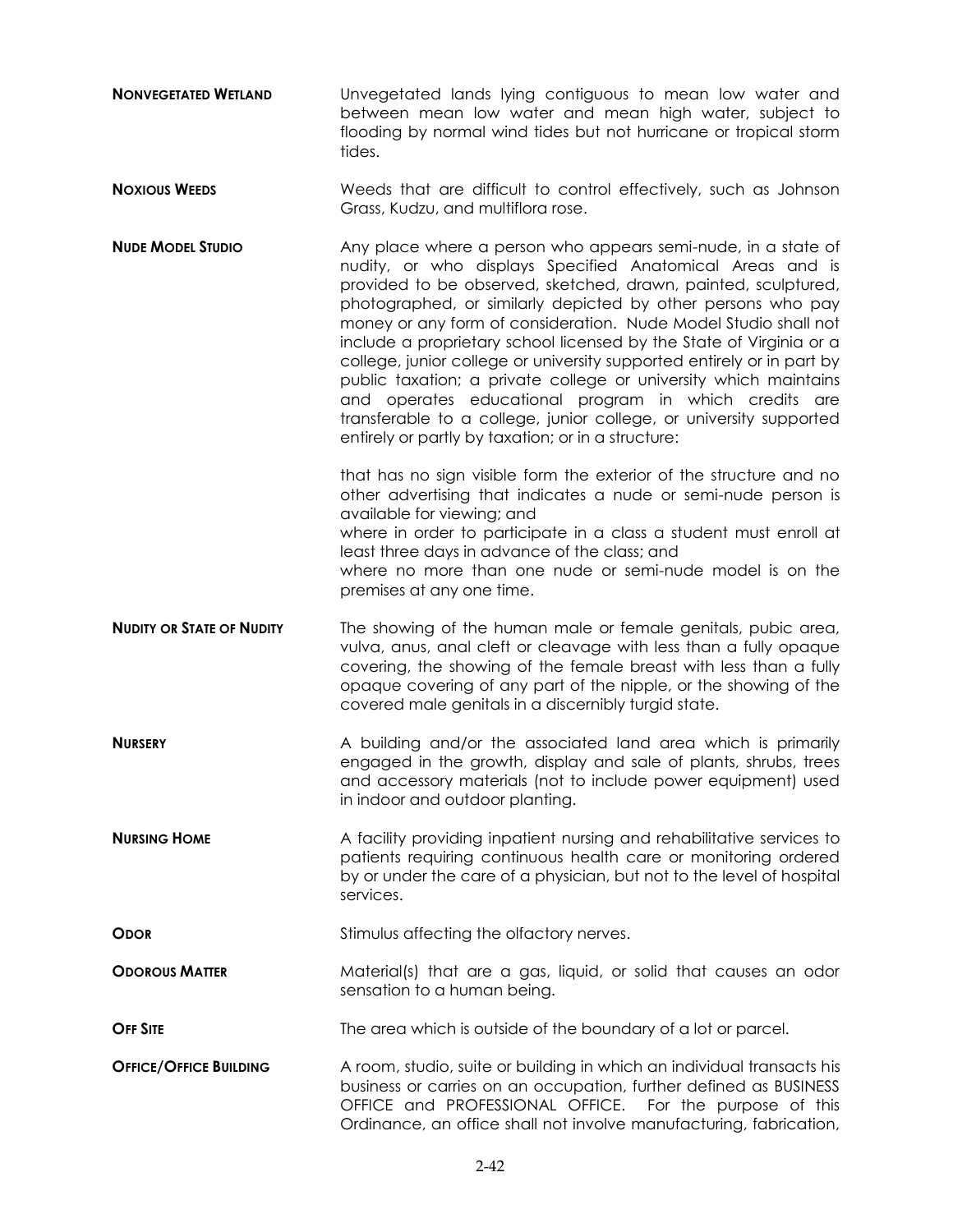|                             | production, processing, assembling, cleaning, testing, repair or<br>storage of material, goods and products; or the sale and delivery<br>of any materials, goods and products; which are physically<br>located on the premises. An office shall not be deemed to<br>include a vet/animal clinic.                                                                                                                                                    |
|-----------------------------|-----------------------------------------------------------------------------------------------------------------------------------------------------------------------------------------------------------------------------------------------------------------------------------------------------------------------------------------------------------------------------------------------------------------------------------------------------|
| <b>OFFICE, BUSINESS</b>     | Any room, studio, suite or building wherein the primary use is the<br>conduct of a business such as accounting, correspondence,<br>research, editing, administration or analysis, or the conduct of a<br>business by salesman, sales representatives or manufacturer's<br>representatives.                                                                                                                                                          |
| <b>OFFICE PARK</b>          | A development that contains a number of separate office<br>buildings, supporting uses, and open space designed, planned,<br>constructed, and managed on an integrated and coordinated<br>basis.                                                                                                                                                                                                                                                     |
| <b>OFFICE, PROFESSIONAL</b> | Any room, studio, clinic, suite or building wherein the primary use is<br>the conduct of a business by professionals such as engineers,<br>architects, land surveyors, artists, musicians, lawyers, accountants,<br>real estate brokers, insurance agents, dentists or physicians, urban<br>planners and landscape architects, but specifically excluding<br>veterinarians.                                                                         |
| <b>ON-SITE</b>              | The area which is within the boundary of a lot or parcel.                                                                                                                                                                                                                                                                                                                                                                                           |
| <b>OPEN SPACE</b>           | That area provided in conjunction with a development that is<br>intended to provide light and air and is designed for the purpose<br>of preserving scenic, natural or historic resources, for the<br>adaptation of a use into its surroundings, for recreational purposes<br>or any combination thereof. Some or all of such open space may<br>be available for entry and use by the residents or occupants of<br>the development or by the public. |
|                             | Open space may include, but need not be limited to, lawns,<br>decorative planting, walk-ways, active and passive recreation<br>areas, children's playgrounds, fountains, swimming pools, wooded<br>areas, water courses, ponds, pastureland, cropland, and<br>woodland.<br>Other uses included in OPEN SPACE are listed in the definition<br>thereof. For the purpose of this Ordinance, open space shall                                           |
|                             | include and be qualified as COMMON OPEN SPACE and<br>CONSERVATION OPEN SPACE as defined herein. See Figure 29.                                                                                                                                                                                                                                                                                                                                      |
| <b>OPEN SPACE, COMMON</b>   | Open space within the boundaries of a development that is<br>designed and set aside for the use and enjoyment of the residents<br>of the development, not including any conservation open space.<br>To be considered as common open space, the open space so<br>considered must be conveyed, with appropriate restrictions as to<br>use, to a bona fide property owners association.                                                                |
|                             | Common open space shall not include any part of any individual<br>lot, driveways, parking lots of other vehicular surfaces, any area<br>occupied by a building, nor areas so located or so small or so<br>circumscribed by buildings, driveway, parking lot or drainage                                                                                                                                                                             |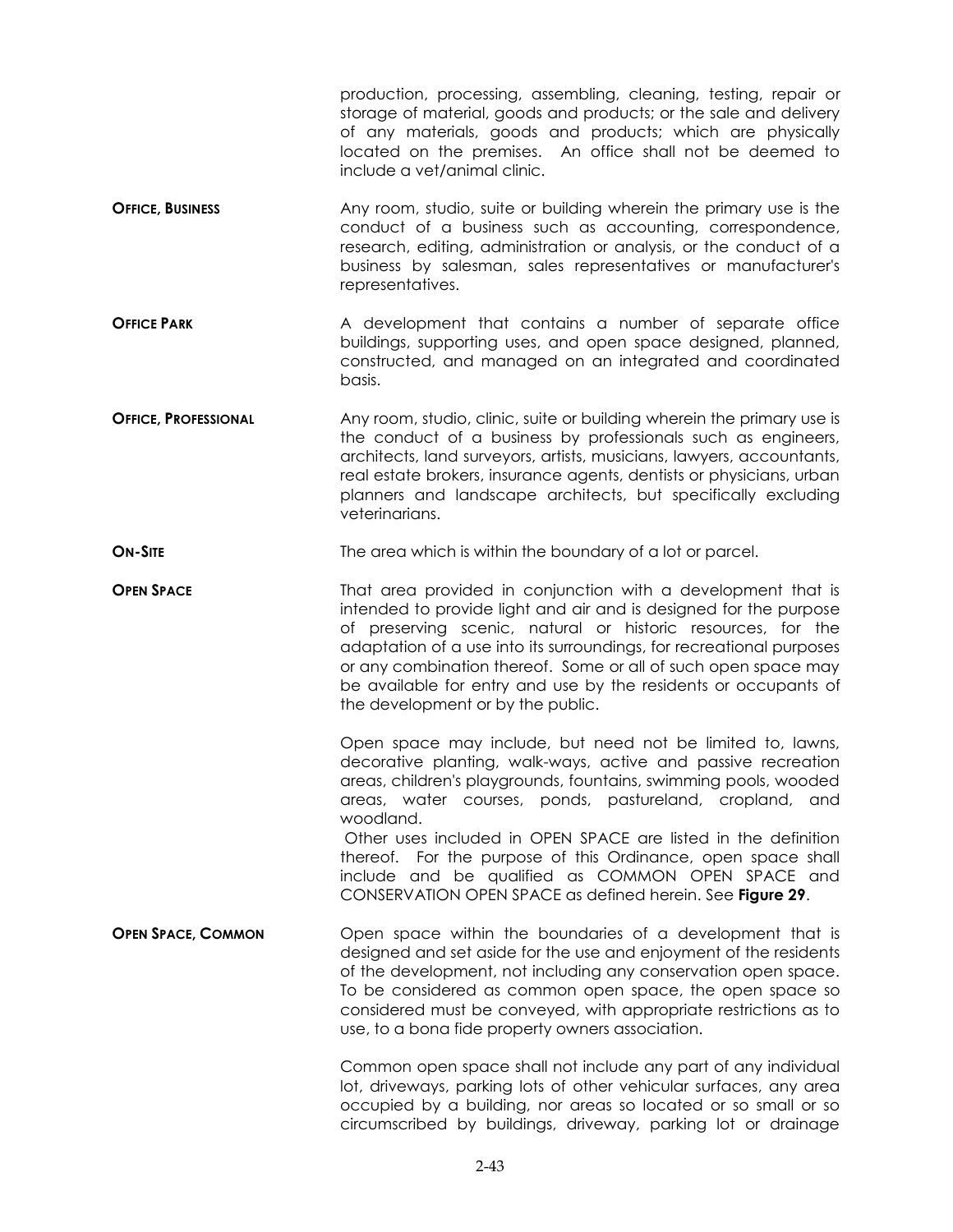areas, as to have no substantial value as open space. **See Figure 29**.

- **OPEN SPACE, CONSERVATION** That open space that is designed and set aside for the ownership, use and enjoyment of a person not necessarily a resident or occupant of the development, the property owners association or condominium. Conservation open space may include structures allowed in accordance with uses identified in the Caroline County Zoning Ordinance as well as those listed in the definition of OPEN SPACE above. See **Figure 29**.
- **OPEN SPACE RATIO** is the space divided by the total site area in which the set of open space divided by the total site area in which the s located (open space/site area). See **Figure 30**.
- **OUTSIDE LIGHTING FIXTURE** An electrically powered illuminating device or other outdoor lighting fixture, including all parts used to distribute the light and/or protect the lamp, permanently installed or portable, used for illumination. Such devices shall include, but are not limited to search, spot flood and area lighting
- . **OUTSIDE STORAGE** The keeping of goods or materials, excluding junk, outside of a building, and which shall be considered as an accessory use, unless specifically classified as a principal use (such as a contractor's storage yard or building material sales yard).
- **HOME/PROPERTY OWNERS' ASSOCIATION**  A non-profit organization operating under recorded land agreements through which: (a) each lot and/or homeowner in a clustered or planned development is automatically a member, and (b) each lot is automatically subject to a charge for a proportionate share of the expenses for the organization's activities, such as maintaining a common property, and (c) the charge if unpaid becomes a lien against the property.
- **OWNER** The owner or owners of the freehold of the premises or lesser estate therein, a mortgagee or vendee in possession, assignee of rents, receiver, executor, trustee, lessee or other person, firm or corporation in control of a property.
- **PARCEL** A measured portion of land separated from other portions of land by a metes and bounds description or described as a separate, discrete tract in an instrument of conveyance or devise and recorded in the Office of the Clerk of the Circuit Court of Caroline County. For the purpose of this ordinance, the terms parcel, lot, tract and plot are synonymous.
- **PARISH HOUSE, RECTORY/PARSONAGE** The permanent place of residence of a pastor or minister of a church.
- **PARKING, ACCESSIBLE** Parking spaces designed to meet the requirements of the Americans with Disabilities Act (ADA). See **Figures 31 to 37**.
- **PARKING, OFF STREET** An open area paved with asphalt, cement, concrete, or other dustless surface, located outside the public right-of-way, primarily used for the storage, for limited periods of time, of operable motor vehicles available to the public, whether for compensation, free,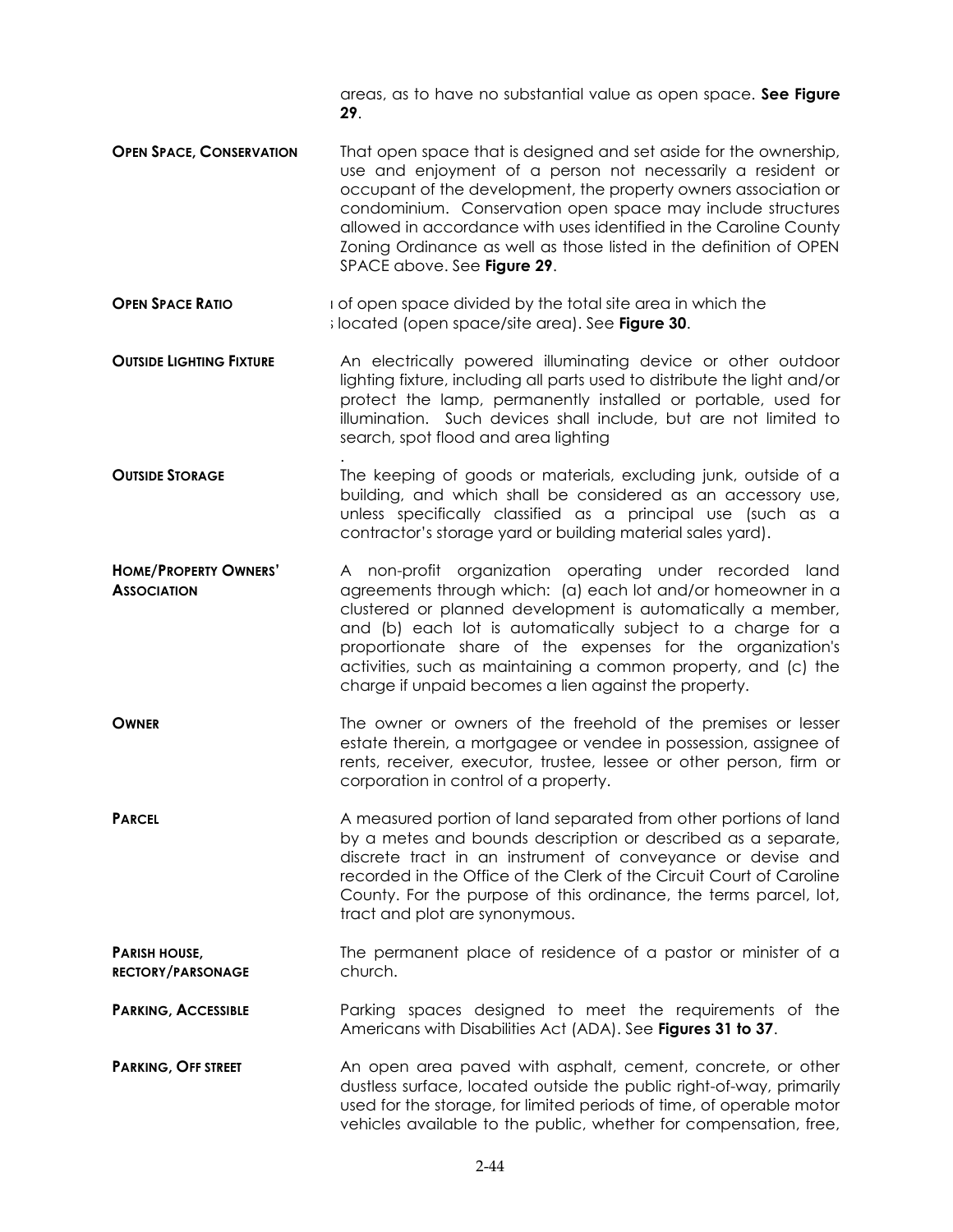|                                                               | or as an accommodation to clients or customers. See also <b>PARKING</b><br>LOT. See Figures 31 to 37.                                                                                                                                                                                                                                                                                                                                                                                                                                                          |
|---------------------------------------------------------------|----------------------------------------------------------------------------------------------------------------------------------------------------------------------------------------------------------------------------------------------------------------------------------------------------------------------------------------------------------------------------------------------------------------------------------------------------------------------------------------------------------------------------------------------------------------|
| <b>PARKING, ON STREET</b>                                     | Space provided for motor vehicle parking excluding travel ways<br>providing access to parking and loading areas, located within<br>dedicated rights-of-way. See Figures 31 to 37.                                                                                                                                                                                                                                                                                                                                                                              |
| <b>PARKING LOT</b>                                            | An off-street, paved area to be used for the storage, for limited<br>periods of time for passenger and commercial motor vehicles as<br>an accommodation to clients, customers, and employees.<br>Typically paving consists of asphalt or concrete. See Figures 31 to<br>37.                                                                                                                                                                                                                                                                                    |
| <b>PARKING SPACE</b>                                          | A designated area which is available and usable for parking a<br>single vehicle. See Figures 31 to 37.                                                                                                                                                                                                                                                                                                                                                                                                                                                         |
| <b>PARKING, REAR</b>                                          | In a commercial development where the stores are located close<br>to the arterial or major street and parking is located to the rear of<br>the commercial structures. See Figure 38.                                                                                                                                                                                                                                                                                                                                                                           |
| <b>PARKING SPACE</b>                                          | A designated area which is available and usable for parking a<br>single vehicle. See Figures 31 to 37.                                                                                                                                                                                                                                                                                                                                                                                                                                                         |
| PERENNIAL STREAM                                              | A water body with water flowing in a natural or man-made<br>channel year-round, except during periods of drought. The term<br>"water bodies" includes estuaries and tidal embankments and<br>may include ditches or channels constructed in wetlands or from<br>former natural drainageways, which convey perennial stream, or<br>through which a perennial stream flows are part of a perennial<br>Generally, the water table is located above the<br>stream.<br>streambed for the most of the year and groundwater is the<br>primary source for stream flow. |
| PERMITTEE FOR LAND DISTURBING<br><b>ACTIVITIES</b>            | The person to whom the permit authorizing land-disturbing<br>activities is issued or the person who certifies that the approved<br>erosion and sediment control plan will be followed.<br>A person in whose name a permit to operate a Sexually Oriented<br>Business has been issued.                                                                                                                                                                                                                                                                          |
| <b>PERMITTEE FOR A SEXUALLY</b><br><b>ORIENTATED BUSINESS</b> |                                                                                                                                                                                                                                                                                                                                                                                                                                                                                                                                                                |
| <b>PERSON</b>                                                 | Any individual, partnership, firm, association, joint venture, public<br>or private corporation, trust, estate, commission, board, public or<br>private institution, utility, cooperative, county, city, town or other<br>political subdivision of the commonwealth, any interstate body, or<br>any other legal entity.                                                                                                                                                                                                                                        |
| <b>PET</b>                                                    | A companion animal that does not include livestock or domestic<br>fowl.                                                                                                                                                                                                                                                                                                                                                                                                                                                                                        |
| PHOTOVOLTAIC (OR PV):                                         | Materials and devices that absorb sunlight and convert it directly<br>into electricity. (Adopted 05/25/21)                                                                                                                                                                                                                                                                                                                                                                                                                                                     |
| <b>PLAN-APPROVING AUTHORITY</b>                               | The Caroline County Department of Planning & Community<br>Development (DPCD).                                                                                                                                                                                                                                                                                                                                                                                                                                                                                  |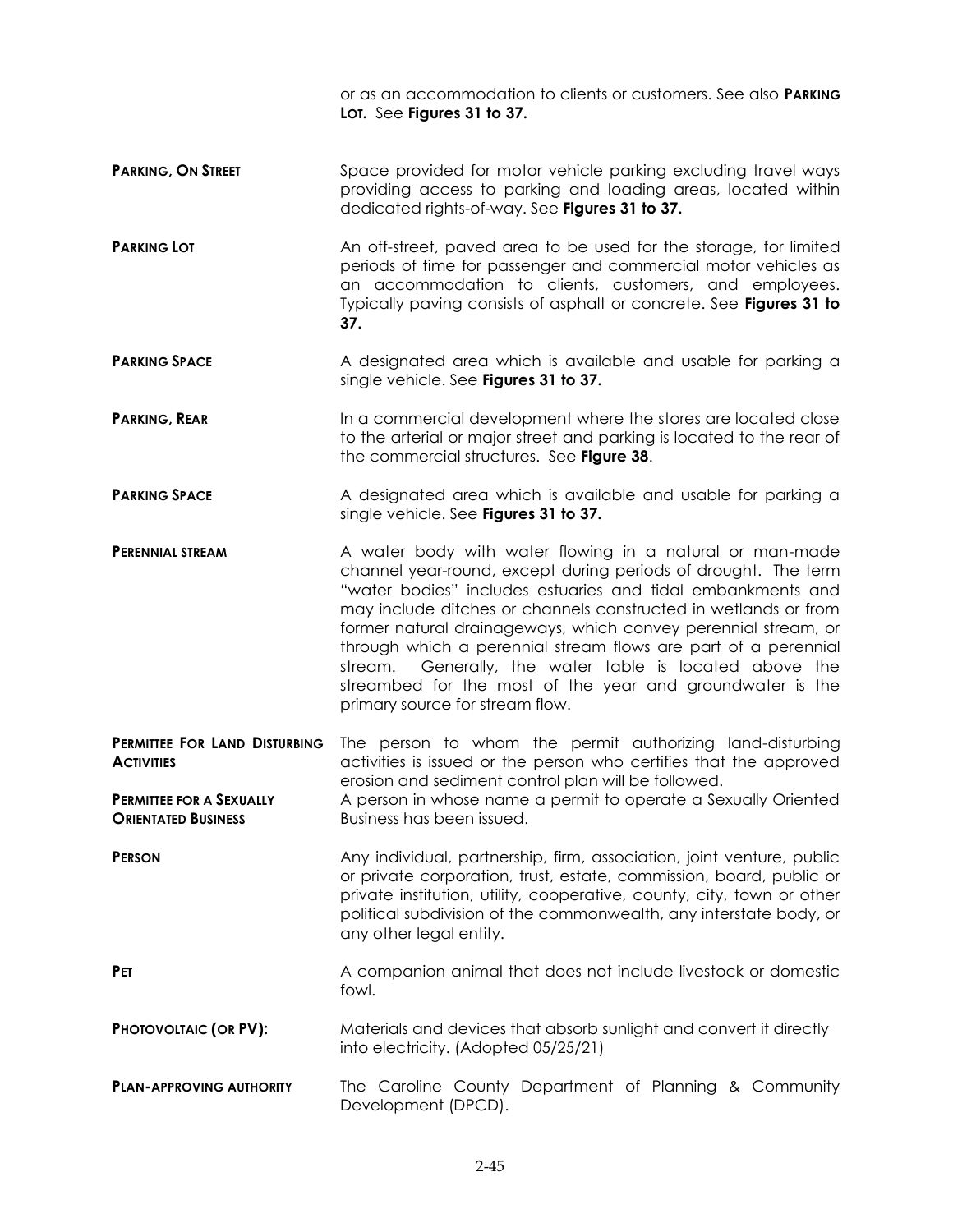**PLAN OF DEVELOPMENT (POD) The process for site plan or subdivision plat review to ensure** compliance with Section 10.1-2109 of the Code of Virginia and this Article, prior to any clearing or grading of a site or the issuance of a building permit.

## **PLANNING DEPARTMENT** See DPCD.

- **PLANNED DEVELOPMENT** A contiguous land area of a minimum size, as specified by district regulations, to be planned and developed using a common master zoning plan, and containing one or more uses and appurtenant common areas.
- **PLANTING DETAILS** The specific planting and guying for trees and shrubs to be planted on a development site. Such details shall always be included on the final site plan. See **Figure 39 & 40**.
- **PLAT PLAT** A document, prepared by a surveyor or engineer, licensed by the Commonwealth of Virginia, which delineates property lines, and shows monuments and other landmarks for the purpose of identifying property. See **Figure 41**.
- **PLUMBING AND ELECTRICAL SUPPLY OUTLETS** A building with an establishment primarily engaged in the retail sale of plumbing and electrical supplies.
- **PRELIMINARY SITE PLAN** An informal plan showing the proposed general layout, the general location of the various types of land uses, the proposed densities of population in residential areas, a major thoroughfare plan, a public utility plan, a storm drainage plan, and a plan showing the location of recreation spaces, parks, schools, and other public or community uses where applicable.
- **PRINT, PUBLISH, ENGRAVE AND COPY SERVICES** A building with an establishment primarily engaged in the custom reproduction of written or graphic materials on a customer order basis for individuals or businesses. Typical processes include, but are not limited to, photocopying, blueprint, offset printing, and facsimile sending and receiving.
- **PRIVATE SCHOOL** A bona fide educational institution other than a public school that provides instruction which is equivalent to public school education to public school-age children, and which may involve the boarding of pupils who, in the ordinary course of events, return annually to the homes of their parents or guardian for not less than two (2) months of summer vacation.

### **PROCESSING** See **MANUFACTURING**.

**PROFFER** A condition voluntarily offered by the applicant for a rezoning that limits or qualifies how the property in question will be used or developed. Terms of any proffer must be submitted in writing by the applicant prior to a public hearing before the Board of Supervisors. Upon approval, the conditions (proffers) become part of the rezoning and remain in effect even if the property is sold. Proffers are subject to enforcement.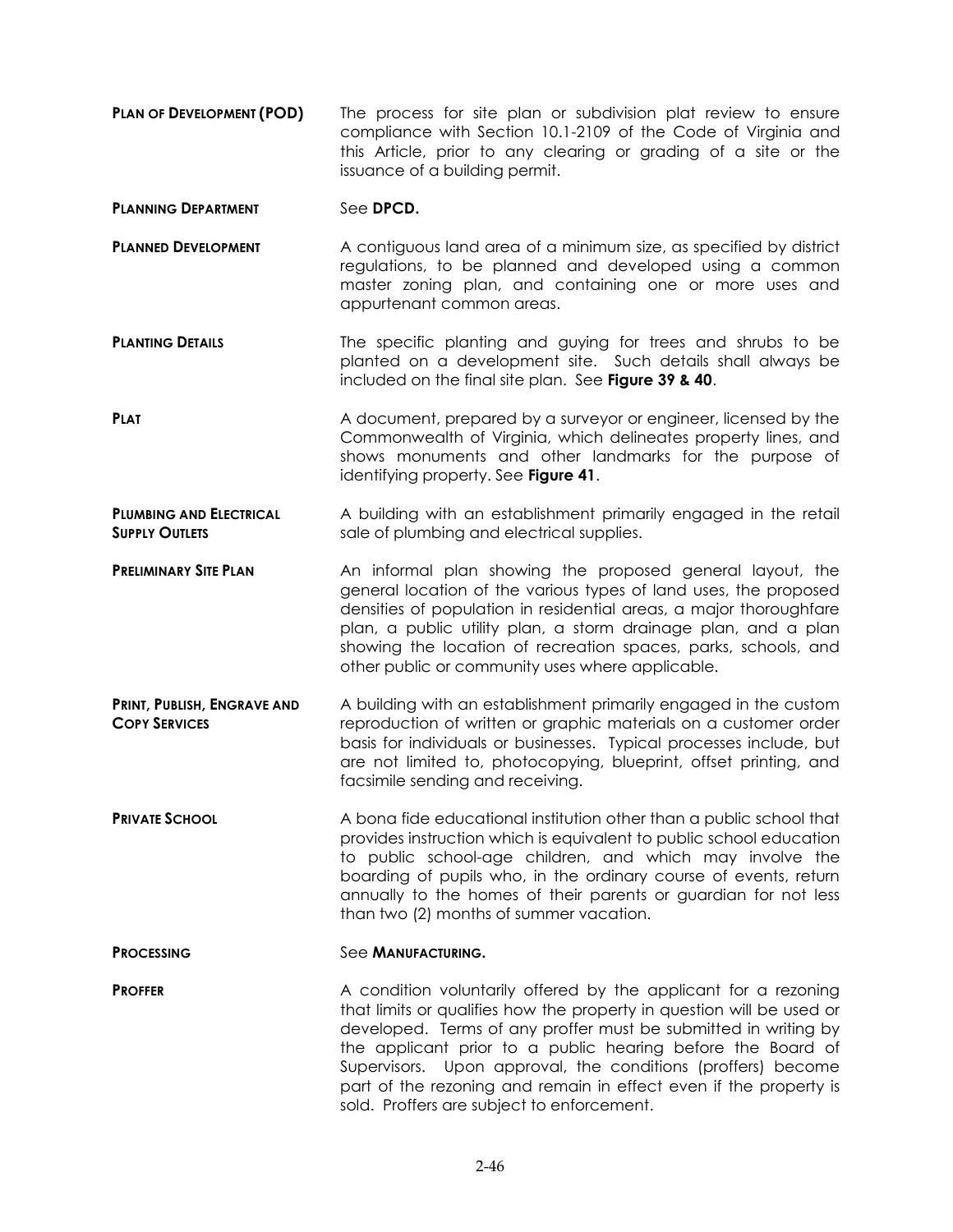| <b>PROGRAM AUTHORITY.</b>                                                                                                                   | The Caroline County, Virginia, which has adopted a soil erosion<br>and sediment control program approved by the Board.                                                                                                                                                                                                                                                                                                                                                                                                                                                                                                                                                                                                                                                       |
|---------------------------------------------------------------------------------------------------------------------------------------------|------------------------------------------------------------------------------------------------------------------------------------------------------------------------------------------------------------------------------------------------------------------------------------------------------------------------------------------------------------------------------------------------------------------------------------------------------------------------------------------------------------------------------------------------------------------------------------------------------------------------------------------------------------------------------------------------------------------------------------------------------------------------------|
| <b>PROPERTY MANAGER'S RESIDENCE</b>                                                                                                         | Single family detached dwelling for an agent (and his family) of<br>the property owner, who resides on the property to provide<br>general supervision and care of the property and principle<br>structure (Adopted 03/25/14).                                                                                                                                                                                                                                                                                                                                                                                                                                                                                                                                                |
| <b>PUBLIC BILLIARD PALORS AND POOL</b><br>ROOMS, BOWLING ALLEYS, DANCE<br>HALLS, SWIMMING POOLS, AND<br>OTHER FORMS OF PUBLIC<br>AMUSEMENT. | See INDOOR COMMERCIAL RECREATIONAL FACILITY.                                                                                                                                                                                                                                                                                                                                                                                                                                                                                                                                                                                                                                                                                                                                 |
| <b>PUBLIC FACILITIES</b>                                                                                                                    | Any facility exclusively for public purposes without references to<br>the ownership of the building, structures or property upon which it<br>is situated by any department or branch of the federal<br>government, Commonwealth of Virginia, or Caroline County<br>Board of Supervisors, or the Caroline School Board, Fort A.P. Hill,<br>Regional Jail Authority, and the Caroline Social Services Board<br>when such uses are implemented under the direct authority of the<br>Board of Supervisors. Public facilities shall include but not be<br>limited to: libraries, schools, administrative offices, police, fire and<br>rescue facilities.                                                                                                                          |
| <b>PUBLIC ROAD</b>                                                                                                                          | A publicly owned road designed and constructed in accordance<br>with water quality protection criteria at least as stringent as<br>requirements applicable to the Virginia Department<br>of .<br>Transportation, (VDOT), including<br>regulations promulgated<br>pursuant to (i) the Erosion and Sediment Control Law (§ 10.1-603.1<br>et seq. of the Code of Virginia). This definition includes those<br>roads where the VDOT exercises direct supervision over the design<br>or construction activities, or both, and cases where secondary<br>roads are constructed and maintained, or both, by Caroline<br>County in accordance with County standards. Public Roads do<br>not include roads designed and/or constructed by a private<br>developer using VDOT standards. |
| <b>PUBLIC SEWER SYSTEM</b>                                                                                                                  | A sanitary sewer system owned and operated by a municipality or<br>the county, or owned and operated by an authority or<br>corporation approved by the board and properly licensed by the<br>State of Virginia, which is engaged in regularly supplying the<br>general public with a potable water service system.                                                                                                                                                                                                                                                                                                                                                                                                                                                           |
| <b>PUBLIC UTILITIES, DISTRIBUTION</b>                                                                                                       | Those items necessary to distribute public utility services including<br>poles, lines, distribution transformers, pipes, meters or other<br>facilities necessary for the provision and maintenance of such<br>utilities. Public utilities include water and sewerage facilities.                                                                                                                                                                                                                                                                                                                                                                                                                                                                                             |
| <b>PUBLIC UTILITIES, GENERATION</b>                                                                                                         | Those facilities used in the manufacture or development of<br>electric power for sale to the public.                                                                                                                                                                                                                                                                                                                                                                                                                                                                                                                                                                                                                                                                         |
| <b>PUBLIC UTILITIES, TRANSMISSION</b>                                                                                                       | Facilities other than normal distribution facilities, pipes, meters, and<br>water and sewerage facilities. (e.g. substations, high-power<br>electrical lines, etc.).                                                                                                                                                                                                                                                                                                                                                                                                                                                                                                                                                                                                         |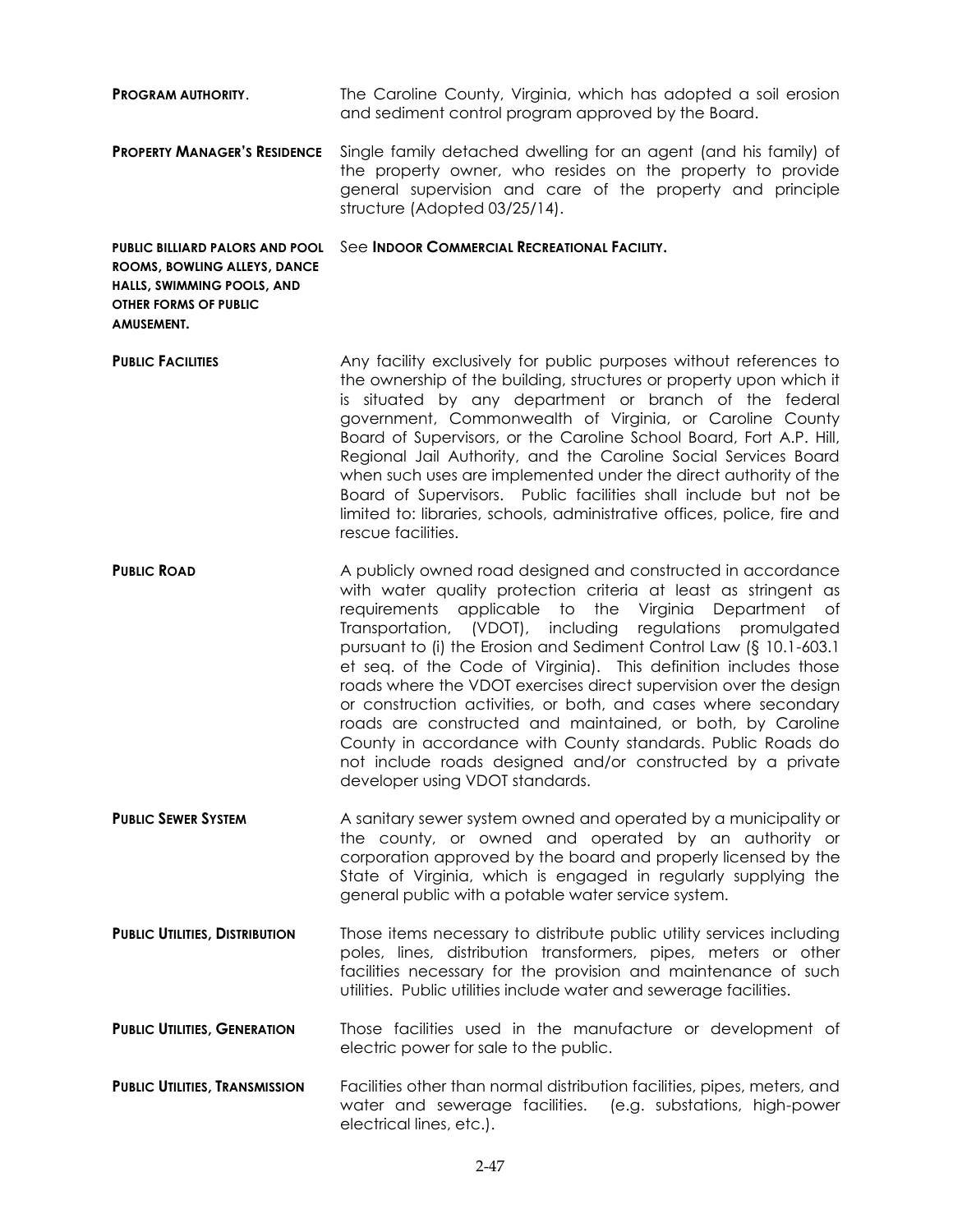- **PUBLIC WATER AND SEWER SYSTEMS** A water or sewer system owned and operated by a municipality or county, or owned and operated by a private individual or a corporation approved by the governing body and properly licensed by the State Corporation Commission, and subject to special regulations as herein set forth.
- **RATED NAMEPLATE CAPACITY** The maximum rated output of electric power production of the photovoltaic system in watts of alternating current (AC) as determined by the solar energy projects PJM queue filing. (Adopted 05/25/21 )
- **RECESSED CANOPY FIXTURE** An outdoor lighting fixture receded into a canopy ceiling so that the bottom of the fixture is flush with the ceiling.
- **RECONSTRUCTION** Any or all work needed to remake or rebuild all or part of any building to a sound condition, but not necessarily of original materials. This also includes the redevelopment, renovation, remodeling and alteration of a pre-existing building/site.
- **RECORD DRAWING** A map prepared by an engineer or surveyor licensed by the Commonwealth of Virginia, that establishes survey controls, boundaries, locations of improvements (public and private), and the alignments of right-of-ways after all construction is complete.
- **RECREATIONAL FACILITIES/PARKS AND PLAYGROUNDS** Land dedicated to provide both passive and active recreational activities which is publicly owned or controlled. See **General Standards on Table 1**.

| <b>TABLE 1: GENERAL STANDARDS FOR RECREATIONAL FACILITIES</b> |                                        |                                    |
|---------------------------------------------------------------|----------------------------------------|------------------------------------|
|                                                               | <b>NATIONAL PARKS &amp; RECREATION</b> |                                    |
| <b>TYPE OF FACILITY</b>                                       | <b>FACILITIES</b>                      | <b>2002 VIRGINIA OUTDOORS PLAN</b> |
| Softball Fields                                               | 1/5,000 Population                     | 1/3,000 Population                 |
| Little League Fields                                          | 1/5,000 Population                     | 1/6,000 Population                 |
| Soccer Fields                                                 | 1/10,000 Population                    | 1/5,000 Population                 |
| <b>Paddle Tennis Courts</b>                                   | No Standard                            | No Standard                        |
| <b>Field Hockey Fields</b>                                    | 1/20,000 Population                    | 1/25,000 Population                |
| <b>Basketball Courts</b>                                      | 1/5,000 Population                     | 1/5,000 Population                 |
| <b>Baseball Fields</b>                                        | 1/5,000 Population                     | 1/6,000 Population                 |
| <b>Volleyball Courts</b>                                      | 1/5,000 Population                     | 1/1,000 Population                 |
| <b>Football Fields</b>                                        | 1/20,000 Population                    | 1/10,000 Population                |
| <b>Tennis Courts</b>                                          | 1/2,000 Population                     | 1/2,000 Population                 |
| <b>Trails</b>                                                 | 1 System Per Region                    | No Population Based                |
|                                                               |                                        | Standard                           |
| Swimming Pools                                                | 1/20,000 Population                    | 1/20,000 Population                |
| Running Track                                                 | 1/20,000 Population                    | <b>NA</b>                          |
| <b>Community Center</b>                                       | 1/25,000 Population                    | 1/25,000 Population                |
| Playgrounds/Tot Lots                                          | No Population Based Standard           | No population Based Standard       |

## **RECREATIONAL FACILITIES FOR RESIDENTS**

Private recreational facility for use solely by the residents and guests of a particular residential development including indoor and outdoor facilities.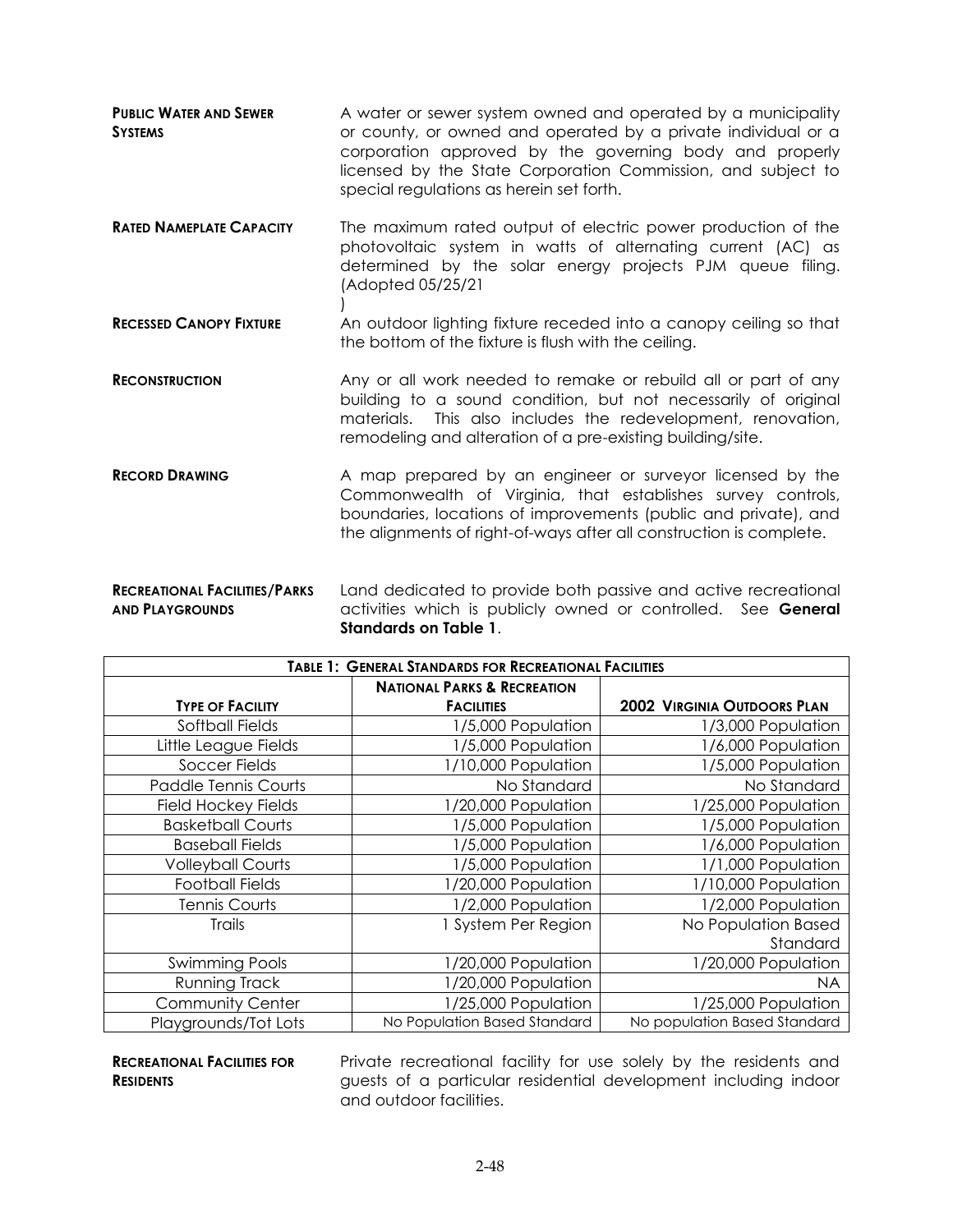| <b>RECREATIONAL VEHICLE</b>                               | A vehicular, portable structure built on a chassis containing 400<br>square feet or less and is designed to be self propelled or towed<br>by another motor vehicle. This vehicle is designed to be used for<br>temporary occupancy for travel, recreational or vacational use;<br>it's gross weight does not exceed 4,500 pounds or of being of any<br>weight provided it's overall length does not exceed 29 feet. A<br>recreational vehicle shall include the following types of vehicles;<br>travel trailers, motor homes, boats, house boats, camping shells on<br>trucks, pop-up tents, and campers. A mobile home is NOT a<br>recreational vehicle. |
|-----------------------------------------------------------|-----------------------------------------------------------------------------------------------------------------------------------------------------------------------------------------------------------------------------------------------------------------------------------------------------------------------------------------------------------------------------------------------------------------------------------------------------------------------------------------------------------------------------------------------------------------------------------------------------------------------------------------------------------|
| <b>RECYCLING PLANT</b>                                    | A facility excluding a junkyard, in which resources, including<br>newspapers, magazines, books, and other paper products, glass,<br>metal cans are located, reprocessed, and treated to return the<br>products to a condition in which they may again be used for<br>production. All activities except loading or unloading shall be<br>conducted inside a building.                                                                                                                                                                                                                                                                                      |
| <b>REDEVELOPMENT</b>                                      | See RECONSTRUCTION.                                                                                                                                                                                                                                                                                                                                                                                                                                                                                                                                                                                                                                       |
| <b>REGISTERED LANDSCAPE DESIGN</b><br><b>PROFESSIONAL</b> | A landscape architect, horticulturalist or arborist licensed by the<br>Virginia Department of Occupational and Professional Regulation<br>to practice in the Commonwealth of Virginia. (Adopted 05/25/21)                                                                                                                                                                                                                                                                                                                                                                                                                                                 |
| <b>REGULATIONS, CBLAD</b>                                 | The Chesapeake Bay Preservation Designation and Management<br>Regulations, VAC 10-20-10, et seq, promulgated by the<br>Chesapeake Bay Local Assistance Board, as amended.                                                                                                                                                                                                                                                                                                                                                                                                                                                                                 |
| <b>RELIGIOUS RETREAT</b>                                  | A place for contemplation of a religious nature.                                                                                                                                                                                                                                                                                                                                                                                                                                                                                                                                                                                                          |
| <b>RENTAL CENTER</b>                                      | A building with an establishment primarily engaged in offering a<br>variety of products for short or long-term leasing/rental. Such<br>products may include, bit are not limited to, household<br>appliances, televisions, furniture, tables, chairs, party equipment,<br>power equipment, and similar items (but does not include heavy<br>equipment such as trucks, earth moving equipment (graders, bull<br>dozers, cranes, etc.)).                                                                                                                                                                                                                    |
| <b>REPAIR SERVICE ESTABLISHMENT</b>                       | Any building wherein the primary occupation is the repair and<br>general service of common home appliances such as musical<br>instruments, vacuum cleaners, power tools, electric razors,<br>refrigerators and lawnmowers not exceeding fifteen (15)<br>horsepower; or any building wherein the primary occupation is<br>interior decorating including reupholstering and the making of<br>draperies, slip covers and other similar articles. All activities<br>including storage must be conducted within an enclosed<br>building.                                                                                                                       |
| <b>REPAIRS</b>                                            | Any or all work involving the replacement of existing work with<br>equivalent material for the purpose of maintenance, but not<br>including any addition, change, or modification in construction.                                                                                                                                                                                                                                                                                                                                                                                                                                                        |
| <b>RESEARCH AND DEVELOPMENT</b><br><b>FACILITY</b>        | A facility primarily used for the administration and conduct of<br>investigation,<br>examination,<br>prototype<br>production,                                                                                                                                                                                                                                                                                                                                                                                                                                                                                                                             |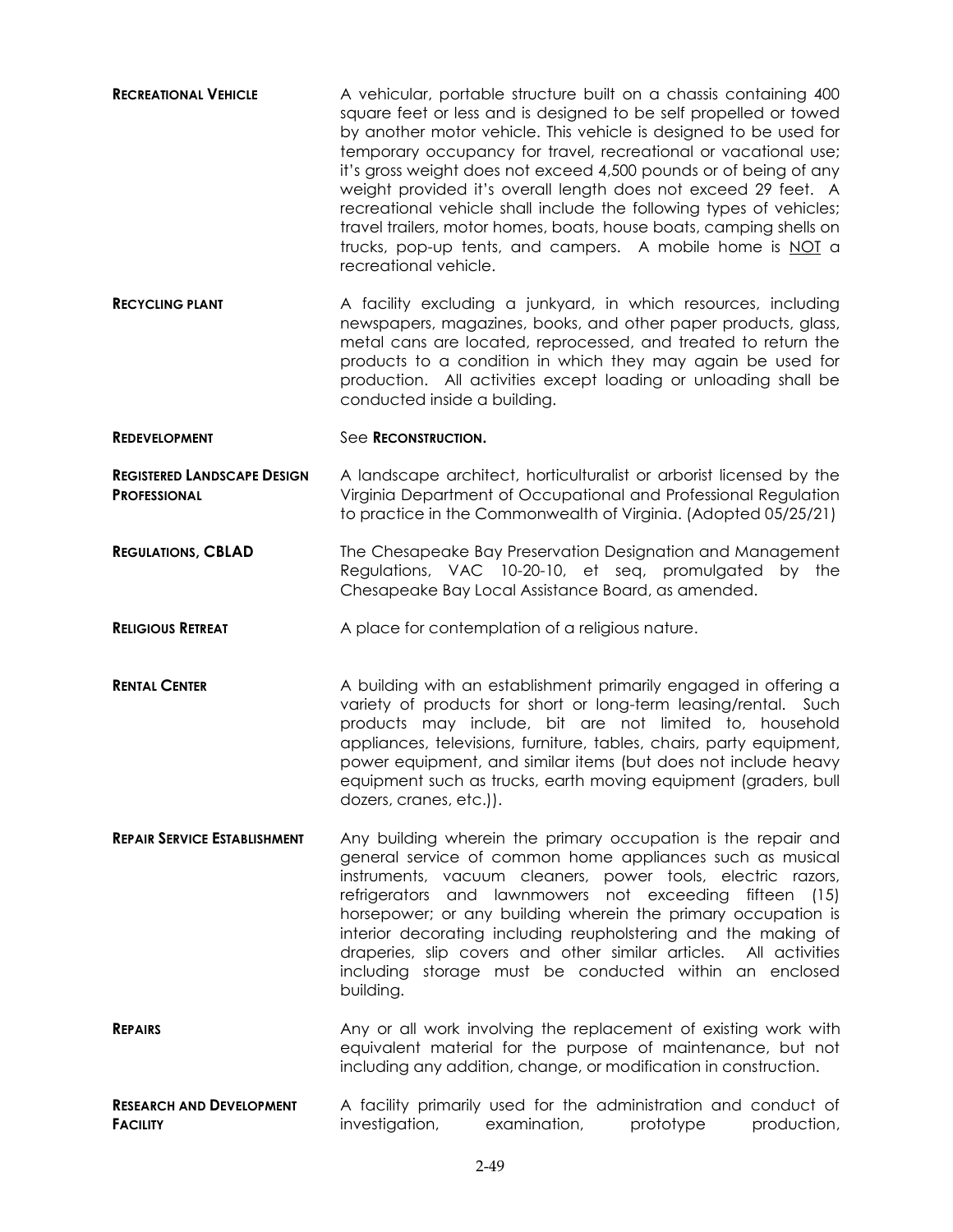experimentation, testing, and/or training aimed at the discovery and interpretation of facts, theories, and/or the practical application of the above products or processes.

- **RESIDENCES, ACCESSORY** See **ACCESSORY USE/STRUCTURE**.
- **RESIDENTIAL SALES OFFICE** The use of not more than one house per platted section of a subdivision, for an office for the sale of new homes within the subdivision. If more than one company is constructing houses in a section of the subdivision, each builder may have one residential sales office.
- **RESOURCE MANAGEMENT AREA (RMA)** That component of the Chesapeake Bay Preservation Area that is not classified as the Resource Protection Area. RMAs include land types that, if improperly used or developed, have the potential for causing significant water quality degradation or for diminishing the functional value of the Resources Protection Area.
- **RESOURCE PROTECTION AREA (RPA)** That component of the Chesapeake Bay Preservation Area comprises of lands at or near the shoreline that have an intrinsic water quality value due to the ecological and biological processes they perform or are sensitive to impacts which may result in significant degradation to the quality of state waters.
- **RESPONSIBLE LAND DISTURBER**. An individual from the project or development team, who will be in charge of and responsible for carrying out a land-disturbing activity covered by an approved plan or agreement in lieu of a plan, who (i) holds a Responsible Land Disturber certificate of competence, (ii) holds a current certificate of competence from the Board in the areas of Combined Administration, Program Administration, Inspection, or Plan Review, (iii) holds a current Contractor certificate of competence for erosion and sediment control, or (iv) is licensed in Virginia as a professional engineer, architect, certified landscape architect or land surveyor pursuant to Article 1 (Sec. 54.1-400 et seq.) of Chapter 4 of Title 54.1 of the Code of Virginia.
- **RESTAURANT** Any establishment, however designated, in which the principal use is the preparation and sale of food and beverages. However, a snack bar or refreshment stand at a public or non-profit community swimming pool, playground, playfield or park, operated solely by and for the agency or group operating the recreational facility, and for the convenience of patrons of the facility, shall not be deemed to be a restaurant.
- **RESTAURANT. FULL SERVICE** A retail food service establishment with table service (order placement and delivery) provided to patrons; also including cafeterias with table attendants.
- **RESTAURANT, DRIVE-IN** Any place or premises used for sale, dispensing, or serving of food, refreshments or beverages in automobiles, including those establishments where customers may serve themselves and may eat or drink the food, refreshments or beverages in motor vehicles on the premises; a refreshment stand; a "fast food" or primarily a "carry out" establishment.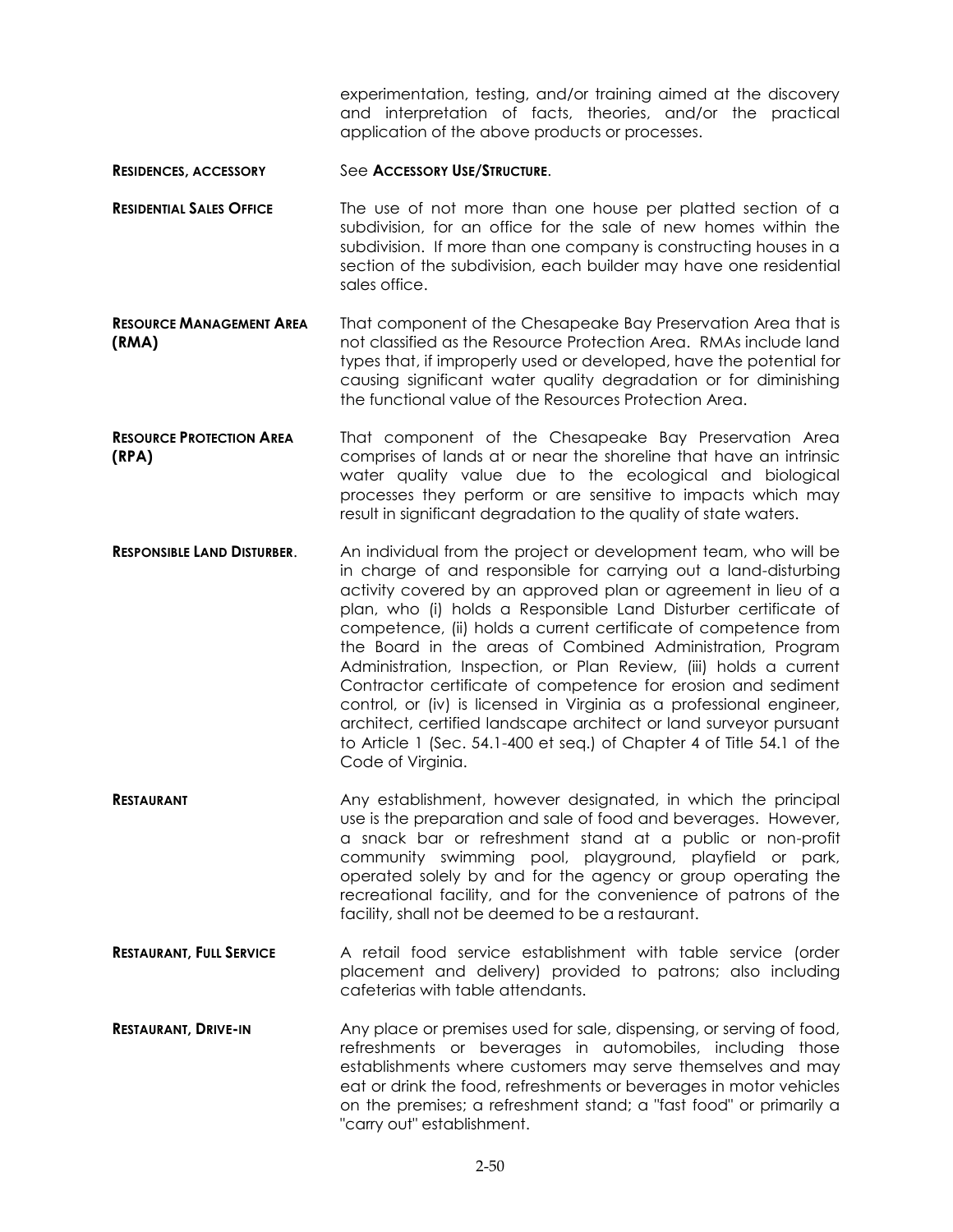- **RESTORATION** Any or all work connected with the returning to or restoring of a building, or a part of any building, to its original condition through the use of original or nearly original materials.
- **RETAIL FOOD ESTABLISHMENT** A building in which the primary use is the retail sale of a complete assortment of food (prepared/cooked and un-prepared). food preparation supplies and wrapping materials and household cleaning and servicing items. Prepared food may be consumed on the premises or offered for care out.
- **RETAIL STORES AND SHOPS** A building and the associated land area used primarily for sale of merchandise at retail for consumption by the immediate purchaser or for the rendering of personal services, including, but not limited to, the following: barber shop, beauty parlor, drug store, newsstand, food store, candy shop, milk dispensary, dry goods and notions store, antique and gift shop, hardware store, household appliance store, furniture store, florist, optician, music and radio store, shoe store, tailor shop; but specifically excluding building material sales; and storage yards.
- **REVERSE FRONTAGE LOTS** A through lot that is not accessible from one of the parallel or nonintersecting streets upon which it fronts. See **Figure 42**.
- **RIGHT-OF-WAY** A strip of land occupied or intended to be occupied by a public or private street, crosswalk, or railroad, or other similar use.
- **ROOF** The outside top covering of a building.
- **Roof, FLAT** A roof that is not pitched and the surface of which is generally parallel to the ground. See **Figure 43.**
- **ROOF, GABLE** A ridged roof forming a gable at both ends of the building. **See Figure 43.**
- **ROOF, GABRELL** A gabled roof with two (2) slopes on each side, the lower steeper than the upper. See **Figure 43**.
- **Roof, HIP** A roof with sloping ends and sides. See Figure 43.
- **ROOF, MANSARD** A roof with two (2) slopes on each of four (4) sides, the lower steeper than the upper. See **Figure 43**. **ROOF, SHED** A roof with one (1) slope. See **Figure 43**.
- **RURAL COMMERCIAL RECREATIONAL USE** A private, fee-supported, indoor or outdoor activity which may include temporary overnight lodging (dormitory) and/or other structures where individuals take part in activities utilizing athletic training, mastered skills, innate or acquired talents, with recreational supervision. (Repealed & replaced 12/08/15)
- **RURAL RESORT An establishment consisting of a detached structure or structures** in which lodging units are offered to transients for compensation as the principal use, along with onsite recreational activities, including but not limited to swimming pools and related facilities, non-motorized boating facilities, fishing, tennis and other sports courts, equestrian facilities, golf courses, and passive recreational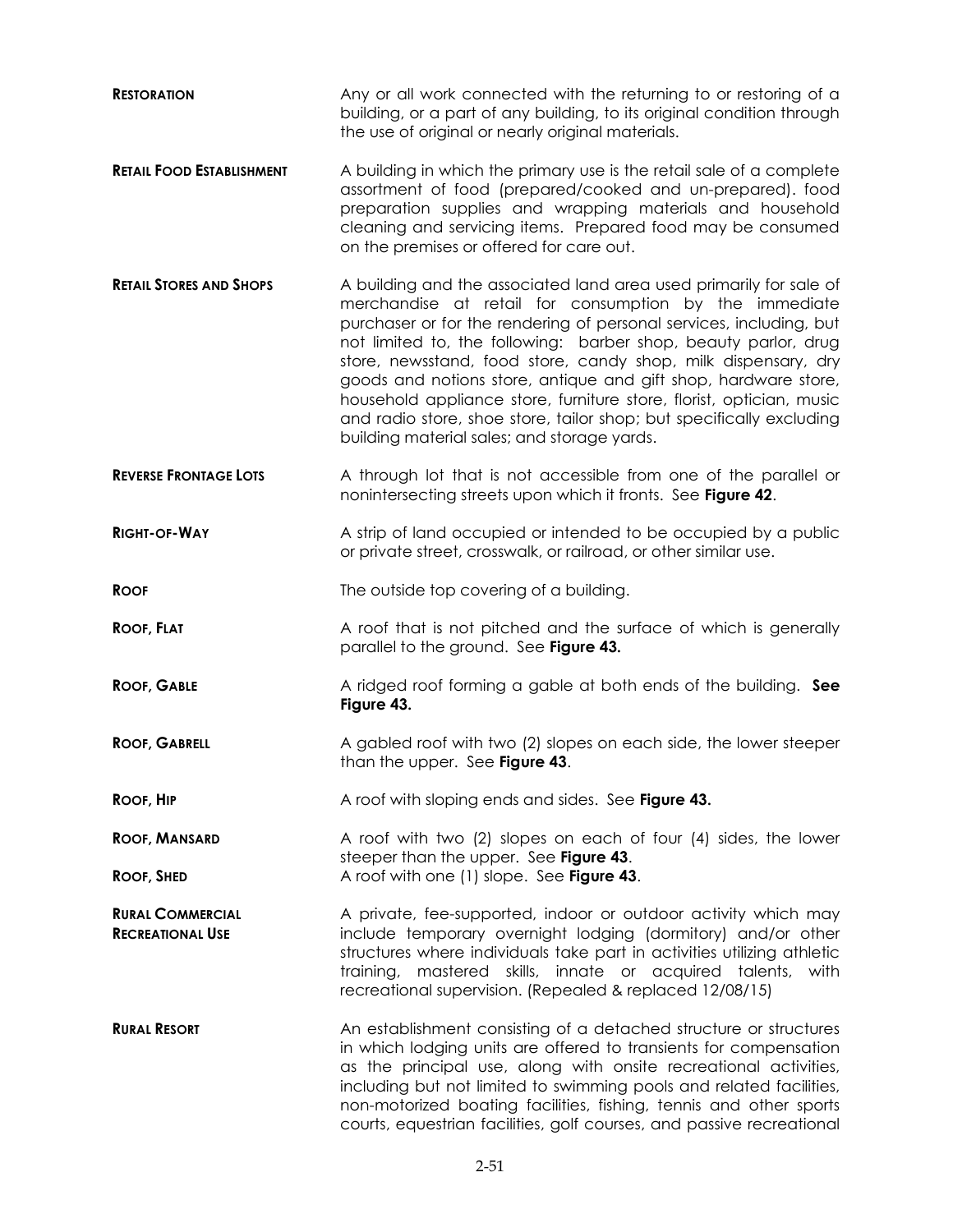|                                                        | facilities. Accessory uses such as, conference and meeting<br>facilities, spas, restaurants and banquet facilities, weddings and<br>private parties, and limited retail sales may be included.<br>Prohibited recreational uses include, but are not limited to,<br>primitive camping, tent camping, recreational vehicles, and<br>campgrounds. (adopted 09/23/14)                                                                                                                                                                                                                                     |
|--------------------------------------------------------|-------------------------------------------------------------------------------------------------------------------------------------------------------------------------------------------------------------------------------------------------------------------------------------------------------------------------------------------------------------------------------------------------------------------------------------------------------------------------------------------------------------------------------------------------------------------------------------------------------|
| <b>SANITARY LANDFILL</b>                               | A facility owned and operated by the governing body which<br>accepts nonhazardous debris, trash or waste, which is covered<br>with clean fill after each day's operation, and which meets all<br>standards of and is, properly licensed by the Virginia Department<br>of Waste Management.                                                                                                                                                                                                                                                                                                            |
| <b>SAWMILL</b>                                         | A facility where logs or partially processed and are sawn, split,<br>shaved stripped, chipped, or otherwise processed to produce                                                                                                                                                                                                                                                                                                                                                                                                                                                                      |
| <b>SAWMILL, TEMPORARY</b>                              | wood products.<br>A portable sawmill located on private property for the processing<br>of timber cut from the property or from property immediately<br>contiguous and adjacent thereto.                                                                                                                                                                                                                                                                                                                                                                                                               |
| <b>SCREENING AREA</b>                                  | An area intended to separate and partially obstruct the view of<br>an abutting land use or property from another. The buffer area<br>shall remain free of buildings or structures except when specifically<br>permitted, and shall either be landscaped or retain existing<br>vegetation.                                                                                                                                                                                                                                                                                                             |
| <b>SEASONAL EVENTS</b>                                 | The use of land for events such as community yard sales, farmers<br>markets, community festivals, or other similar events where no<br>admission fee is charged, nor donations accepted in lieu of fees.<br>For purposes of this ordinance, this definition shall not apply to<br>public facilities, places of worship, service organizations, or not for<br>profit volunteer organizations such as fire departments, where the<br>use is located on the organization's property, incidental to raising<br>funds for the operation of the organization or to support programs.<br>(adopted 08/18/2015) |
| <b>SEASONAL EVENTS FACILITY</b>                        | A facility where private/public events are held on a regular basis<br>during the course of a year. This includes annual celebrations,<br>craft shows, and turkey shoots. This does not include carnivals,<br>circus, and fairs.                                                                                                                                                                                                                                                                                                                                                                       |
| <b>SEMI-NUDE OR IN A SEMI-NUDE</b><br><b>CONDITION</b> | The showing of the female breast below a horizontal line across<br>the top of the areola at its highest point or the showing of the<br>male or female buttocks. This definition shall include the entire<br>lower portion of the human female breast, but shall not include<br>any portion of the cleavage of the human female breast,<br>exhibited by a dress, blouse, skirt, leotard, bathing suit, or other<br>wearing apparel provided the areola is not exposed in whole or in<br>part.                                                                                                          |
| <b>SETBACK</b>                                         | The minimum distance by which any building or structure must be<br>separated from a lot line.                                                                                                                                                                                                                                                                                                                                                                                                                                                                                                         |
| <b>SEWAGE DISPOSAL SYSTEM</b><br>(PRIVATE SEPTIC)      | A privately owned and maintained sewage disposal system,<br>licensed by the VDH, which is composed of an underground                                                                                                                                                                                                                                                                                                                                                                                                                                                                                  |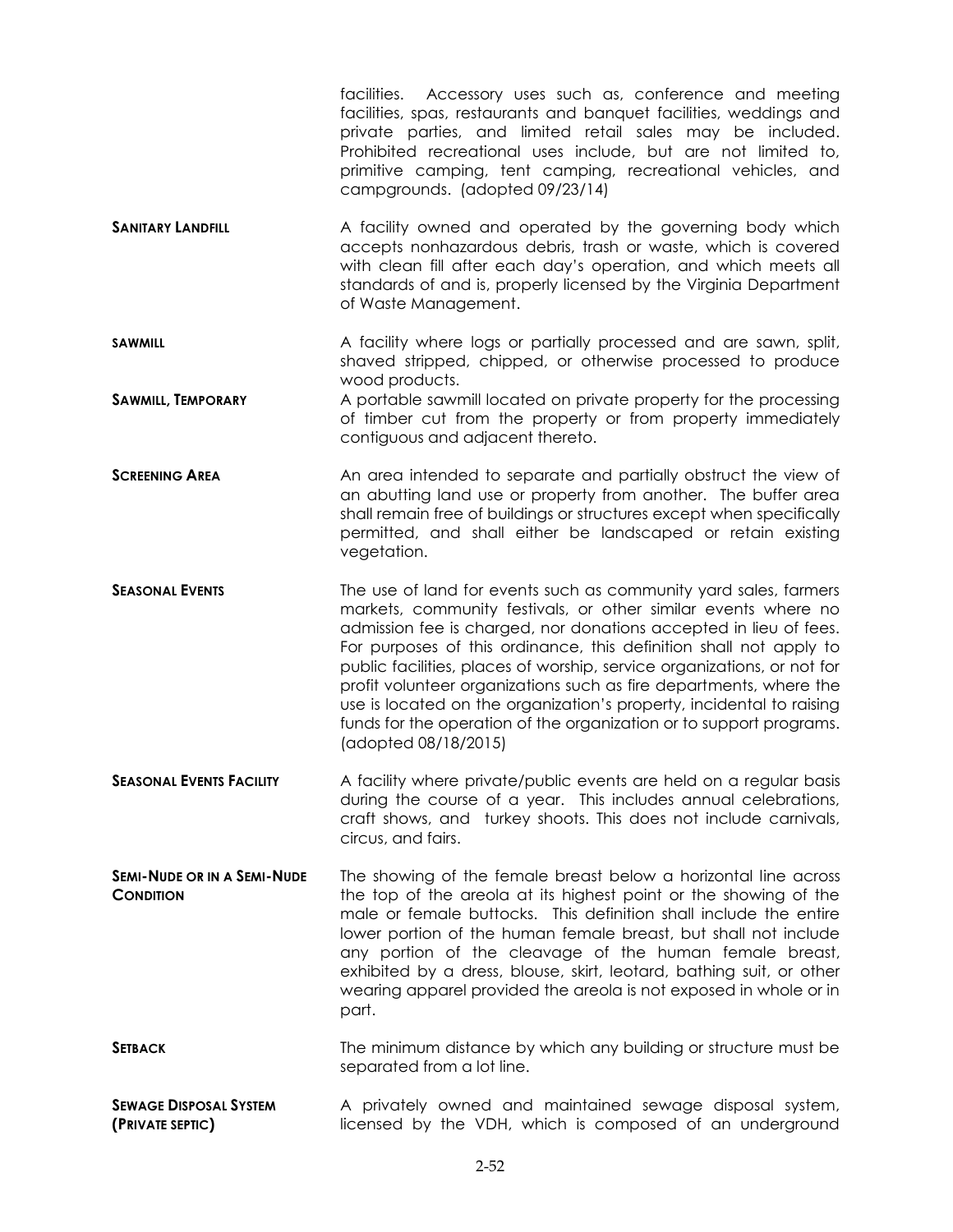|                                                                       | system of pipes to disperse the effluent with a septic tank used for<br>the decomposition of domestic wastes. See Figure 44.                                                                                                                                                                                                                                                                                                                                                                                                                                                                                               |
|-----------------------------------------------------------------------|----------------------------------------------------------------------------------------------------------------------------------------------------------------------------------------------------------------------------------------------------------------------------------------------------------------------------------------------------------------------------------------------------------------------------------------------------------------------------------------------------------------------------------------------------------------------------------------------------------------------------|
| <b>SEXUAL ENCOUNTER CENTER</b>                                        | A business or commercial enterprise that, as one of its principal<br>business purposes, offers for any form of consideration:                                                                                                                                                                                                                                                                                                                                                                                                                                                                                              |
|                                                                       | physical contact in the form of wrestling or tumbling between<br>persons of the opposite sex; or<br>activities between male and female persons and/or persons of<br>the same sex when one or more of the persons is in a state of<br>nudity or semi-nude.                                                                                                                                                                                                                                                                                                                                                                  |
| <b>SEXUALLY ORIENTED BUSINESS</b>                                     | An adult arcade, adult bookstore, adult novelty store, adult video<br>store, adult live entertainment, adult motel, adult movie theater,<br>adult theater, escort agency, nude model studio, or sexual<br>encounter center.                                                                                                                                                                                                                                                                                                                                                                                                |
| <b>SHIELDED OR SCREENED FROM</b><br><b>VIEW</b><br><b>SHOE REPAIR</b> | The screened object is not visible by someone standing at ground<br>level from outside the property on which the screened object is<br>located. (Adopted 4/11/06)<br>See RETAIL STORES AND SHOPS.                                                                                                                                                                                                                                                                                                                                                                                                                          |
| <b>SHOOTING RANGE</b>                                                 | A place where shooting is practiced, including: rifle, pistol, skeet,<br>trap and archery (including crossbows).                                                                                                                                                                                                                                                                                                                                                                                                                                                                                                           |
| <b>SHOPPING CENTER, COMMUNITY</b>                                     | A contiguous grouping of a minimum of six (6) commercial<br>enterprises comprising gross floor area not more than 75,000<br>square feet.                                                                                                                                                                                                                                                                                                                                                                                                                                                                                   |
| <b>SHOPPING CENTER,</b><br><b>NEIGHBORHOOD</b>                        | A contiguous grouping of a minimum of four (4) commercial<br>enterprises comprising gross floor area not more than 50,000<br>square feet gross floor area.                                                                                                                                                                                                                                                                                                                                                                                                                                                                 |
| <b>SHOPPING CENTER,</b><br><b>REGIONAL/MALL</b>                       | A contiguous grouping of a minimum of eight (8) or more<br>commercial enterprises comprising a gross floor area more than<br>100,000 square feet.                                                                                                                                                                                                                                                                                                                                                                                                                                                                          |
| <b>SIGHT TRIANGLE</b>                                                 | A triangular shaped portion of land established at street<br>intersections in which nothing is erected, placed, planted or<br>allowed to grow in such a manner as to limit or obstruct the sight<br>distance of motorists entering or leaving the intersection. See<br>Figure 45.                                                                                                                                                                                                                                                                                                                                          |
| <b>SIGN</b>                                                           | Any display of any letters, words, numerals, figures, devices,<br>emblems, pictures, or any parts or combinations thereof, by any<br>means whereby the same are made visible for the purpose of<br>making anything known, whether such display be made on, or<br>attached to, or as a part of a structure, surface or any other thing,<br>including, but not limited to, the ground, any rock, tree or other<br>natural object, which display is visible beyond the boundaries of<br>the parcel of land on which the same is made. A display of less<br>than one (1) square foot in area is excluded from this definition. |
| <b>SIGN AREA</b>                                                      | The area of a sign shall be determined from its outside<br>measurements, including any wall work incidental to its                                                                                                                                                                                                                                                                                                                                                                                                                                                                                                         |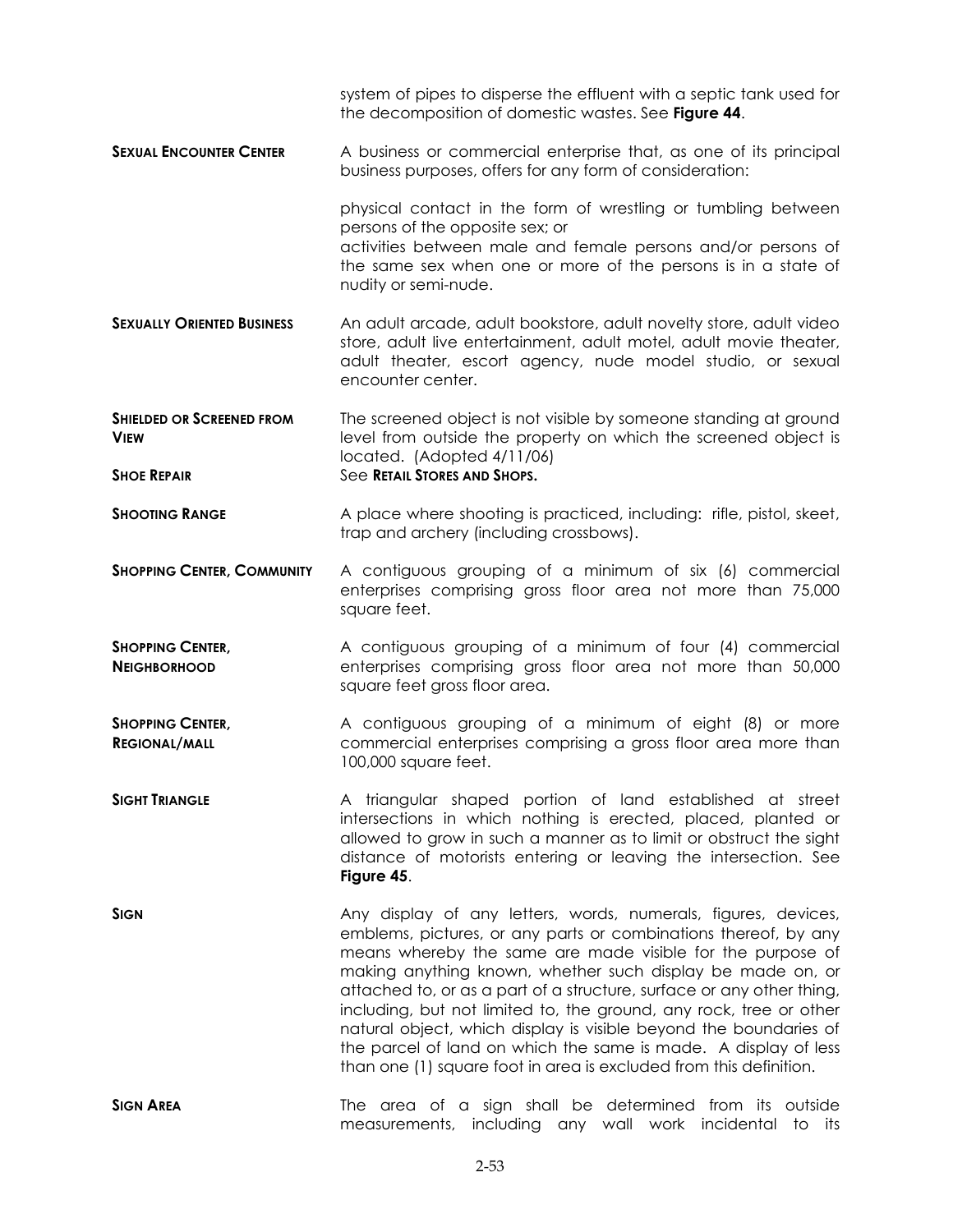|                                  | decoration, but excluding, supports, unless such supports are used<br>to attract attention. In the case of a sign where lettering appears<br>back-to-back, that is, on opposite side of the sign, the area shall<br>be considered to be that of only one face. In the case of an<br>open sign made up of individual letters, figures, or designs, the<br>area shall be determined as if such display were made on a sign<br>with straight lines or circular sides. See Figure 46.                                                                                                                    |
|----------------------------------|------------------------------------------------------------------------------------------------------------------------------------------------------------------------------------------------------------------------------------------------------------------------------------------------------------------------------------------------------------------------------------------------------------------------------------------------------------------------------------------------------------------------------------------------------------------------------------------------------|
| <b>SIGN, AWNING</b>              | A sign painted, stamped, perforated, or stitched, or otherwise<br>applied on the valance of an awning. The location and area of<br>awning signs shall be governed by the requirements for wall signs.<br>See Figure 47.                                                                                                                                                                                                                                                                                                                                                                              |
| <b>SIGN, BUSINESS</b>            | A sign either freestanding or projecting on wall, which directs<br>attention to a product, commodity or service available on the<br>premises.                                                                                                                                                                                                                                                                                                                                                                                                                                                        |
| <b>SIGN, CANOPY</b>              | Any sign that is a part of or attached to an awning, canopy, or<br>other fabric, plastic, or structural protective cover over a door,<br>entrance, window, or outdoor service area. A marquee is not a<br>canopy. See Figure 48.                                                                                                                                                                                                                                                                                                                                                                     |
| <b>SIGN, CHANGEABLE COPY</b>     | A sign or portion thereof with characters, letters, or illustrations that<br>can be changed or rearranged without altering the face or the<br>surface of the sign. A sign on which the message changes more<br>than eight times per day shall be considered an animated sign<br>and not a changeable copy sign for purposes of this ordinance.<br>A sign on which the only copy that changes is an electronic or<br>mechanical indication of time or temperature shall be considered<br>a "time and temperature" portion of a sign and not a<br>changeable copy sign for purposes of this Ordinance. |
| <b>SIGN, FREESTANDING</b>        | A business sign located upon a parcel of land supported by<br>structures or supports secured on/in the ground, not attached to<br>any building. See Figure 47 & 49.                                                                                                                                                                                                                                                                                                                                                                                                                                  |
| <b>SIGN, GENERAL ADVERTISING</b> | A sign which directs attention to a product, commodity, or service<br>not necessarily available on the premises or which directs<br>attention to the approximate location of an establishment. See<br>Figure 47.                                                                                                                                                                                                                                                                                                                                                                                     |
| <b>SIGN, HOME OCCUPATION</b>     | A sign not exceeding four (4) square feet in area directing<br>attention to a product, commodity, or service available on the<br>premises, but which product, commodity or service is clearly a<br>secondary use of the dwelling.                                                                                                                                                                                                                                                                                                                                                                    |
| <b>SIGN, ILLUMINATED</b>         | A sign, or any part of a sign, which is externally or internally<br>illuminated or otherwise lighted from a source specifically<br>intended for the purpose of such illumination or lighting. Only the<br>letters and/or numbers shall be illuminated, all other sign area shall<br>be opaque and non-illuminated.                                                                                                                                                                                                                                                                                   |
| <b>SIGN, MONUMENT</b>            | A freestanding sign where the base of the sign structure is on the<br>ground or a maximum of 12 inches above the adjacent grade.<br>The width of the top of the sign structure can be no more than 120<br>percent of the width of the base.                                                                                                                                                                                                                                                                                                                                                          |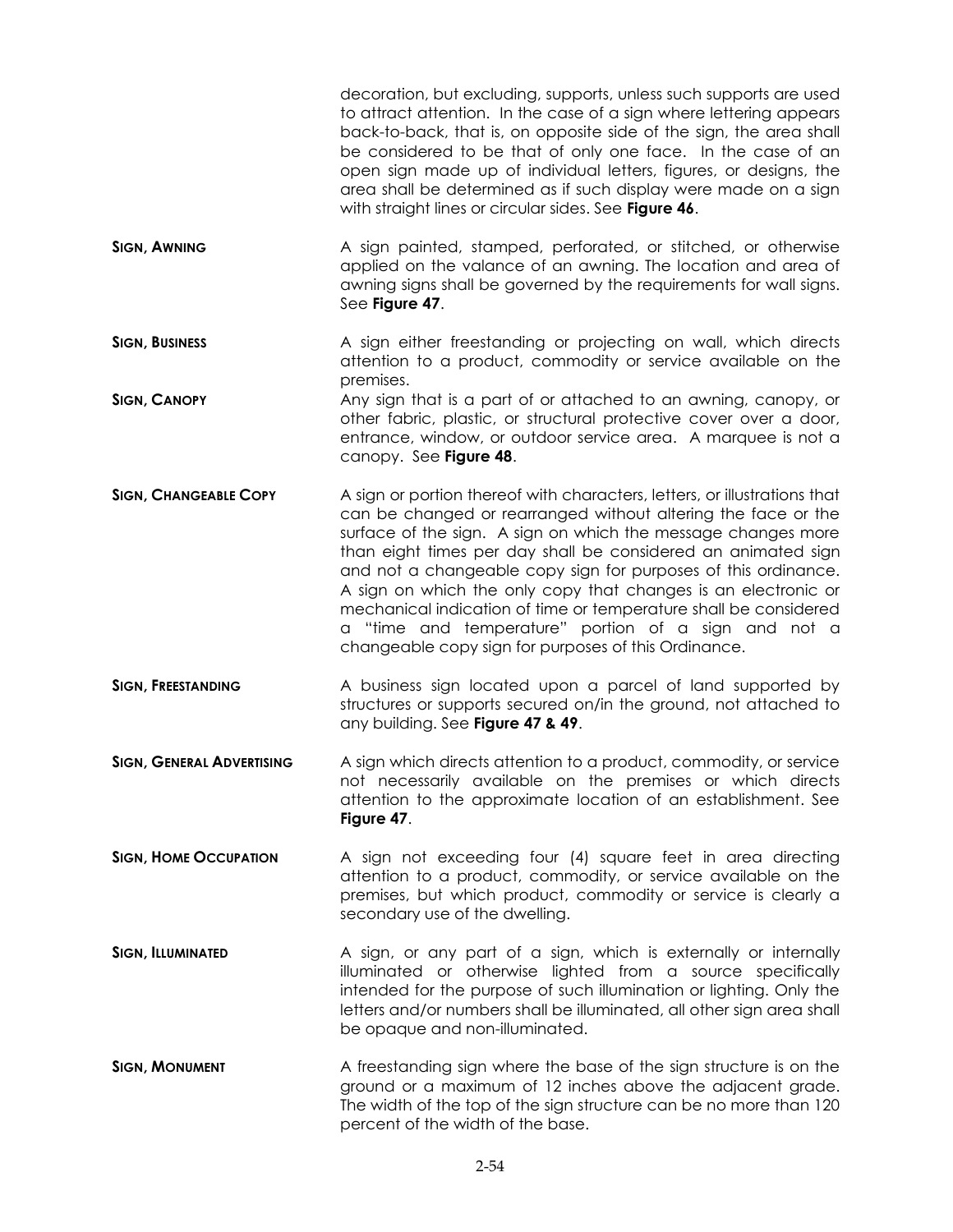| <b>SIGN, PORTABLE</b>                             | A sign attached to a chassis and/or trailer which is designed to be<br>mobile. Such signs must have a special exception. See Figure 47.                                                                                                                                                                                                                                                                                                                                                                                                                                                                                                                                                                                               |
|---------------------------------------------------|---------------------------------------------------------------------------------------------------------------------------------------------------------------------------------------------------------------------------------------------------------------------------------------------------------------------------------------------------------------------------------------------------------------------------------------------------------------------------------------------------------------------------------------------------------------------------------------------------------------------------------------------------------------------------------------------------------------------------------------|
| <b>SIGN, PROJECTING</b>                           | A business sign erected, projecting perpendicularly to the building<br>wall surface to which it is attached, no part of which is more than<br>six (6) feet from the wall surface of the building on which it is<br>erected. See Figure 47.                                                                                                                                                                                                                                                                                                                                                                                                                                                                                            |
| <b>SIGN, PUBLIC</b>                               | A signed owned and erected by a Federal, State or local<br>government agency.                                                                                                                                                                                                                                                                                                                                                                                                                                                                                                                                                                                                                                                         |
| <b>SIGN, SUBDIVISION</b>                          | A sign, sixty (60) square feet or less in aggregate area and six (6)<br>feet or less in height, identifying a subdivision and located at the<br>entrances to the subdivision. Subdivision signs shall be setback<br>from any right-of-way and street intersection so as not to obstruct<br>the clear site triangle.                                                                                                                                                                                                                                                                                                                                                                                                                   |
| <b>SIGN, TEMPORARY EVENT</b><br><b>SIGN, WALL</b> | A sign, describing a seasonal or specific event or activity to be<br>conducted upon the lot or premises upon which the sign is<br>located. Such sign may be erected not more than one month<br>before the event or activity described, shall be removed within<br>one (1) week of its conclusion. In no event shall the sign be<br>displayed for a period longer than six (6) months in any one<br>calendar year. Signs advertising construction activity may remain<br>in place until the construction is completed.<br>A business sign erected or painted on a building visible from the<br>exterior, no part of which is more than twelve (12) inches from the<br>surface of the building on which it is erected, such sign may be |
|                                                   | illuminated. See Figure 47.                                                                                                                                                                                                                                                                                                                                                                                                                                                                                                                                                                                                                                                                                                           |
| <b>SIGN FACE</b>                                  | The area or display surface used for the message. See Figure 46.                                                                                                                                                                                                                                                                                                                                                                                                                                                                                                                                                                                                                                                                      |
| <b>SIGN STRUCTURE</b>                             | The supports, uprights, bracings and framework of any structure,<br>be it single-faced, double-faced, V-type or otherwise, exhibiting a<br>sign.                                                                                                                                                                                                                                                                                                                                                                                                                                                                                                                                                                                      |
| SILVICULTURE                                      | Bona fide forest management activities, including but not limited<br>to the harvesting of timber, the construction of roads and trails for<br>forest management purposes, and the preparation of property for<br>reforestation that are conducted in accordance with the<br>silvicultural best management practices developed and enforced<br>by the State Forester pursuant to $\S$ 10.1-1105 of the Code or<br>Virginia and are located on property defined as real estate<br>devoted to forest use under § 58.1-3230 of the Code of Virginia.                                                                                                                                                                                      |
| <b>SINGLE-FAMILY RESIDENCE</b>                    | A noncommercial dwelling that is occupied exclusively by one                                                                                                                                                                                                                                                                                                                                                                                                                                                                                                                                                                                                                                                                          |
| <b>SKETCH PLAN</b>                                | family.<br>Also known as a concept plan or a general development plan, is<br>informal but is of sufficient accuracy to be used for the purpose of<br>discussion and classification See Figure 50.                                                                                                                                                                                                                                                                                                                                                                                                                                                                                                                                     |
| <b>SLOPE</b>                                      | The deviation of surface from the horizontal, usually expressed in<br>percent or degrees. See Figure 51.                                                                                                                                                                                                                                                                                                                                                                                                                                                                                                                                                                                                                              |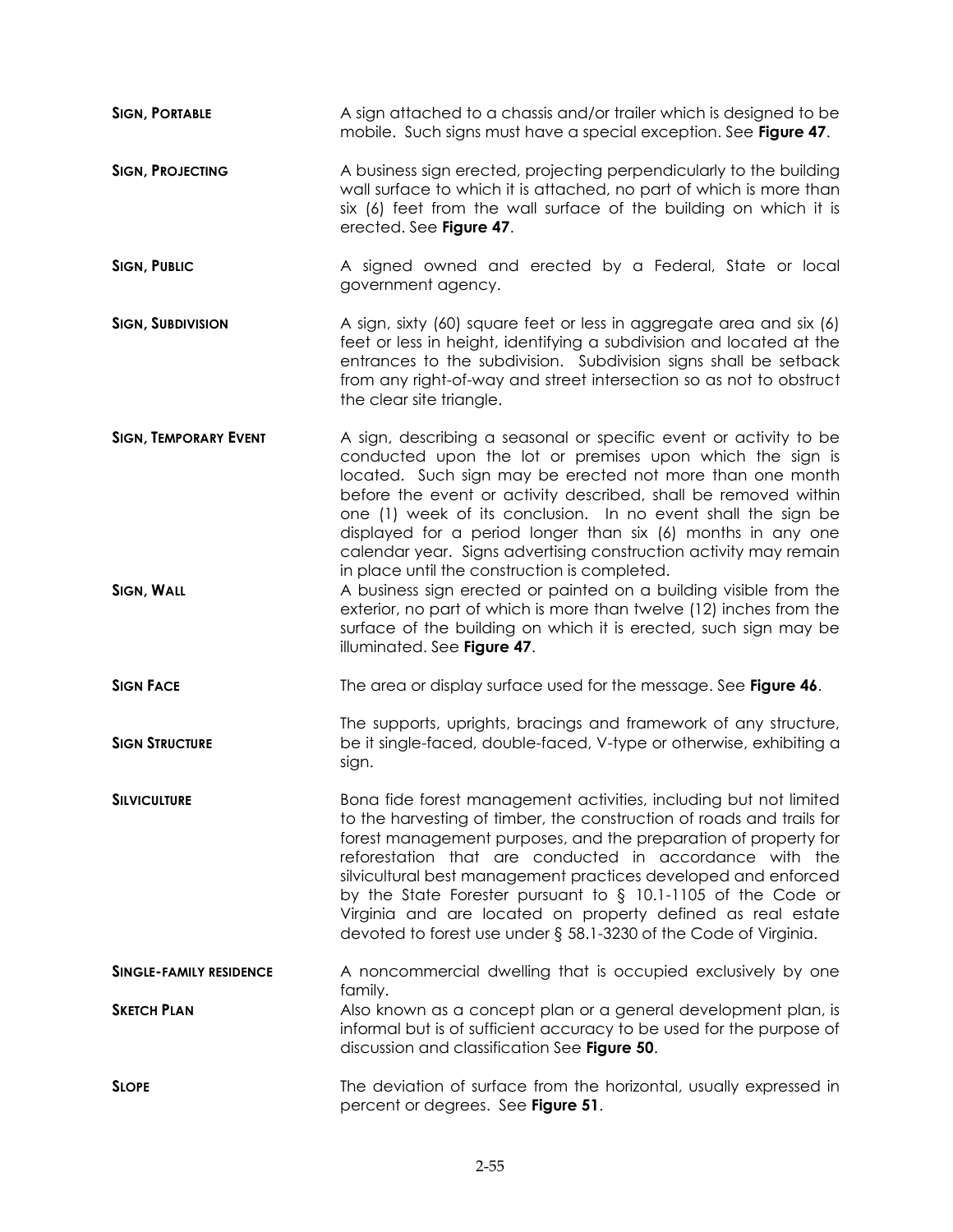| <b><i>SOIL AND WATER CONSERVATION</i></b><br><b>BOARD</b>                                            | The Virginia Soil and Water Conservation Board                                                                                                                                                                                                                                                                                                                                                                                                                                                                                                                                                                                                                                                                                                                                                                                                                                                                                                                                                                                                                                                                                                      |
|------------------------------------------------------------------------------------------------------|-----------------------------------------------------------------------------------------------------------------------------------------------------------------------------------------------------------------------------------------------------------------------------------------------------------------------------------------------------------------------------------------------------------------------------------------------------------------------------------------------------------------------------------------------------------------------------------------------------------------------------------------------------------------------------------------------------------------------------------------------------------------------------------------------------------------------------------------------------------------------------------------------------------------------------------------------------------------------------------------------------------------------------------------------------------------------------------------------------------------------------------------------------|
| <b><i>SOIL AND WATER CONSERVATION</i></b><br><b>DISTRICT</b>                                         | The Hanover-Caroline Soil and Water Conservation District.                                                                                                                                                                                                                                                                                                                                                                                                                                                                                                                                                                                                                                                                                                                                                                                                                                                                                                                                                                                                                                                                                          |
| <b>SPECIAL EVENTS FACILITY</b>                                                                       | A facility where private weddings and parties and other similar<br>events which shall not be open to the public.                                                                                                                                                                                                                                                                                                                                                                                                                                                                                                                                                                                                                                                                                                                                                                                                                                                                                                                                                                                                                                    |
| <b>SPECIAL EXCEPTION/USE</b>                                                                         | A use not permitted in a particular district except with the<br>approval of the Board of Supervisors as provided for in this<br>ordinance; upon approval, a special use permit shall be issued<br>authorizing such use.                                                                                                                                                                                                                                                                                                                                                                                                                                                                                                                                                                                                                                                                                                                                                                                                                                                                                                                             |
| <b>SPECIAL FLOOD HAZARD AREA</b>                                                                     | The land in the floodplain subject to a one (1%) percent or greater<br>chance of being flooded in any given year as determined in<br>Article 3, Section 3.2 of this ordinance. (Adopted 1/27/09)                                                                                                                                                                                                                                                                                                                                                                                                                                                                                                                                                                                                                                                                                                                                                                                                                                                                                                                                                    |
| <b>SPECIFIED ANATOMICAL AREAS</b>                                                                    | Less than completely and opaquely covered human genitals,<br>pubic region, buttock, or female breast below a point<br>immediately above the top of the areola; or human male genitals<br>in a discernibly turgid state, even if completely and opaquely<br>covered.                                                                                                                                                                                                                                                                                                                                                                                                                                                                                                                                                                                                                                                                                                                                                                                                                                                                                 |
| <b>SPECIFIED SEXUAL ACTIVITIES</b>                                                                   | Human genitals in a state of sexual stimulation or arousal; sexual<br>intercourse or sodomy; or fondling or other erotic touching of<br>human genitals, pubic region, buttock or female breast, including<br>masturbation.                                                                                                                                                                                                                                                                                                                                                                                                                                                                                                                                                                                                                                                                                                                                                                                                                                                                                                                          |
| <b>STANDARD INDUSTRIAL</b><br><b>CLASSIFICATION OF</b><br><b>ESTABLISHMENTS CODES (SIC</b><br>CODES) | The current edition of the publication of the Executive Office of<br>the President, Office of Management and Budget, which classifies<br>establishments by type of activity in which they are engaged, and<br>intended to promote uniformity and comparability in the analysis<br>of economic activity.                                                                                                                                                                                                                                                                                                                                                                                                                                                                                                                                                                                                                                                                                                                                                                                                                                             |
| <b>START OF CONSTRUCTION</b>                                                                         | The date the building permit was issued, provided the actual start<br>of construction, repair, reconstruction, rehabilitation, addition,<br>placement, substantial improvement or other improvement was<br>within 180 days of the permit date. The actual start means either<br>the first placement of permanent construction of a structure on a<br>site, such as the pouring of slab or footings, the installation of piles,<br>the construction of columns, or any work beyond the stage of<br>excavation; or the placement of a manufactured home on a<br>foundation.<br>Permanent construction does not include land<br>preparation, such as clearing, grading and filling; nor does it<br>include the installation on the property of accessory buildings,<br>such as garages or sheds not occupied as dwelling units or not<br>part of the main structure. For a substantial improvement, the<br>actual start of the construction means the first alteration of any<br>wall, ceiling, floor, or other structural part of a building, whether or<br>not that alteration affects the external dimensions of the building.<br>(Adopted 1/27/09) |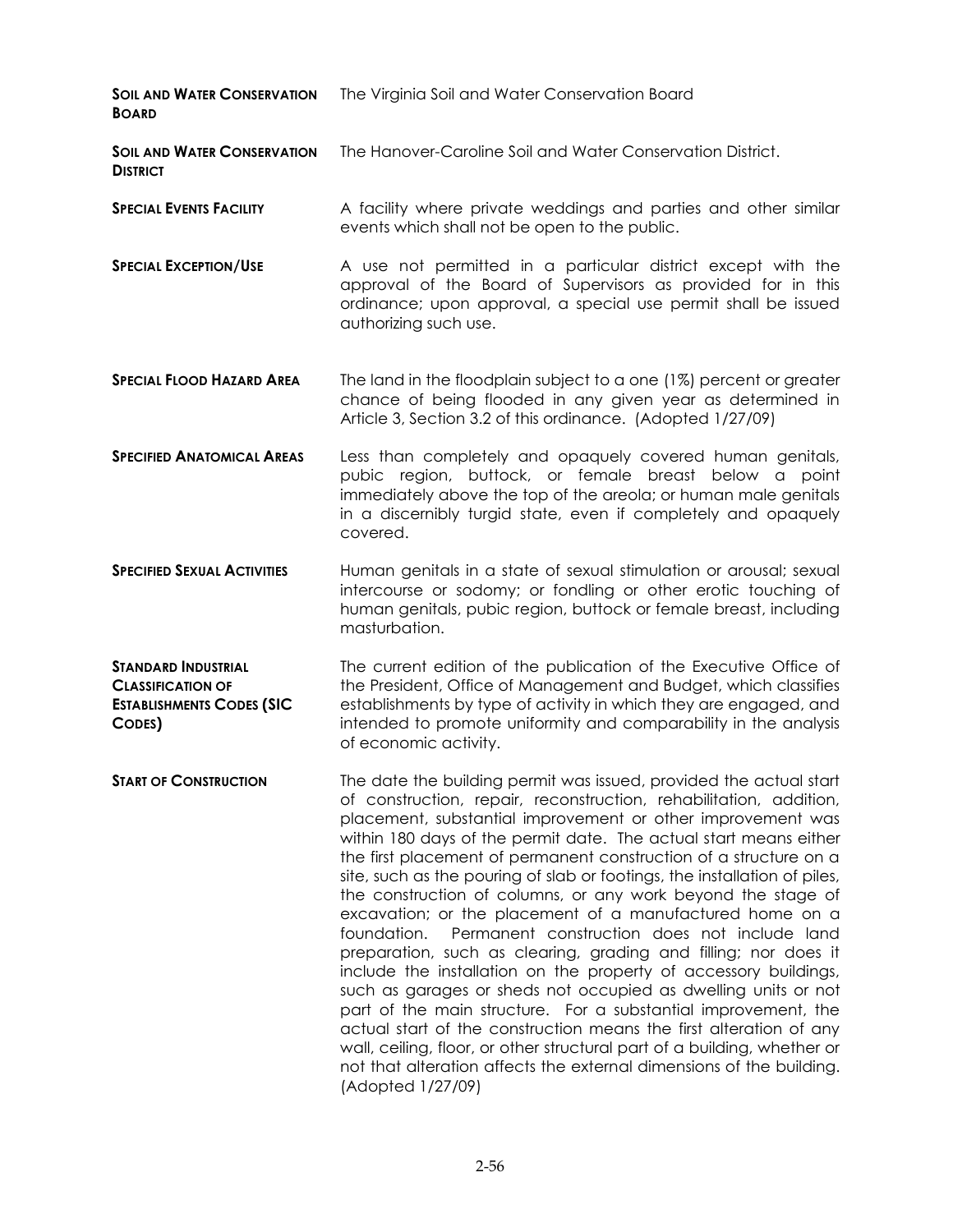| <b>STATE EROSION AND SEDIMENT</b><br><b>CONTROL PROGRAM/STATE</b><br><b>PROGRAM</b> | The program administered by the Virginia Soil and Water<br>Conservation Board pursuant to the Code of Virginia, § 10.1-560,<br>et seq., including regulations designed to minimize erosion and<br>sedimentation.                                                                                                                                                                                                                                                                                                                                                                                                                                                                                                                               |
|-------------------------------------------------------------------------------------|------------------------------------------------------------------------------------------------------------------------------------------------------------------------------------------------------------------------------------------------------------------------------------------------------------------------------------------------------------------------------------------------------------------------------------------------------------------------------------------------------------------------------------------------------------------------------------------------------------------------------------------------------------------------------------------------------------------------------------------------|
| <b>STATE WATERS</b>                                                                 | All waters on the surface and under the ground wholly or partially<br>within or bordering the Commonwealth or within its jurisdictions.                                                                                                                                                                                                                                                                                                                                                                                                                                                                                                                                                                                                        |
| <b>STORAGE BUILDING</b>                                                             | See Accessory USE/STRUCTURE.                                                                                                                                                                                                                                                                                                                                                                                                                                                                                                                                                                                                                                                                                                                   |
| <b>STORY</b>                                                                        | That portion of a building, other than the basement, included<br>between the surface of any floor and the surface of the next floor<br>above it. If there is no floor above it, the space between the floor<br>and the ceiling next above it.                                                                                                                                                                                                                                                                                                                                                                                                                                                                                                  |
| <b>STORY, HALF</b>                                                                  | A space under a sloping roof, which has the line of intersection of<br>roof decking and wall face not more than three (3) feet above<br>the top floor level, and in which space not more than two-thirds<br>(2/3) of the floor area is finished off for use.                                                                                                                                                                                                                                                                                                                                                                                                                                                                                   |
| <b>STREET OR ROAD</b>                                                               | A public thoroughfare which affords principal means of access to<br>abutting property.                                                                                                                                                                                                                                                                                                                                                                                                                                                                                                                                                                                                                                                         |
| <b>STREET LINE</b>                                                                  | The dividing line between a street or road right-of-way and the<br>contiguous property.                                                                                                                                                                                                                                                                                                                                                                                                                                                                                                                                                                                                                                                        |
| <b>STREET, SYSTEM</b>                                                               | Describes the local transportation network which may be made<br>up of the following types of roads: freeways, expressways,<br>arterials, collectors, service, local, and private. See Figure 52.                                                                                                                                                                                                                                                                                                                                                                                                                                                                                                                                               |
| <b>STRUCTURE</b>                                                                    | Anything constructed or erected, the use of which requires<br>permanent location on the ground, or attachment to something<br>having a permanent location on the ground including dwellings,<br>buildings, signs, etc.                                                                                                                                                                                                                                                                                                                                                                                                                                                                                                                         |
| <b>SUBSTANTIAL ALTERATION</b>                                                       | The expansion or modification of a building or development that<br>would result in a disturbance of land exceeding an area of 2,500<br>square feet in the Resource Management Area only.                                                                                                                                                                                                                                                                                                                                                                                                                                                                                                                                                       |
| <b>SUBSTANTIAL ENLARGEMENT OF A</b><br><b>SEXUALLY ORIENTED BUSINESS</b>            | The increase in floor areas occupied by the business by the<br>business by twenty-five percent (25%) or more, as the floor areas<br>exist as of the effective date of this ordinance.                                                                                                                                                                                                                                                                                                                                                                                                                                                                                                                                                          |
| <b>SUBSTANTIAL IMPROVEMENT</b>                                                      | Any reconstruction, rehabilitation, addition, or other improvement<br>of a structure, the cost of which equals or exceeds 50 percent of<br>the market value of the structure before the start of construction<br>of the improvement. This term includes structures which have<br>incurred substantial damage regardless of the actual repair work<br>performed. The term does not, however, include either: any<br>project for improvement of a structure to correct existing<br>violations of state or local health, sanitary, or safety code<br>specifications which have been identified by the local code<br>enforcement official and which are the minimum necessary to<br>assure safe living conditions, or any alteration of a historic |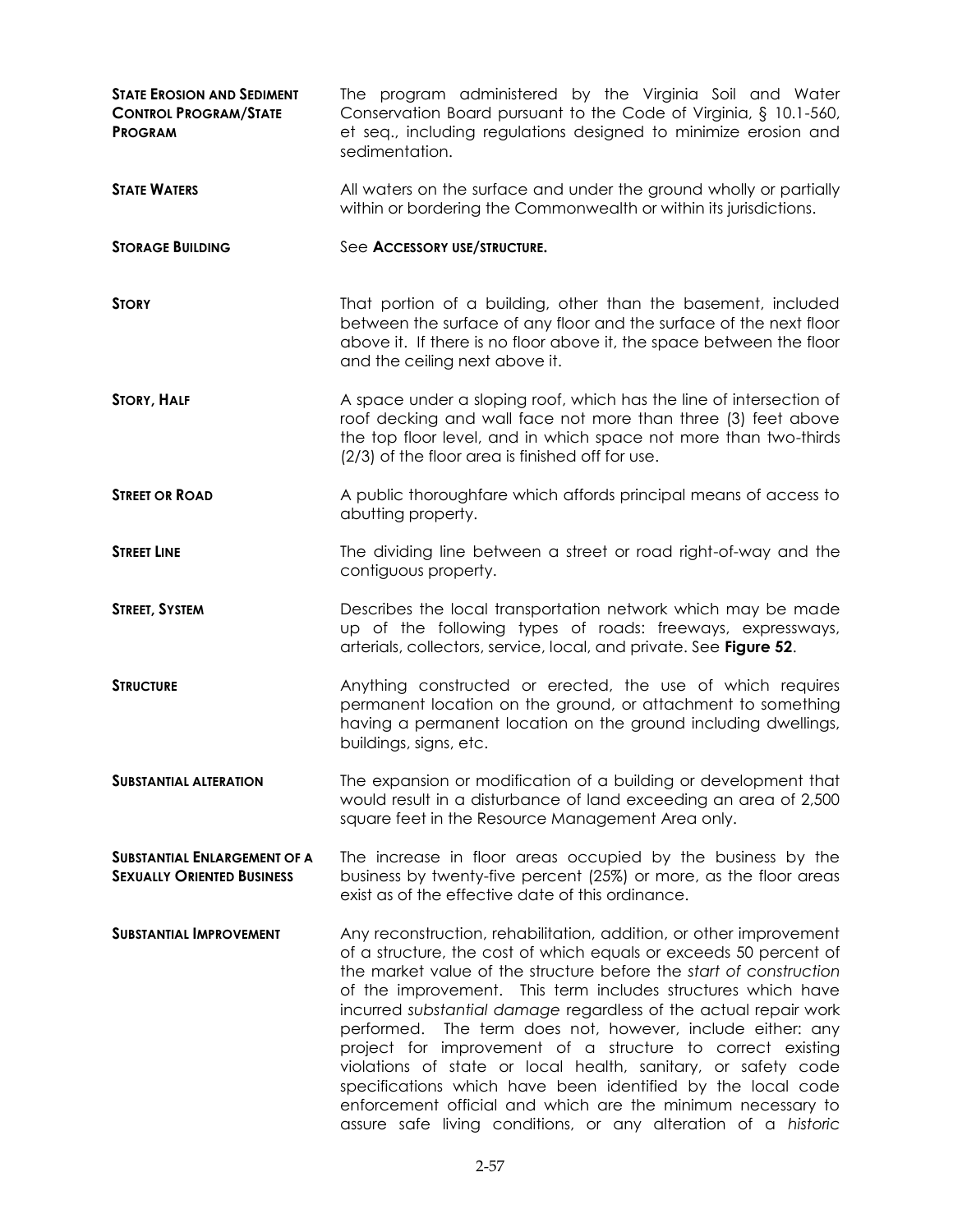*structure*, provided that the alteration will not preclude the structure's continued designation as a *historic structure*. (Adopted 1/27/09)

- **SUBDIVISION** The subdivision of a parcel in accordance with the conventional lot area and dimensional requirements specified for a zoning district in accordance with Article XII of this ordinance.
- **SUBSTANTIAL ENLARGEMENT OF A SEXUALLY ORIENTED BUSINESS** The increase in floor areas occupied by the business by the business by twenty-five percent (25%) or more, as the floor areas exist as of the effective date of this ordinance.
- **SURVEYOR, REGISTERED** A person who is registered with the State Board of Architects, Professional Engineers, Land Surveyors and Certified Landscape architects as a land surveyor.
- **TAXIDERMY** A building in which the primary use is the preparing, stuffing, and mounting of animal skins.
- **TECHNICAL REVIEW COMMITTEE (TRC)** The committee consisting of governmental agency representatives as designated by the Director with the responsibility for the technical review of subdivisions, site plans, rezonings, special use permits and comprehensive plan amendments.
- **TEMPORARY STORAGE** When an object is stored or displayed for less than 48 hours on a parcel of land.
- **TEMPORARY QUARTERS** A building(s) designed and constructed for the temporary lodging of individuals conducting bona fide business at an industrial facility.(Adopted 02/10/15)
- **TEMPORARY USE(S)** Repealed August 18, 2015 See Seasonal Events.
- **TERMINAL, BUS** A building and the associated land area primarily used for the handling, receiving, and transferring of passengers from incoming and outgoing buses. Accessory to this terminal is the storage and repair of buses in a fully enclosed building with no outdoor display or storage of materials associated accessory use.
- **Therapeutic Health Facility** A facility which uses a variety of programs for diagnosis, treatment, care and counseling for patients with non-violent behavioral disorders. A variety of recreational programs and/or activities may be used as part of the treatment program. (Adopted 1/09/07)
- **TIDAL SHORE Land contiguous to a tidal body of water between the mean low** water level and the mean high water level.
- **TIRE RETREADING AND/OR RECAPPING**  A building and the associated land area primarily used for the collection of used tires which shall be used in a retreading process. There shall be no more than 50 tires stored on the site at any one time.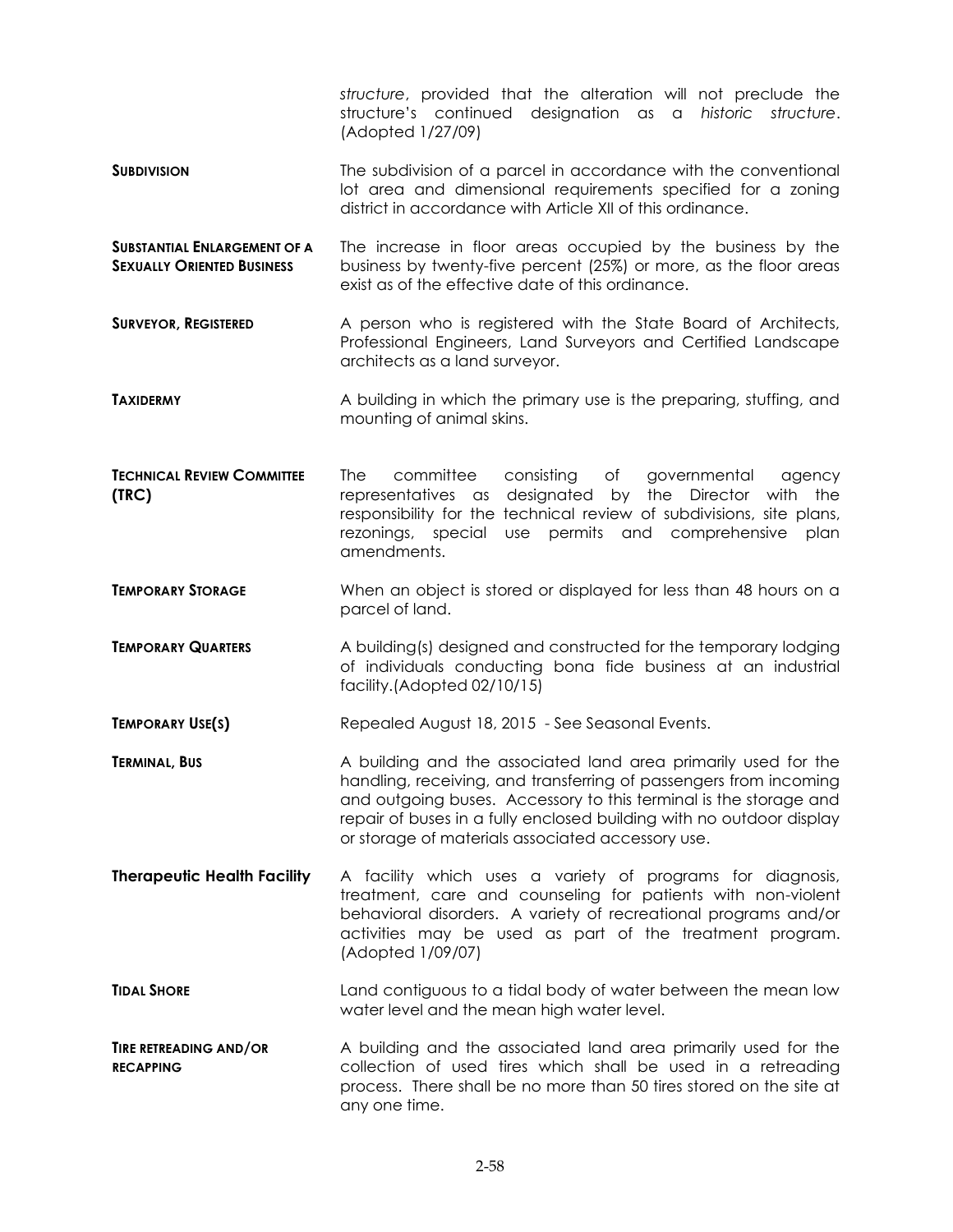**TOPOGRAPHIC MAP** A map of a portion of the earth's surface showing its relative elevation. **Tot Lot Lot Lot C C C An** improved and equipped play area for small children usually up to elementary school age. **TOURIST COURT, AUTO COURT, AUTEL, CABIN, OR MOTOR LODGE** One or more buildings containing individual sleeping rooms, designed for or used temporarily by automobile tourists or transients, with garage or parking space conveniently located to each unit. Cooking facilities may be provided for each unit. **TOURIST HOME** A dwelling where only lodging is provided for compensation for up to 14 (fourteen) persons (in contradistinction to hotels and boarding houses) and open to transients. **TOWER EXECUTE: TOWER** A structure of a skeleton framework or construction on which an antenna for the broadcasting and reception of electromagnetic signals is mounted or which may operate as broadcasting or receiving antenna. Guy wires, framework, or other stabilizing devices are to be treated as a part of the structure. **TOWING SERVICE** An establishment that provides for the removal and temporary storage of motor vehicles but does not include disposal, permanent storage, disassembly and salvage or accessory storage of motor vehicles. This does not include a motor vehicle repair/service facility that has a tow truck and repairs motor vehicles off-site. **TOWING SERVICE OPERATION** A business that provides for the removal and temporary storage of motor vehicles from public or private property by towing, carrying, and/or hauling, and includes the on-site parking of tow-trucks. (Adopted 4/11/06) **TOWING STORAGE LOT** A parcel of land used as part of a bona fide towing service, where motor vehicles are towed or hauled for temporary storage, not to exceed 120 days. (Adopted 4/11/06) **TRADE, TECHNICAL, AND VOCATIONAL SCHOOL** A school providing specialized vocational education courses; including offices, classroom facilities, laboratories or other specialized training facilities. **TRADE, TECHNICAL, AND VOCATIONAL SCHOOL, INDOOR** A school providing specialized vocational education courses in which all instruction, practice, demonstration and other related activities are conducted wholly within a building. **TRADE, TECHNICAL, VOCATIONAL SCHOOL, OUTDOOR** A school providing specialized vocational education courses in which all or part of the instruction, demonstration, practice and other related activities are conducted outdoors, including but not limited to instruction in the operation of vehicles and heavy equipment. **TRAINING CENTER FOR HANDICAPPED** See **INSTITUTE/CENTER FOR SPECIAL TRAINING AND EDUCATION.**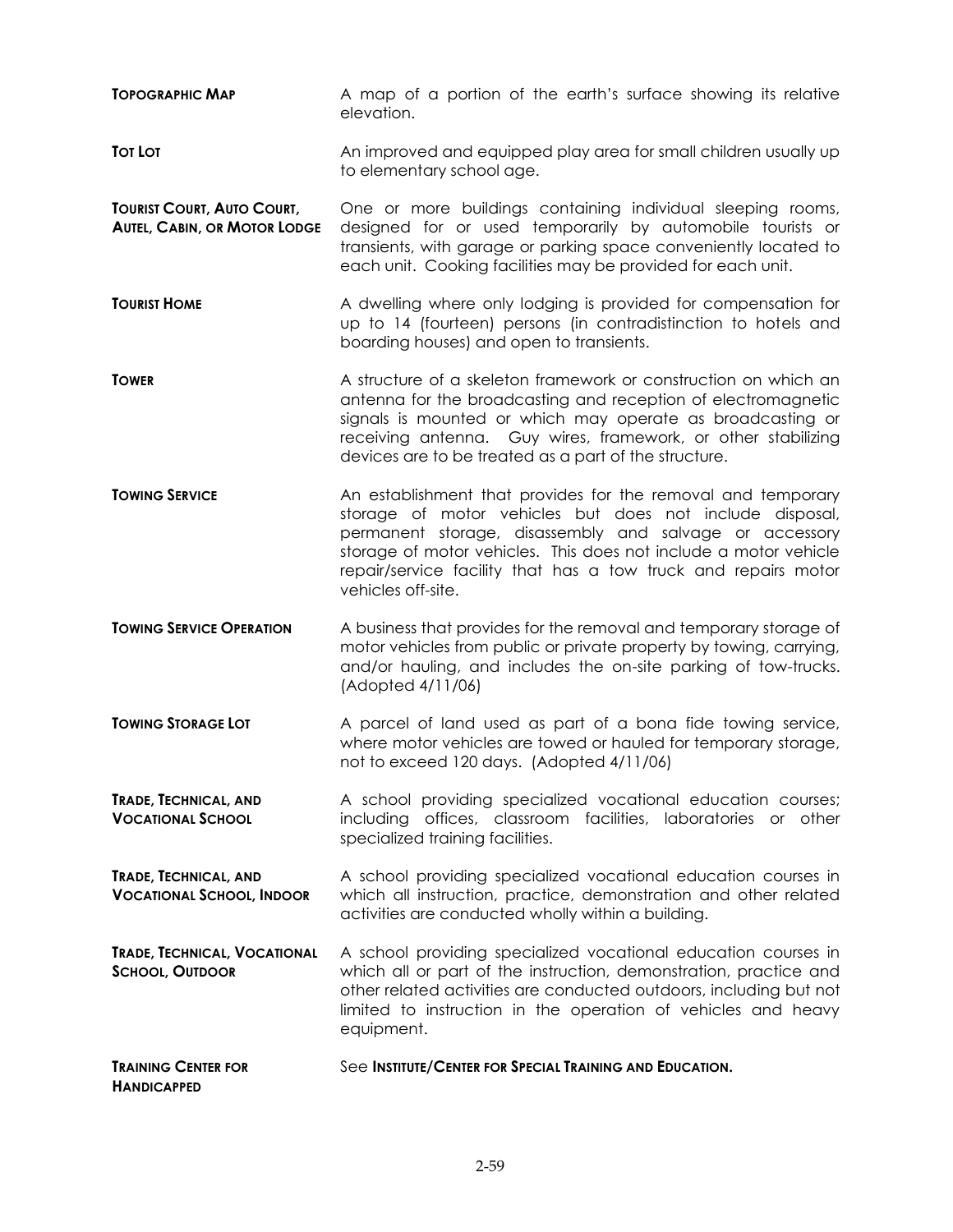| <b>TRANSPORTING</b>     | Any moving of earth materials from one place to another place<br>other than such movement incidental to grading, when such<br>movement results in destroying the vegetative ground cover<br>either by tracking or the buildup of earth materials to the extent<br>that erosion and sedimentation will result from the soil or earth<br>materials over which such transporting occurs.                                                                                                                    |
|-------------------------|----------------------------------------------------------------------------------------------------------------------------------------------------------------------------------------------------------------------------------------------------------------------------------------------------------------------------------------------------------------------------------------------------------------------------------------------------------------------------------------------------------|
| <b>TRASH</b>            | Rejected or household waste food, offal, and swill composed of<br>vegetable and animal substances. All garbage, rubbish, garden<br>trash, and waste materials including but not limited to bottles,<br>glass, cans, scrap metal, junk, paper, disposable packages,<br>construction scraps and debris and all other similar materials of<br>any kind or nature whatsoever that creates a public health,<br>safety, or fire hazard or a public nuisance.                                                   |
| <b>TRAVEL TRAILER</b>   | A vehicular, portable structure built on a chassis, designed as a<br>temporary dwelling for travel, recreation and vacation having<br>body width not exceeding eight feet and being of any length;<br>provided, that its gross weight does not exceed four thousand five<br>hundred (4,500) pounds, or being of any weight; provided, that its<br>body length does not exceed twenty-nine (29) feet.                                                                                                     |
| TREE, CALIPER           | See DIAMETER AT BREST HEIGHT and Figure 14.                                                                                                                                                                                                                                                                                                                                                                                                                                                              |
| <b>TREE, CANOPY</b>     | A tree that, at the time of planting, is at least twelve (12) feet tall<br>above the highest root, has a minimum caliper of three (3) inches<br>diameter at breast height (DBH), and is one of the species listed in<br>this ordinance for canopy trees.                                                                                                                                                                                                                                                 |
| TREE, MATURE            | Any tree with a trunk with a diameter of ten (10) inches or more,<br>measured at breast height.                                                                                                                                                                                                                                                                                                                                                                                                          |
| <b>TREE, PROTECTION</b> | Methods used ensure the survival of existing trees on a<br>development site. See Figure 53.                                                                                                                                                                                                                                                                                                                                                                                                              |
| <b>TREE, UNDERSTORY</b> | A tree that, at the time of planting, is at least five (5) feet tall<br>above the highest root and is one of the species listed in this<br>ordinance for understory trees.                                                                                                                                                                                                                                                                                                                               |
| <b>TRIBUTARY STREAM</b> | Any perennial stream that is so depicted on the most recent U.S.<br>Geological Survey 7-1/2 minute topographic quadrangle map<br>(scale 1:24,000).                                                                                                                                                                                                                                                                                                                                                       |
| <b>TRUCK STOP</b>       | A facility where a range of services and goods to professional<br>drivers and the general public are congregated, such as fuel<br>vehicle<br>sales,<br>service, overnight accommodations<br>and<br>restaurants.                                                                                                                                                                                                                                                                                          |
| <b>TRUCK TERMINAL</b>   | Any building or land devoted principally to the servicing, fueling,<br>repair, storage, sales and leasing of trucks as defined in Section<br>46.2-100 of the Code of Virginia, or any of the above; or any<br>structure or land devoted principally to any activity involving a<br>substantial and routine traffic consisting of trucks or passenger<br>buses, such as a gasoline or fuel oil distributor, a freight or shipping<br>business, a bus depot, a moving business, or similar activities, but |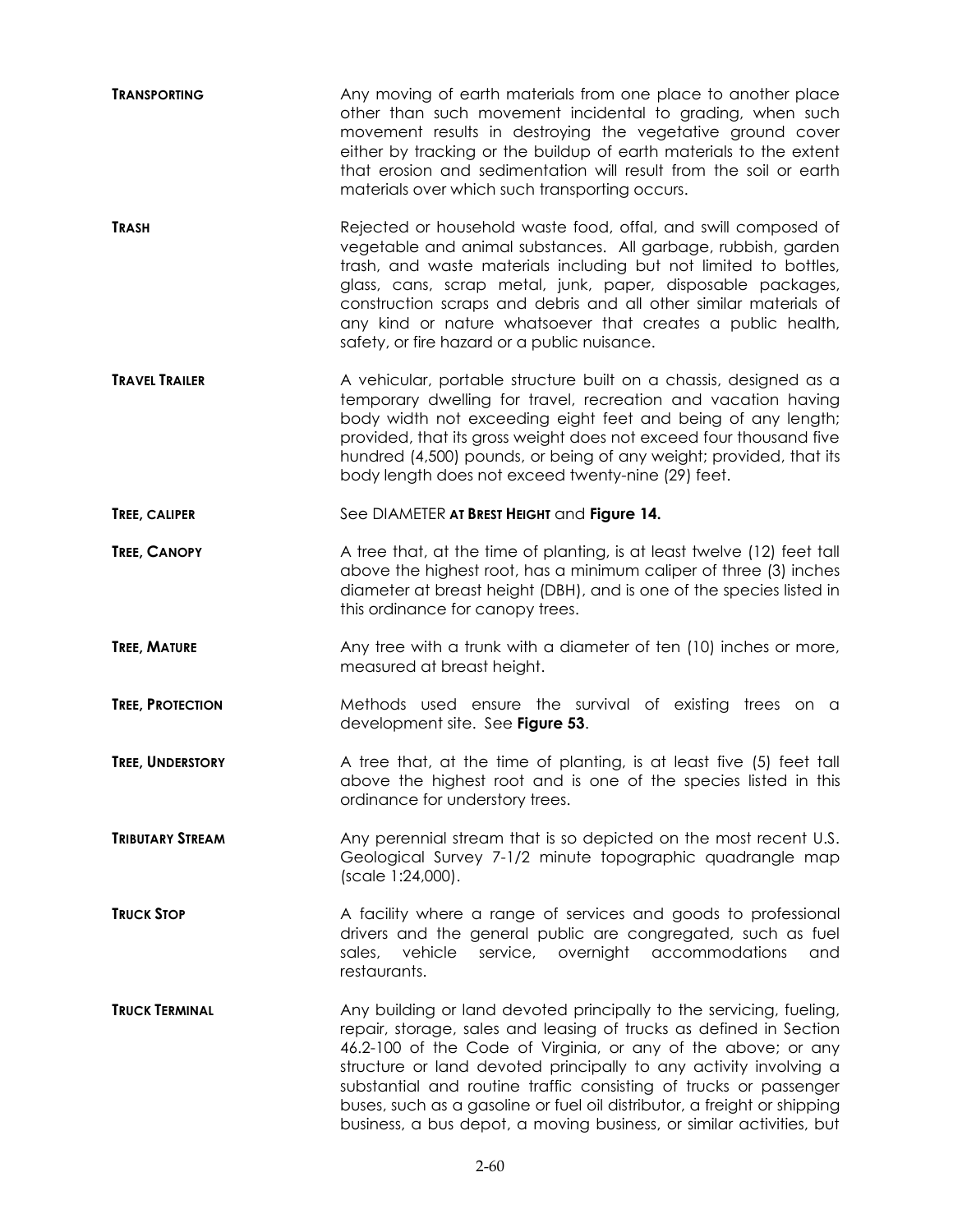not including other principal uses specified in the zoning district(s) where a truck terminal is allowed.

**TRUCK/FREIGHT TERMINALS** A building and associated land area primarily used for the receipt, transfer, and storage of goods transported by truck. Such goods are not subject to any manufacturing or re-manufacturing processes.

**UNDISTURBED GRADE** The grade and elevation of land prior to excavation, filling, or grading.

USE **UPPERSIZE An activity on the land other than development including, but not** limited to, agriculture, horticulture, and silviculture.

**USE, ACCESSORY** See **ACCESSORY USE**

**VARIANCE** A reasonable deviation from those provisions regulating the shape, size or area of a lot or parcel of land, or the size, height, area, bulk, or location of a building or structure when the strict application of the ordinance would unreasonable restrict the utilization of the property, and such need for a variance would not be shared generally by other properties, and provided such variance is not contrary to the purpose of the ordinance. It shall not include a change in use, which change shall be accomplished by a rezoning or by a condition zoning (repealed & replaced 07/12/16)

**VEGETATED WETLANDS** Any lands lying between and contiguous to mean low water and an elevation above mean lower water equal to the factor one and one-half times the mean tide range at the site of the proposed project in the County, and upon which is growing any of the following species: saltmarsh cordgrass (Spartina alterniflora), saltmeadow hay (Spartina patens), saltgrass (Distichlis spicata), black needlerush (Juncus roemerianus), saltwort (Salicornia spp.), sea lavender (Limonium spp.), marsh elder (Iva frutescens), groundsel bush (Baccharis halimifoha), wax myrtle (Myrica sp.), sea oxeye (Borrichia frutcscens), arrow arum (Peltandra virginica), pickerelweed (Pontederia cordata), big cordgrass (Spartina cynosuroides), rice cutgrass (Leersia oryzoides), wildrice (Zizania aquatica), bulrush (Scirpus validus), spikerush (Eleocharis sp.), sea rocket (Cakile edentula), southern wildrice (Zizaniopsis miliacea), cattail (Typha spp.), three square (Scirpus spp.), buttonbush (Cephalanthus occidentalis), bald cypress (Taxodium distichum), black gum (Nyssa sylvatica), tupelo (Nyssa aquatica), dock (Rumex spp.), yellow pond lilly (Nuphar sp.), mards fleabane (Pluchea purpurascens), royal fern (Osmunda regahs), marsh hibiscus (Hibiscus moscheutos), beggar's tick (Bidens sp.), smartweed (Polygonum sp.), arrow head (Sagittaria spp.), sweet flag (Acorus calamus), water hemp (Amaranthus cannabinus), reed grass (Phragmites communis), or switch grass (Panicum virgatum).

**VEHICLE WASH** Vehicle Wash: A structure or portion thereof, containing facilities for washing motor vehicles with a registered gross weight less than 7,500 lbs. using production-line, automated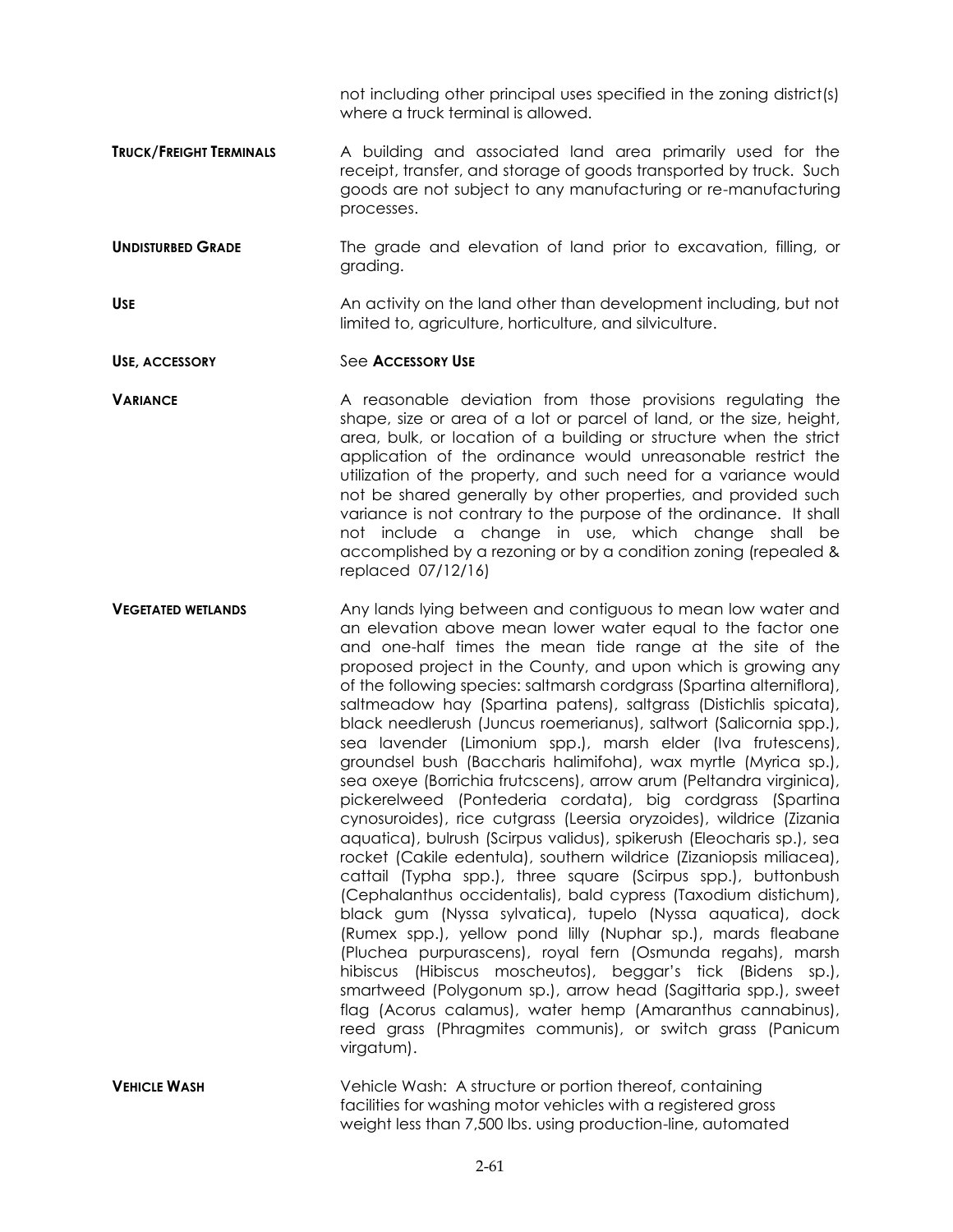or semi-automated methods for washing. (Adopted 11/09/2021)

- **VETERINARY CLINIC** See ANIMAL CLINIC.
- **WAREHOUSE, MINI STORAGE** A building or group of buildings with limited or controlled access consisting of individual, small, self-contained units or vaults are rented or leased for the storage of business and/or household goods. Each unit is physically separated from other units and access is often provided through an overhead door. All items are stored within a fully enclosed building.
- **LIGHT WAREHOUSING & WHOLESALING/WAREHOUSING** Storage and shipping operations for goods, commodities and merchandise, and which may include both indoor and outdoor storage. Also see **DISTRIBUTION CENTER**.
- **WATER-DEPENDENT FACILITY** The development of land that cannot exist outside of the Resource Protection Area and must be located on the shoreline by reason of the intrinsic nature of its operation. These facilities include, but are not limited to (1) ports; (2) the intake and outfall structures of power plants, water treatment plants, sewage treatment plants, and storm sewers; (3) marinas and other boat docking structures; (4) beaches and other public water-oriented recreation areas; and (5) fisheries or other marine resources facilities.
- **WATERCOURSE** A lake, river, creek, stream, wash, channel or other topographic feature on or over which waters flow at least periodically. Watercourse includes specifically designated areas in which substantial flood damage may occur. (Adopted 1/27/09)
- **WAYSIDE/ROADSIDE STAND OR MARKET** Any structure or land used for the sale of agricultural or horticultural produce, all of which has been raised on the same parcel.

**WETLANDS** Tidal, nontidal, vegetated and nonvegetated wetlands.

- **WETLANDS, NONTIDAL** Those wetlands other than tidal wetlands that are inundated or saturated by surface or ground water at a frequency and duration sufficient to support and that under normal circumstances do support a prevalence of vegetation typically adapted for life in saturated soil conditions, as defined by the U.S. Environmental Protection Agency pursuant to Section 404 of the Federal Clean Water Act, in 33 C.F.R. 328.3b, dated November 13, 1986. Wetlands generally include swamps, marshes, bogs and similar areas.
- **WETLANDS, TIDAL Vegetated and nonvegetated wetlands as defined in of Section** 28.2-1300 of the Code of Virginia.

**WHOLESALE** The sale of merchandise to retailers, to industrial, commercial, institutional, professional business users, or other wholesalers.